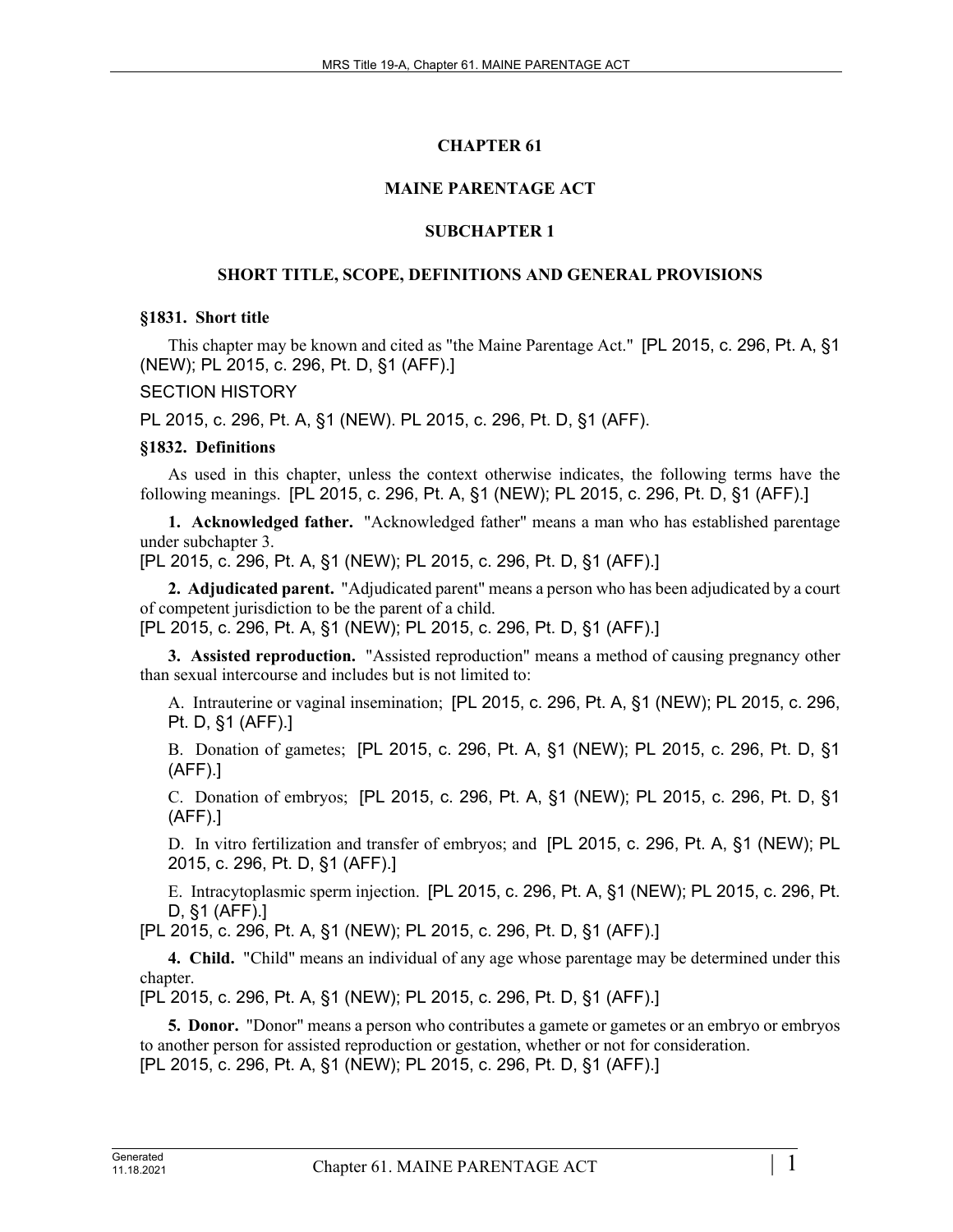**6. Embryo.** "Embryo" means a cell or group of cells containing a diploid complement of chromosomes or a group of such cells, not including a gamete, that has the potential to develop into a live born human being if transferred into the body of a woman under conditions in which gestation may be reasonably expected to occur.

[PL 2015, c. 296, Pt. A, §1 (NEW); PL 2015, c. 296, Pt. D, §1 (AFF).]

**7. Gamete.** "Gamete" means a cell containing a haploid complement of deoxyribonucleic acid that has the potential to form an embryo when combined with another gamete. "Gamete" includes:

A. Sperm; [PL 2015, c. 296, Pt. A, §1 (NEW); PL 2015, c. 296, Pt. D, §1 (AFF).]

B. Eggs; and [PL 2015, c. 296, Pt. A, §1 (NEW); PL 2015, c. 296, Pt. D, §1 (AFF).]

C. Deoxyribonucleic acid from one human being combined with the cytoplasm, including without limitation cytoplasmic deoxyribonucleic acid, of another human being. [PL 2015, c. 296, Pt. A, §1 (NEW); PL 2015, c. 296, Pt. D, §1 (AFF).]

[PL 2015, c. 296, Pt. A, §1 (NEW); PL 2015, c. 296, Pt. D, §1 (AFF).]

**8. Genetic population group.** "Genetic population group" means, for purposes of genetic testing, a recognized group that an individual identifies as all or part of the individual's ancestry or that is so identified by other information.

[PL 2015, c. 296, Pt. A, §1 (NEW); PL 2015, c. 296, Pt. D, §1 (AFF).]

**9. Genetic testing.** "Genetic testing" means an analysis of genetic markers to exclude or identify a man as the genetic father or a woman as the genetic mother of a child. "Genetic testing" includes an analysis of one or a combination of the following:

A. Deoxyribonucleic acid; [PL 2015, c. 296, Pt. A, §1 (NEW); PL 2015, c. 296, Pt. D, §1 (AFF).]

B. Blood group antigens, red cell antigens, human leukocyte antigens, serum enzymes, serum proteins or red cell enzymes; or [PL 2015, c. 296, Pt. A, §1 (NEW); PL 2015, c. 296, Pt. D, §1 (AFF).]

C. Genetic markers other than those in paragraphs A and B. [PL 2015, c. 296, Pt. A, §1 (NEW); PL 2015, c. 296, Pt. D, §1 (AFF).]

[PL 2015, c. 296, Pt. A, §1 (NEW); PL 2015, c. 296, Pt. D, §1 (AFF).]

**10. Gestational carrier.** "Gestational carrier" means an adult woman who is not an intended parent and who enters into a gestational carrier agreement to bear a child conceived using the gametes of other persons and not her own, except that a woman who carries a child for a family member using her own gametes and who fulfills the requirements of subchapter 8 is a gestational carrier. [PL 2015, c. 296, Pt. A, §1 (NEW); PL 2015, c. 296, Pt. D, §1 (AFF).]

**11. Gestational carrier agreement.** "Gestational carrier agreement" means a contract between an intended parent or parents and a gestational carrier intended to result in a live birth. [PL 2015, c. 296, Pt. A, §1 (NEW); PL 2015, c. 296, Pt. D, §1 (AFF).]

**12. Intended parent.** "Intended parent" means a person, married or unmarried, who manifests the intent to be legally bound as the parent of a child resulting from assisted reproduction or a gestational carrier agreement. In the case of a married couple, any reference to an intended parent includes both spouses for all purposes of this chapter.

[PL 2015, c. 296, Pt. A, §1 (NEW); PL 2015, c. 296, Pt. D, §1 (AFF).]

**13. Parent.** "Parent" means an individual who has established parentage that meets the requirements of this chapter.

[PL 2015, c. 296, Pt. A, §1 (NEW); PL 2015, c. 296, Pt. D, §1 (AFF).]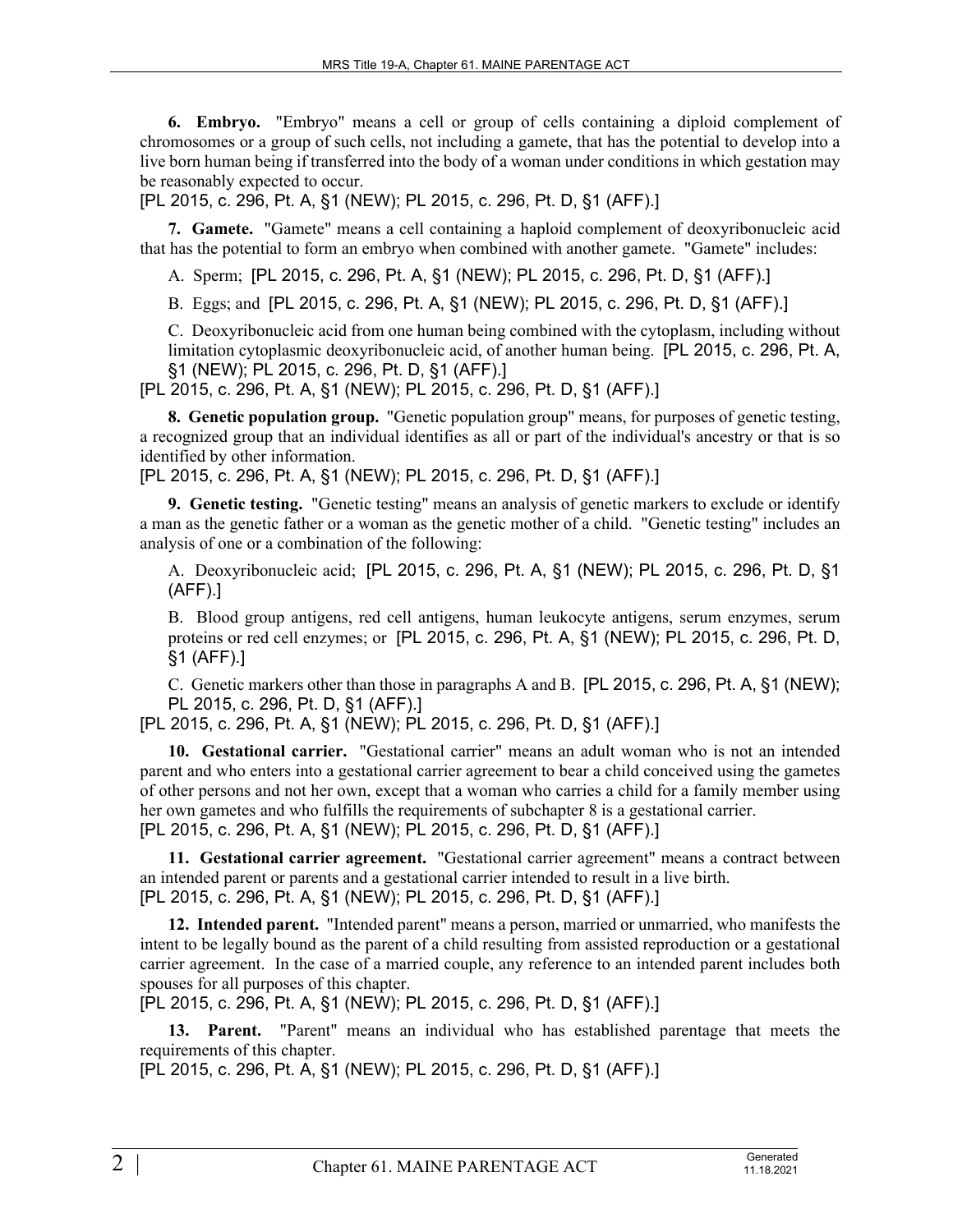**14. Parentage.** "Parentage" means the legal relationship between a child and a parent as established in this chapter.

[PL 2015, c. 296, Pt. A, §1 (NEW); PL 2015, c. 296, Pt. D, §1 (AFF).]

**15. Paternity or maternity index.** "Paternity or maternity index" means, with respect to a person who has undergone genetic testing, the likelihood of genetic paternity or maternity calculated by computing the ratio between:

A. The likelihood that the tested person is the genetic father or genetic mother based on the genetic markers of the tested person, birth mother and child and conditioned on the hypothesis that the tested person is the father or mother of the child; and [PL 2015, c. 296, Pt. A, §1 (NEW); PL 2015, c. 296, Pt. D, §1 (AFF).]

B. The likelihood that the tested person is not the genetic father or genetic mother based on the genetic markers of the tested person, birth mother and child and conditioned on the hypothesis that the tested person is not the genetic father or genetic mother of the child. [PL 2015, c. 296, Pt. A, §1 (NEW); PL 2015, c. 296, Pt. D, §1 (AFF).]

[PL 2015, c. 296, Pt. A, §1 (NEW); PL 2015, c. 296, Pt. D, §1 (AFF).]

**16. Presumed parent.** "Presumed parent" means a person who pursuant to section 1881 is recognized as the parent of a child.

[PL 2015, c. 296, Pt. A, §1 (NEW); PL 2015, c. 296, Pt. D, §1 (AFF).]

**17. Probability of paternity; probability of maternity.** "Probability of paternity" and "probability of maternity" mean the measure, for the genetic population group to which the alleged genetic father or genetic mother belongs, of the probability that the person in question is the genetic father or genetic mother of the child compared with a random, unrelated person of the same genetic population group and expressed as a percentage incorporating the paternity or maternity index and a prior probability.

[PL 2015, c. 296, Pt. A, §1 (NEW); PL 2015, c. 296, Pt. D, §1 (AFF).]

**18. Record.** "Record" means information that is inscribed on a tangible medium or that is stored in an electronic or other medium and is retrievable in perceivable form. [PL 2015, c. 296, Pt. A, §1 (NEW); PL 2015, c. 296, Pt. D, §1 (AFF).]

**19. Sign.** "Sign" means, with the intent to authenticate or adopt a record, to:

A. Execute or adopt a tangible symbol; or [PL 2015, c. 296, Pt. A, §1 (NEW); PL 2015, c. 296, Pt. D, §1 (AFF).]

B. Attach to or logically associate with the record an electronic symbol, sound or process. [PL 2015, c. 296, Pt. A, §1 (NEW); PL 2015, c. 296, Pt. D, §1 (AFF).]

[PL 2015, c. 296, Pt. A, §1 (NEW); PL 2015, c. 296, Pt. D, §1 (AFF).]

**20. Signatory.** "Signatory" means an individual who signs a record and is bound by its terms. [PL 2015, c. 296, Pt. A, §1 (NEW); PL 2015, c. 296, Pt. D, §1 (AFF).]

# SECTION HISTORY

PL 2015, c. 296, Pt. A, §1 (NEW). PL 2015, c. 296, Pt. D, §1 (AFF).

# **§1833. Scope and application**

**1. Scope.** This chapter applies to determination of parentage in this State. [PL 2015, c. 296, Pt. A, §1 (NEW); PL 2015, c. 296, Pt. D, §1 (AFF).]

**2. Choice of law.** The court shall apply the law of this State to adjudicate parentage. The applicable law does not depend on: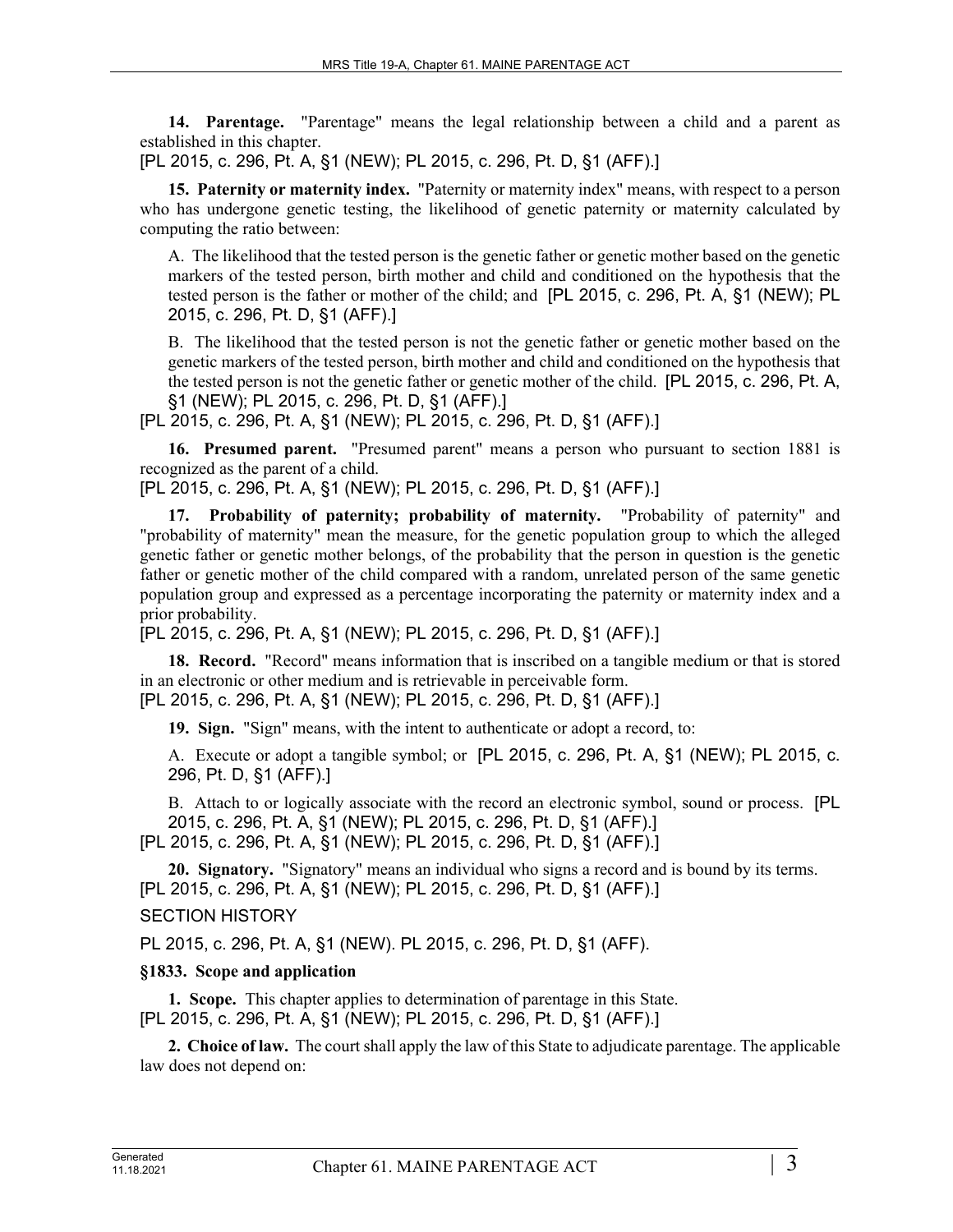A. The place of birth of the child; or [PL 2015, c. 296, Pt. A, §1 (NEW); PL 2015, c. 296, Pt. D, §1 (AFF).]

B. The past or present residence of the child. [PL 2015, c. 296, Pt. A, §1 (NEW); PL 2015, c. 296, Pt. D, §1 (AFF).]

[PL 2015, c. 296, Pt. A, §1 (NEW); PL 2015, c. 296, Pt. D, §1 (AFF).]

**3. Effect on parental rights.** This chapter does not create, enlarge or diminish parental rights or duties under other laws of this State or the equitable powers of the courts, except as provided in this chapter.

[PL 2015, c. 296, Pt. A, §1 (NEW); PL 2015, c. 296, Pt. D, §1 (AFF).]

SECTION HISTORY

PL 2015, c. 296, Pt. A, §1 (NEW). PL 2015, c. 296, Pt. D, §1 (AFF).

## **§1834. Parentage proceeding**

**1. Proceeding authorized.** A proceeding to adjudicate the parentage of a child may be maintained in accordance with this chapter and applicable rules of procedure.

[PL 2015, c. 296, Pt. A, §1 (NEW); PL 2015, c. 296, Pt. D, §1 (AFF).]

**2. Original actions.** Original actions to adjudicate parentage may be commenced only in District Court.

[PL 2015, c. 296, Pt. A, §1 (NEW); PL 2015, c. 296, Pt. D, §1 (AFF).]

**3. Other proceedings.** The District Court and the Probate Court are authorized to adjudicate parentage under this chapter when parentage is an issue in any other pending proceeding. [PL 2015, c. 296, Pt. A, §1 (NEW); PL 2015, c. 296, Pt. D, §1 (AFF).]

**4. No right to jury.** There is no right to demand a jury trial in an action to determine parentage. [PL 2015, c. 296, Pt. A, §1 (NEW); PL 2015, c. 296, Pt. D, §1 (AFF).]

**5. Disclosure of social security numbers.** A person who is a party to a parentage action shall disclose that person's social security number to the court. The social security number of a person subject to a parentage adjudication must be placed in the court records relating to the adjudication. The record of a person's social security number is confidential and is not open to the public. The court shall disclose a person's social security number to the department for child support enforcement purposes. [PL 2015, c. 296, Pt. A, §1 (NEW); PL 2015, c. 296, Pt. D, §1 (AFF).]

SECTION HISTORY

PL 2015, c. 296, Pt. A, §1 (NEW). PL 2015, c. 296, Pt. D, §1 (AFF).

# **§1835. Standing to maintain proceeding**

Subject to other provisions of this chapter, a proceeding to adjudicate parentage may be maintained by: [PL 2015, c. 296, Pt. A, §1 (NEW); PL 2015, c. 296, Pt. D, §1 (AFF).]

**1. Child.** The child;

[PL 2015, c. 296, Pt. A, §1 (NEW); PL 2015, c. 296, Pt. D, §1 (AFF).]

**2. Woman giving birth.** The woman who gave birth to the child; [PL 2015, c. 296, Pt. A, §1 (NEW); PL 2015, c. 296, Pt. D, §1 (AFF).]

**3. Person whose parentage to be adjudicated.** A person whose parentage is to be adjudicated; [PL 2015, c. 296, Pt. A, §1 (NEW); PL 2015, c. 296, Pt. D, §1 (AFF).]

**4. Department of Health and Human Services.** The department; or [PL 2015, c. 296, Pt. A, §1 (NEW); PL 2015, c. 296, Pt. D, §1 (AFF).]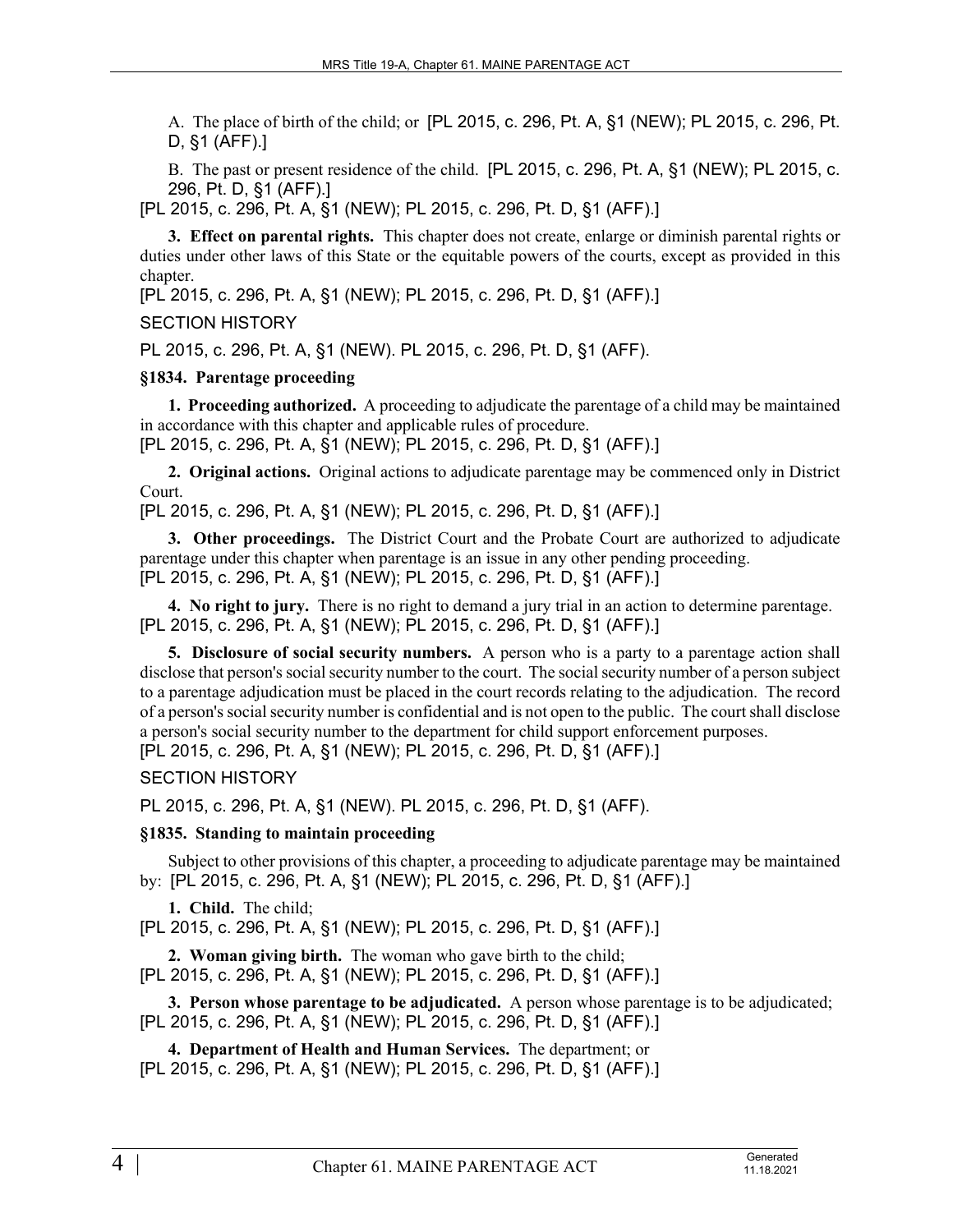**5. Representative of individual.** A representative authorized by law to act for an individual who would otherwise be entitled to maintain a proceeding but who is deceased, incapacitated or a minor. [PL 2015, c. 296, Pt. A, §1 (NEW); PL 2015, c. 296, Pt. D, §1 (AFF).]

## SECTION HISTORY

PL 2015, c. 296, Pt. A, §1 (NEW). PL 2015, c. 296, Pt. D, §1 (AFF).

## **§1836. Parties to proceeding**

In addition to a child whose parentage is to be adjudicated, all parents of the child must be joined as parties in a proceeding to adjudicate parentage. [PL 2015, c. 296, Pt. A, §1 (NEW); PL 2015, c. 296, Pt. D, §1 (AFF).]

## SECTION HISTORY

PL 2015, c. 296, Pt. A, §1 (NEW). PL 2015, c. 296, Pt. D, §1 (AFF).

## **§1837. Personal jurisdiction**

**1. Personal jurisdiction.** An individual may not be adjudicated to be a parent unless the court has personal jurisdiction over the individual.

[PL 2015, c. 296, Pt. A, §1 (NEW); PL 2015, c. 296, Pt. D, §1 (AFF).]

**2. Personal jurisdiction over nonresident.** A court of this State having jurisdiction to adjudicate parentage may exercise personal jurisdiction over a nonresident individual, or the guardian or conservator of the individual, if the conditions prescribed in section 2961 are fulfilled. [PL 2015, c. 296, Pt. A, §1 (NEW); PL 2015, c. 296, Pt. D, §1 (AFF).]

**3. Adjudication.** Lack of jurisdiction over one individual does not preclude the court from making an adjudication of parentage binding on another individual over whom the court has personal jurisdiction.

[PL 2015, c. 296, Pt. A, §1 (NEW); PL 2015, c. 296, Pt. D, §1 (AFF).]

# SECTION HISTORY

PL 2015, c. 296, Pt. A, §1 (NEW). PL 2015, c. 296, Pt. D, §1 (AFF).

# **§1838. Venue**

Venue for a proceeding to adjudicate parentage is in the county or division in which: [PL 2015, c. 296, Pt. A, §1 (NEW); PL 2015, c. 296, Pt. D, §1 (AFF).]

**1. Child.** The child resides or is present or, for purposes of subchapter 7 or 8, is or will be born; [PL 2015, c. 296, Pt. A, §1 (NEW); PL 2015, c. 296, Pt. D, §1 (AFF).]

**2. Parent.** The parent or intended parent resides; [PL 2015, c. 296, Pt. A, §1 (NEW); PL 2015, c. 296, Pt. D, §1 (AFF).]

**3. Respondent.** The respondent resides or is present if the child does not reside in this State; [PL 2015, c. 296, Pt. A, §1 (NEW); PL 2015, c. 296, Pt. D, §1 (AFF).]

**4. Estate proceeding.** A proceeding for probate or administration of the parent or alleged parent's estate has been commenced; or

[PL 2015, c. 296, Pt. A, §1 (NEW); PL 2015, c. 296, Pt. D, §1 (AFF).]

**5. Child protection proceeding.** A child protection proceeding with respect to the child has been commenced.

[PL 2015, c. 296, Pt. A, §1 (NEW); PL 2015, c. 296, Pt. D, §1 (AFF).]

# SECTION HISTORY

PL 2015, c. 296, Pt. A, §1 (NEW). PL 2015, c. 296, Pt. D, §1 (AFF).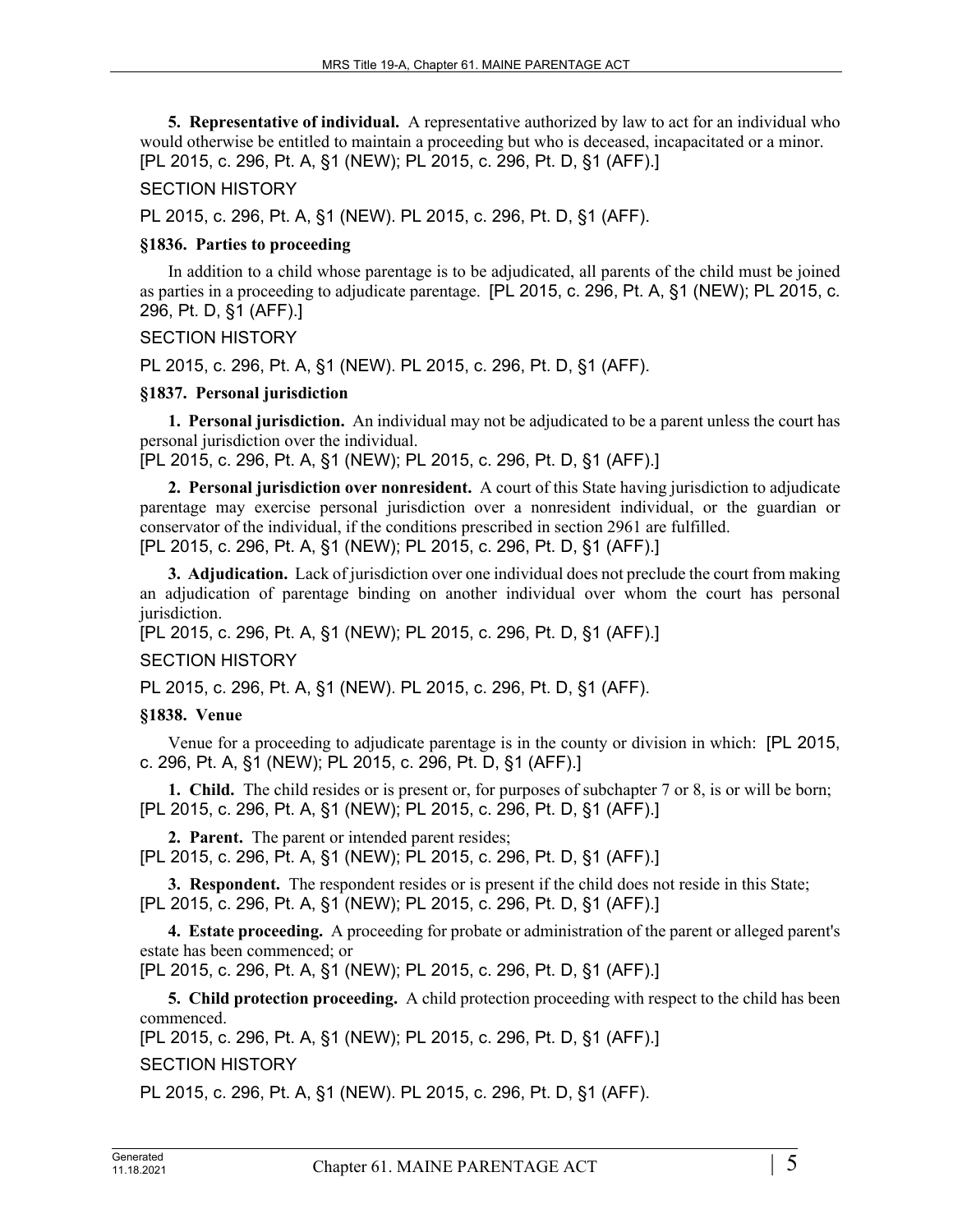#### **§1839. Joinder of proceedings**

**1. Joinder permitted.** Except as otherwise provided in subsection 2, a proceeding to adjudicate parentage may be joined with a proceeding for parental rights and responsibilities, child support, child protection, termination of parental rights, child custody or visitation, divorce, annulment, legal separation, guardianship, probate or administration of an estate or other appropriate proceeding or a challenge or rescission of acknowledgment of paternity.

[PL 2015, c. 296, Pt. A, §1 (NEW); PL 2015, c. 296, Pt. D, §1 (AFF).]

**2. Joinder not permitted.** A respondent may not join a proceeding described in subsection 1 with a proceeding to adjudicate parentage brought as part of an interstate child support enforcement action under chapter 67.

[PL 2015, c. 296, Pt. A, §1 (NEW); PL 2015, c. 296, Pt. D, §1 (AFF).]

## SECTION HISTORY

PL 2015, c. 296, Pt. A, §1 (NEW). PL 2015, c. 296, Pt. D, §1 (AFF).

# **§1840. Orders**

**1. Interim order for support.** In a proceeding under this subchapter, the court may issue an interim order for support of a child in accordance with the child support guidelines under chapter 63 with respect to a person who is:

A. A presumed, acknowledged or adjudicated parent of the child; [PL 2015, c. 296, Pt. A, §1 (NEW); PL 2015, c. 296, Pt. D, §1 (AFF).]

B. Petitioning to have parentage adjudicated; [PL 2015, c. 296, Pt. A, §1 (NEW); PL 2015, c. 296, Pt. D, §1 (AFF).]

C. Identified as the genetic parent through genetic testing under subchapter 6; [PL 2015, c. 296, Pt. A, §1 (NEW); PL 2015, c. 296, Pt. D, §1 (AFF).]

D. An alleged parent who has declined to submit to genetic testing; or [PL 2015, c. 296, Pt. A, §1 (NEW); PL 2015, c. 296, Pt. D, §1 (AFF).]

E. The woman who gave birth to the child. [PL 2015, c. 296, Pt. A, §1 (NEW); PL 2015, c. 296, Pt. D, §1 (AFF).]

[PL 2015, c. 296, Pt. A, §1 (NEW); PL 2015, c. 296, Pt. D, §1 (AFF).]

**2. Interim order for parental rights and responsibilities.** In a proceeding under this subchapter, the court may order an initial allocation of parental rights and responsibilities. The order of the court must provide notice that if either party objects to the allocation, that party may file a complaint pursuant to section 1654 and that an order from that action supersedes this initial allocation of parental rights and responsibilities. In resolving parental rights and responsibilities issues, the court may not delay entering a determination of parentage and an initial order concerning child support. [PL 2015, c. 296, Pt. A, §1 (NEW); PL 2015, c. 296, Pt. D, §1 (AFF).]

**3. Final orders.** Final orders concerning child support or parental rights and responsibilities are governed by chapters 51 and 55, respectively.

[PL 2015, c. 296, Pt. A, §1 (NEW); PL 2015, c. 296, Pt. D, §1 (AFF).]

# SECTION HISTORY

PL 2015, c. 296, Pt. A, §1 (NEW). PL 2015, c. 296, Pt. D, §1 (AFF).

#### **§1841. Admission of parentage authorized**

**1. Admission of parentage.** A respondent in a proceeding to adjudicate parentage may admit to the parentage of a child by filing a pleading to that effect or by admitting parentage under penalty of perjury when making an appearance or during a hearing.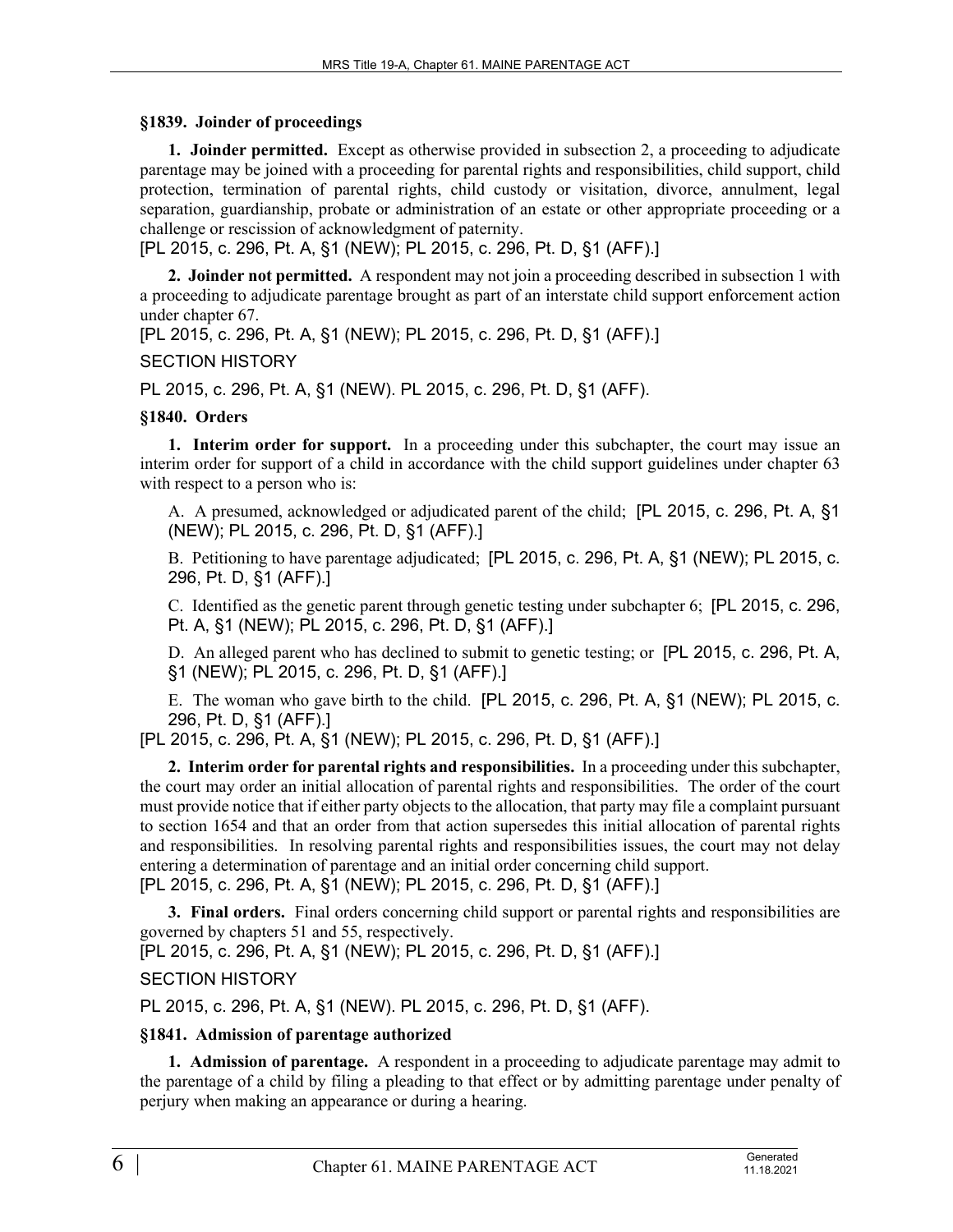[PL 2015, c. 296, Pt. A, §1 (NEW); PL 2015, c. 296, Pt. D, §1 (AFF).]

**2. Order adjudicating parentage.** If the court finds that an admission of parentage satisfies the requirements of this section and finds that there is no reason to question the admission, and no other party contests it, the court may issue an order adjudicating the child to be the child of the person admitting parentage.

[PL 2015, c. 296, Pt. A, §1 (NEW); PL 2015, c. 296, Pt. D, §1 (AFF).]

## SECTION HISTORY

PL 2015, c. 296, Pt. A, §1 (NEW). PL 2015, c. 296, Pt. D, §1 (AFF).

#### **§1842. Order on default**

The court may issue an order adjudicating the parentage of a person who is in default, as long as: [PL 2015, c. 296, Pt. A, §1 (NEW); PL 2015, c. 296, Pt. D, §1 (AFF).]

**1. Served with notice.** The person was served with notice of the proceeding; and [PL 2015, c. 296, Pt. A, §1 (NEW); PL 2015, c. 296, Pt. D, §1 (AFF).]

**2. Found to be parent.** The person is found by the court to be the parent of the child. [PL 2015, c. 296, Pt. A, §1 (NEW); PL 2015, c. 296, Pt. D, §1 (AFF).]

## SECTION HISTORY

PL 2015, c. 296, Pt. A, §1 (NEW). PL 2015, c. 296, Pt. D, §1 (AFF).

#### **§1843. Order adjudicating parentage**

**1. Issuance of order.** In a proceeding under this subchapter, the court shall issue a final order adjudicating whether a person alleged or claiming to be a parent is the parent of a child. [PL 2015, c. 296, Pt. A, §1 (NEW); PL 2015, c. 296, Pt. D, §1 (AFF).]

**2. Identify child.** A final order under subsection 1 must identify the child by name and date of birth.

[PL 2015, c. 296, Pt. A, §1 (NEW); PL 2015, c. 296, Pt. D, §1 (AFF).]

**3. Change of name.** Title 18-C, section 1-701 governs all name changes of minors. [PL 2021, c. 14, §3 (RPR).]

**4. Amended birth registration.** If the final order under subsection 1 is at variance with the child's birth certificate, the State Registrar of Vital Statistics shall issue an amended birth registration. [PL 2015, c. 296, Pt. A, §1 (NEW); PL 2015, c. 296, Pt. D, §1 (AFF).]

# SECTION HISTORY

PL 2015, c. 296, Pt. A, §1 (NEW). PL 2015, c. 296, Pt. D, §1 (AFF). PL 2021, c. 14, §3 (AMD).

# **§1844. Binding effect of determination of parentage**

**1. Determination binding; signatories and parties.** Except as otherwise provided in subsection 2, a determination of parentage is binding on:

A. All signatories to an acknowledgment of parentage or denial of parentage as provided in subchapter 3; and [PL 2021, c. 141, §1 (AMD).]

B. All parties to an adjudication by a court acting under circumstances that satisfy the jurisdictional requirements of section 2961. [PL 2015, c. 296, Pt. A, §1 (NEW); PL 2015, c. 296, Pt. D, §1 (AFF).]

[PL 2021, c. 141, §1 (AMD).]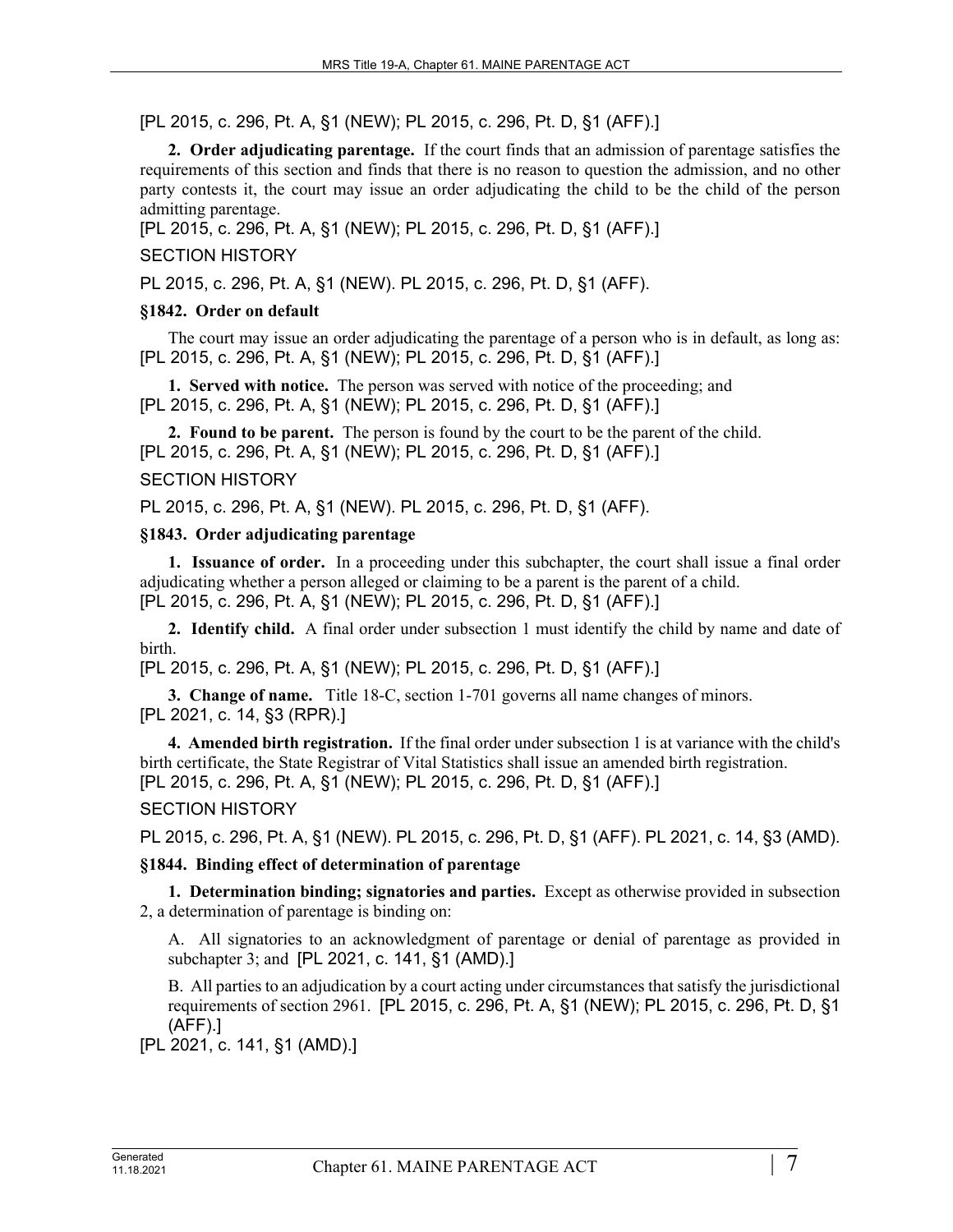**2. Adjudication in proceeding to dissolve marriage.** In a proceeding to dissolve a marriage, the court is deemed to have made an adjudication of the parentage of a child if the court acts under circumstances that satisfy the jurisdictional requirements of section 2961 and the final order:

A. Expressly identifies a child as a "child of the marriage" or "issue of the marriage" or by similar words indicates that the parties are the parents of the child; or [PL 2015, c. 296, Pt. A, §1 (NEW); PL 2015, c. 296, Pt. D, §1 (AFF).]

B. Provides for support of the child by the parent or parents. [PL 2015, c. 296, Pt. A, §1 (NEW); PL 2015, c. 296, Pt. D, §1 (AFF).]

[PL 2015, c. 296, Pt. A, §1 (NEW); PL 2015, c. 296, Pt. D, §1 (AFF).]

**3. Determination a defense.** Except as otherwise provided in this chapter, a determination of parentage may be a defense in a subsequent proceeding seeking to adjudicate parentage by an individual who was not a party to the earlier proceeding.

[PL 2015, c. 296, Pt. A, §1 (NEW); PL 2015, c. 296, Pt. D, §1 (AFF).]

**4. Challenge to adjudication.** A party to an adjudication of parentage may challenge the adjudication only by appeal or in a manner otherwise consistent with the Maine Rules of Civil Procedure.

[PL 2015, c. 296, Pt. A, §1 (NEW); PL 2015, c. 296, Pt. D, §1 (AFF).]

## SECTION HISTORY

PL 2015, c. 296, Pt. A, §1 (NEW). PL 2015, c. 296, Pt. D, §1 (AFF). PL 2021, c. 141, §1 (AMD).

## **§1845. Full faith and credit**

A court of this State shall give full faith and credit to a determination of parentage, including but not limited to an acknowledgment of paternity, from another state if the determination is valid and effective in accordance with the law of the other state. [PL 2015, c. 296, Pt. A, §1 (NEW); PL 2015, c. 296, Pt. D, §1 (AFF).]

# SECTION HISTORY

PL 2015, c. 296, Pt. A, §1 (NEW). PL 2015, c. 296, Pt. D, §1 (AFF).

#### **SUBCHAPTER 2**

#### **ESTABLISHMENT OF PARENTAGE**

#### **§1851. Establishment of parentage**

Parentage may be established by: [PL 2015, c. 296, Pt. A, §1 (NEW); PL 2015, c. 296, Pt. D, §1 (AFF).]

**1. Birth.** Giving birth to the child, except as otherwise provided in subchapter 8; [PL 2015, c. 296, Pt. A, §1 (NEW); PL 2015, c. 296, Pt. D, §1 (AFF).]

**2. Adoption.** Adoption of the child pursuant to Title 18‑C, Article 9; [PL 2017, c. 402, Pt. C, §38 (AMD); PL 2019, c. 417, Pt. B, §14 (AFF).]

**3. Acknowledgment.** An effective voluntary acknowledgment of parentage under subchapter 3; [PL 2021, c. 141, §2 (AMD).]

**4. Presumption.** An unrebutted presumption of parentage under subchapter 4; [PL 2015, c. 296, Pt. A, §1 (NEW); PL 2015, c. 296, Pt. D, §1 (AFF).]

**5. De facto parentage.** An adjudication of de facto parentage, under subchapter 5;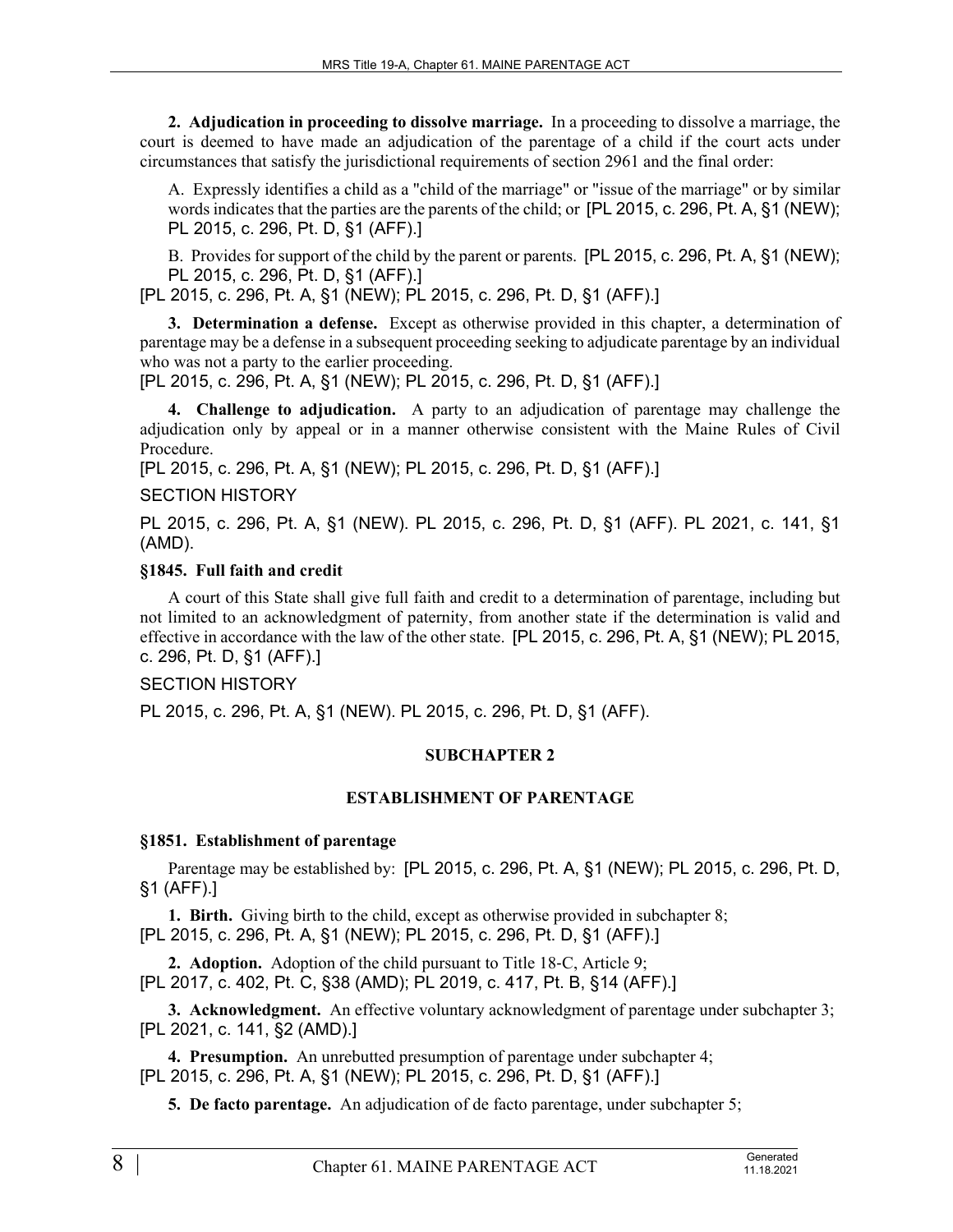[PL 2015, c. 296, Pt. A, §1 (NEW); PL 2015, c. 296, Pt. D, §1 (AFF).]

**6. Genetic parentage.** An adjudication of genetic parentage under subchapter 6; [PL 2015, c. 296, Pt. A, §1 (NEW); PL 2015, c. 296, Pt. D, §1 (AFF).]

**7. Assisted reproduction.** Consent to assisted reproduction under subchapter 7; and [PL 2015, c. 296, Pt. A, §1 (NEW); PL 2015, c. 296, Pt. D, §1 (AFF).]

**8. Gestational carrier agreement.** Consent to a gestational carrier agreement under subchapter 8 by the intended parent or parents.

[PL 2015, c. 296, Pt. A, §1 (NEW); PL 2015, c. 296, Pt. D, §1 (AFF).]

#### SECTION HISTORY

PL 2015, c. 296, Pt. A, §1 (NEW). PL 2015, c. 296, Pt. D, §1 (AFF). PL 2017, c. 402, Pt. C, §38 (AMD). PL 2017, c. 402, Pt. F, §1 (AFF). PL 2019, c. 417, Pt. B, §14 (AFF). PL 2021, c. 141, §2 (AMD).

#### **§1852. Nondiscrimination**

Every child has the same rights under law as any other child without regard to the marital status or gender of the parents or the circumstances of the child's birth. [PL 2015, c. 296, Pt. A, §1 (NEW); PL 2015, c. 296, Pt. D, §1 (AFF).]

#### SECTION HISTORY

PL 2015, c. 296, Pt. A, §1 (NEW). PL 2015, c. 296, Pt. D, §1 (AFF).

#### **§1853. Consequences of establishment of parentage**

**1. All purposes.** Unless parental rights are terminated, parentage established under this chapter applies for all purposes, except as otherwise specifically provided by other law of this State. [PL 2015, c. 296, Pt. A, §1 (NEW); PL 2015, c. 296, Pt. D, §1 (AFF).]

**2. Preservation of parent-child relationship.** Consistent with the establishment of parentage under this chapter, a court may determine that a child has more than 2 parents. [PL 2015, c. 296, Pt. A, §1 (NEW); PL 2015, c. 296, Pt. D, §1 (AFF).]

#### SECTION HISTORY

PL 2015, c. 296, Pt. A, §1 (NEW). PL 2015, c. 296, Pt. D, §1 (AFF).

#### **§1854. Determination of maternity**

Provisions of this chapter relating to determination of paternity may apply to determination of maternity as needed to determine parentage consistent with this chapter. [PL 2015, c. 296, Pt. A, §1 (NEW); PL 2015, c. 296, Pt. D, §1 (AFF).]

#### SECTION HISTORY

PL 2015, c. 296, Pt. A, §1 (NEW). PL 2015, c. 296, Pt. D, §1 (AFF).

#### **§1855. No limitation on child**

Nothing in this subchapter limits the right of a child to bring an action to adjudicate parentage. [PL 2015, c. 296, Pt. A, §1 (NEW); PL 2015, c. 296, Pt. D, §1 (AFF).] SECTION HISTORY

PL 2015, c. 296, Pt. A, §1 (NEW). PL 2015, c. 296, Pt. D, §1 (AFF).

#### **SUBCHAPTER 3**

#### **VOLUNTARY ACKNOWLEDGMENT OF PARENTAGE**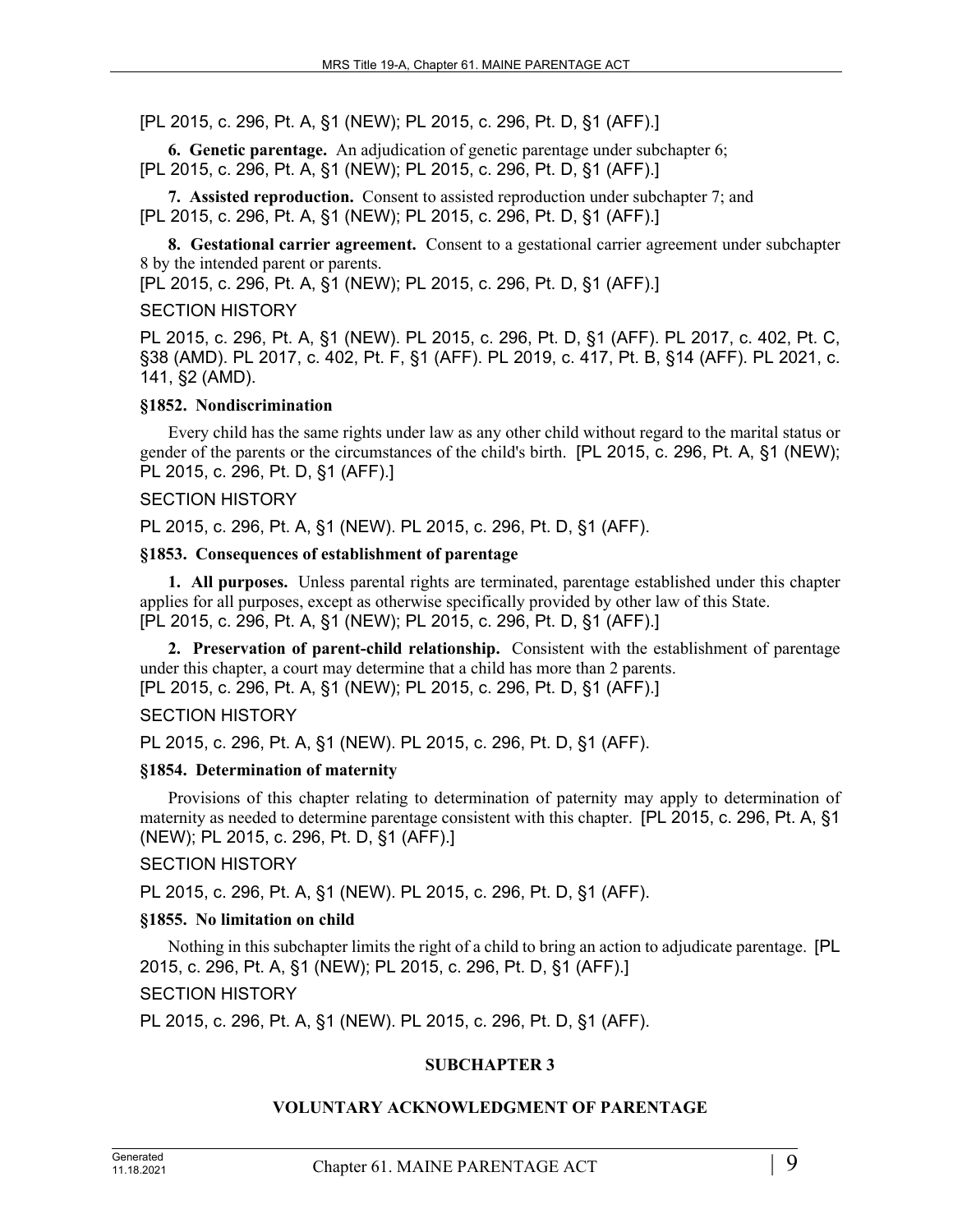#### **§1861. Acknowledgment of parentage**

The following persons may sign an acknowledgment of parentage to establish parentage of a child: [PL 2021, c. 141, §4 (AMD).]

**1. Woman who gave birth.** A woman who gave birth to the child and who is not a gestational carrier;

[PL 2021, c. 141, §4 (NEW).]

**2. Alleged genetic parent.** A person who is the alleged genetic parent of the child and who is not a donor;

[PL 2021, c. 141, §4 (NEW).]

**3. Presumed parent.** A presumed parent of the child pursuant to subchapter 4, except that a presumed parent pursuant to section 1881, subsection 3 must meet the requirements of that subsection and may not submit an acknowledgment of parentage for at least 2 years from the time the child was born or adopted; and

[PL 2021, c. 141, §4 (NEW).]

**4. Intended parent.** An intended parent of the child pursuant to subchapter 7.

[PL 2021, c. 141, §4 (NEW).]

#### SECTION HISTORY

PL 2015, c. 296, Pt. A, §1 (NEW). PL 2015, c. 296, Pt. D, §1 (AFF). PL 2021, c. 141, §4 (AMD).

#### **§1862. Execution of acknowledgment of parentage**

**1. Requirements.** An acknowledgment of parentage under section 1861 must:

A. Be in a record; [PL 2015, c. 296, Pt. A, §1 (NEW); PL 2015, c. 296, Pt. D, §1 (AFF).]

B. Be signed, or otherwise authenticated, under penalty of perjury by the woman who gave birth to the child, other than a gestational carrier, and by the person seeking to establish parentage of the child; [PL 2021, c. 141, §5 (AMD).]

C. State that:

(1) There is no other presumed parent of the child or, if there is another presumed parent, state that parent's full name; and

(2) There is no other acknowledged parent, adjudicated parent or intended parent pursuant to subchapter 7 other than the woman who gave birth to the child; [PL 2021, c. 141, §5 (AMD).]

D. State whether there has been genetic testing and, if so, that the acknowledging person's claim of parentage is consistent with the results of the testing; and [PL 2021, c. 141, §5 (AMD).]

E. [PL 2021, c. 141, §5 (RP).]

F. State that the signatories understand that the acknowledgment is the equivalent of a court determination of parentage of the child and that a challenge to the acknowledgment is permitted only under limited circumstances and is barred after 2 years. [PL 2021, c. 141, §5 (AMD).] [PL 2021, c. 141, §5 (AMD).]

**2. Notice.** Before an acknowledgment is executed under section 1861, the woman who gave birth and the acknowledging parent must be given oral and written notice of the alternatives to, the legal consequences of and the rights and responsibilities that arise from signing the acknowledgment. [PL 2021, c. 141, §5 (AMD).]

**3. Acknowledgment voidable.** An acknowledgment of parentage under section 1861 is voidable if it: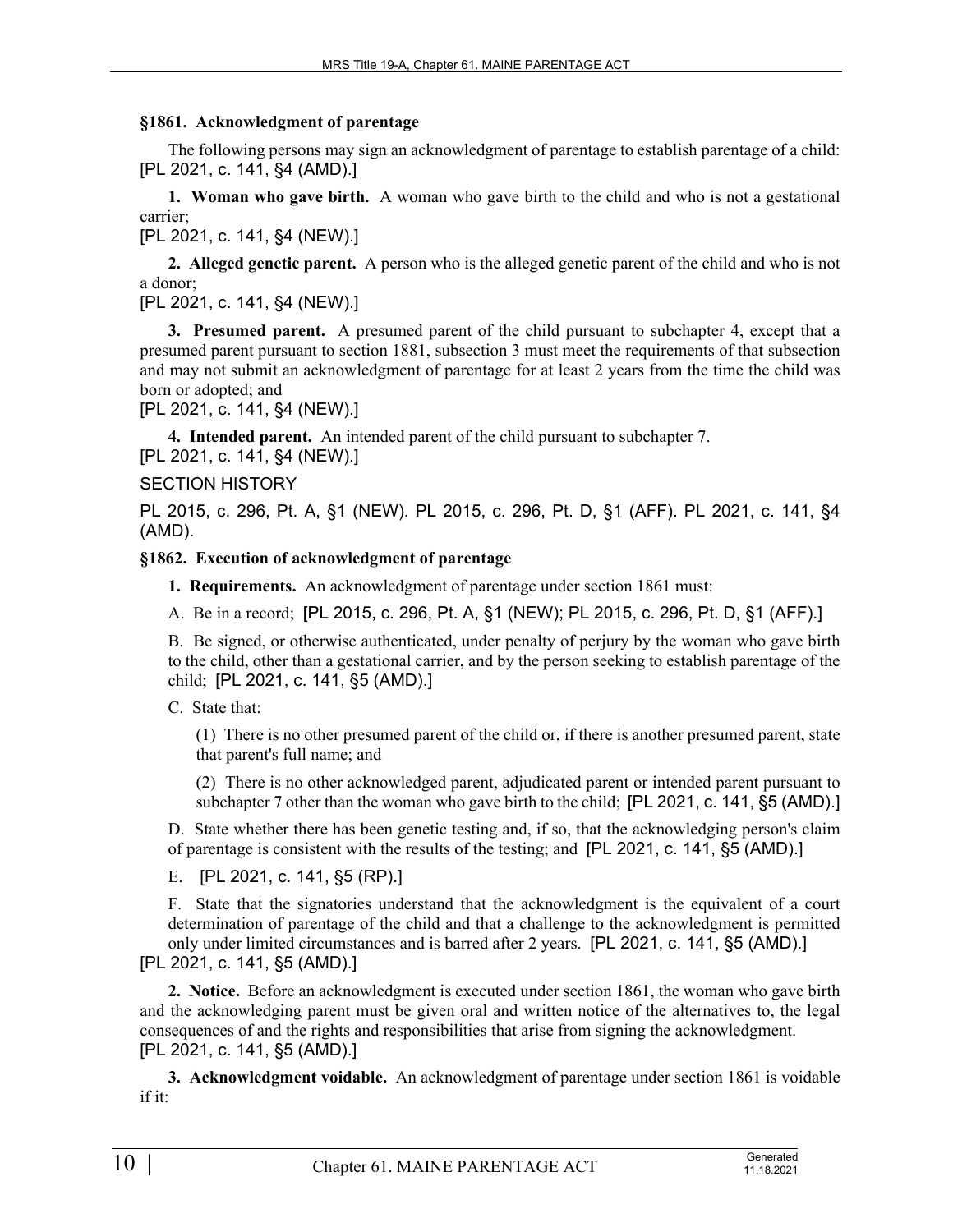A. States that another person is a presumed parent, unless a denial of parentage signed or otherwise authenticated by the presumed parent is filed with the State Registrar of Vital Statistics; [PL 2015, c. 296, Pt. A, §1 (NEW); PL 2015, c. 296, Pt. D, §1 (AFF).]

B. States that another person is an acknowledged parent, adjudicated parent or intended parent; or [PL 2021, c. 141, §5 (AMD).]

C. Falsely denies the existence of a parent with rights of parentage of the child under this chapter. [PL 2021, c. 141, §5 (AMD).]

[PL 2021, c. 141, §5 (AMD).]

**4. Presumed parent.** 

[PL 2021, c. 141, §5 (RP).]

SECTION HISTORY

RR 2015, c. 1, §12 (COR). PL 2015, c. 296, Pt. A, §1 (NEW). PL 2015, c. 296, Pt. D, §1 (AFF). PL 2021, c. 141, §5 (AMD).

## **§1863. Denial of parentage**

A person presumed to be a parent under section 1881 or an alleged genetic parent may execute a denial of parentage only in the limited circumstances set forth in this section. A denial of parentage is valid only if: [PL 2021, c. 141, §6 (AMD).]

**1. Acknowledgment.** An acknowledgment of parentage signed or otherwise authenticated is filed pursuant to this subchapter;

[PL 2021, c. 141, §7 (AMD).]

**2. Under penalty of perjury.** The denial is in a record and is signed or otherwise authenticated under penalty of perjury; and

[PL 2015, c. 296, Pt. A, §1 (NEW); PL 2015, c. 296, Pt. D, §1 (AFF).]

**3. Person executing.** The person executing the denial has not previously:

A. Acknowledged parentage, unless the previous acknowledgment has been rescinded pursuant to section 1867 or successfully challenged pursuant to section 1868; or [PL 2021, c. 141, §8 (AMD).]

B. Been adjudicated to be the parent of the child. [PL 2015, c. 296, Pt. A, §1 (NEW); PL 2015, c. 296, Pt. D, §1 (AFF).]

[PL 2021, c. 141, §8 (AMD).]

SECTION HISTORY

PL 2015, c. 296, Pt. A, §1 (NEW). PL 2015, c. 296, Pt. D, §1 (AFF). PL 2021, c. 141, §§6-8 (AMD).

# **§1864. Filing of an acknowledgment of parentage or denial of parentage**

**1. Acknowledgment and denial.** An acknowledgment of parentage and denial of parentage under this subchapter must be signed after the birth of the child and filed with the State Registrar of Vital Statistics and may be contained in a single document or may be signed in counterparts filed separately or simultaneously. If the acknowledgment and denial are both necessary, neither is valid until both are filed.

[PL 2021, c. 141, §9 (AMD).]

**2. Effective date.** Subject to subsection 1, an acknowledgment of parentage or denial of parentage takes effect on the date of the birth of the child or on the filing of the document with the State Registrar of Vital Statistics, whichever occurs later.

[PL 2021, c. 141, §9 (AMD).]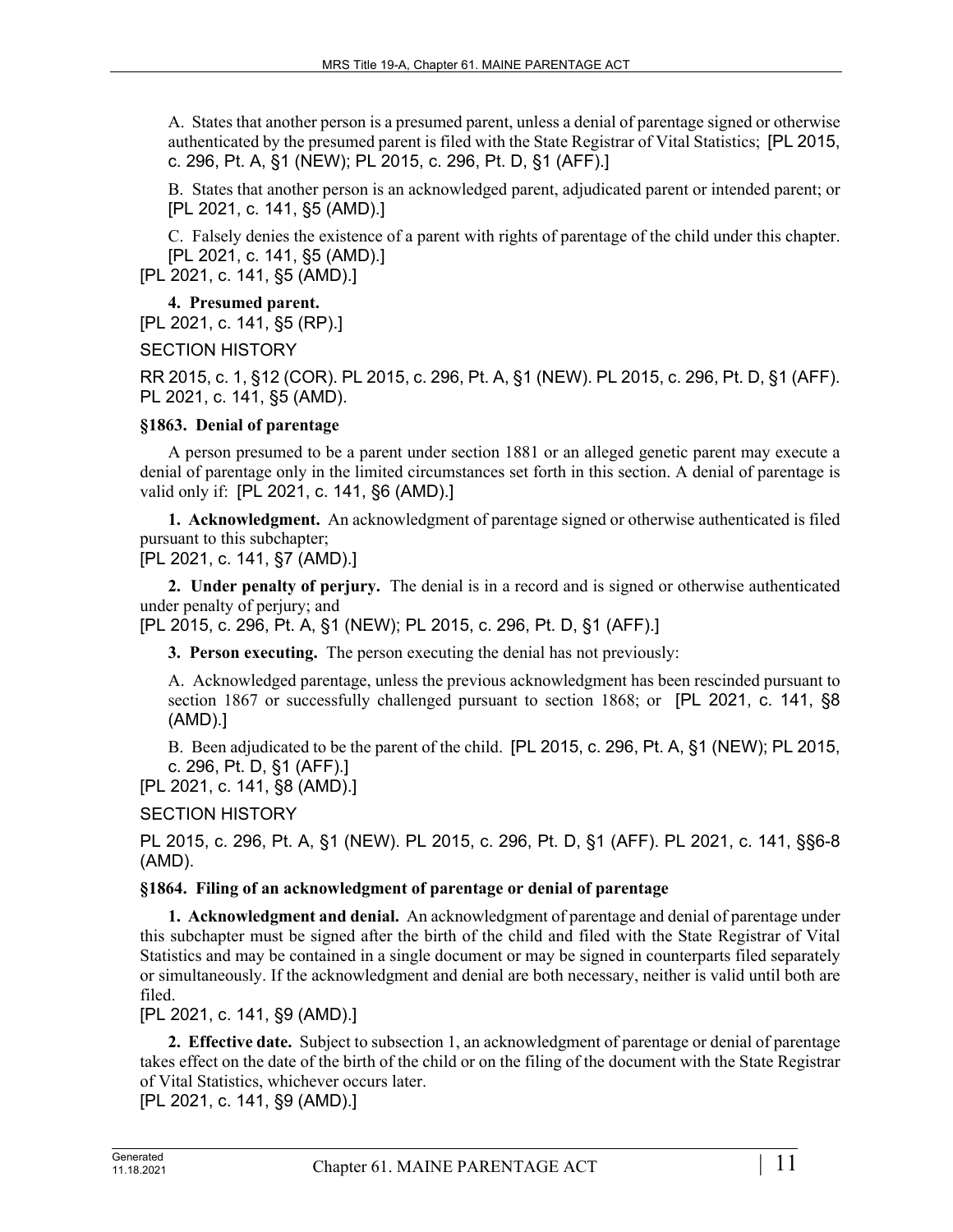**3. Signed by minor.** An acknowledgment of parentage or denial of parentage signed by a minor is valid if it is otherwise in compliance with this chapter. [PL 2021, c. 141, §9 (AMD).]

# SECTION HISTORY

PL 2015, c. 296, Pt. A, §1 (NEW). PL 2015, c. 296, Pt. D, §1 (AFF). PL 2021, c. 141, §9 (AMD).

# **§1865. Equivalent to adjudication**

**1. Acknowledgment.** Except as otherwise provided in sections 1867 and 1868, a valid acknowledgment of parentage under section 1861 filed with the State Registrar of Vital Statistics is equivalent to an adjudication of parentage of a child and confers upon the acknowledged parent all of the rights and duties of a parent.

[PL 2021, c. 141, §10 (AMD).]

**2. Denial.** Except as otherwise provided in sections 1867 and section 1868, subsection 1, a valid denial of parentage under section 1863 filed with the State Registrar of Vital Statistics in conjunction with a valid acknowledgment of parentage under section 1861 is equivalent to an adjudication of the nonparentage of the presumed parent or alleged genetic parent and discharges the presumed parent or alleged genetic parent from all rights and duties of a parent.

[PL 2021, c. 141, §10 (AMD).]

# SECTION HISTORY

PL 2015, c. 296, Pt. A, §1 (NEW). PL 2015, c. 296, Pt. D, §1 (AFF). PL 2021, c. 141, §10 (AMD).

# **§1866. No filing fee**

The State Registrar of Vital Statistics may not charge a fee for filing an acknowledgment of parentage or denial of parentage. [PL 2021, c. 141, §11 (AMD).]

# SECTION HISTORY

PL 2015, c. 296, Pt. A, §1 (NEW). PL 2015, c. 296, Pt. D, §1 (AFF). PL 2021, c. 141, §11 (AMD).

# **§1867. Proceeding for rescission**

A signatory may rescind an acknowledgment of parentage or denial of parentage under this subchapter by commencing a court proceeding subject to section 1869, subsection 4. [PL 2021, c. 141, §12 (AMD).]

**1. Timing.** The court proceeding to rescind an acknowledgment of parentage or denial of parentage must be commenced before the earlier of:

A. Sixty days after the effective date of the acknowledgment or denial, as provided in section 1864; and [PL 2021, c. 141, §12 (NEW).]

B. The date of the first hearing, in a court proceeding to which the signatory is a party, to adjudicate an issue relating to the child, including a proceeding seeking child support. [PL 2021, c. 141, §12 (NEW).]

[PL 2021, c. 141, §12 (AMD).]

# **2. Date of first hearing.**

[PL 2021, c. 141, §12 (RP).]

**3. Notice.** If an acknowledgment of parentage is rescinded under this section, any associated denial of parentage becomes invalid, and the Office of Data, Research and Vital Statistics shall notify the woman who gave birth to the child and any person who signed a denial of parentage of the child that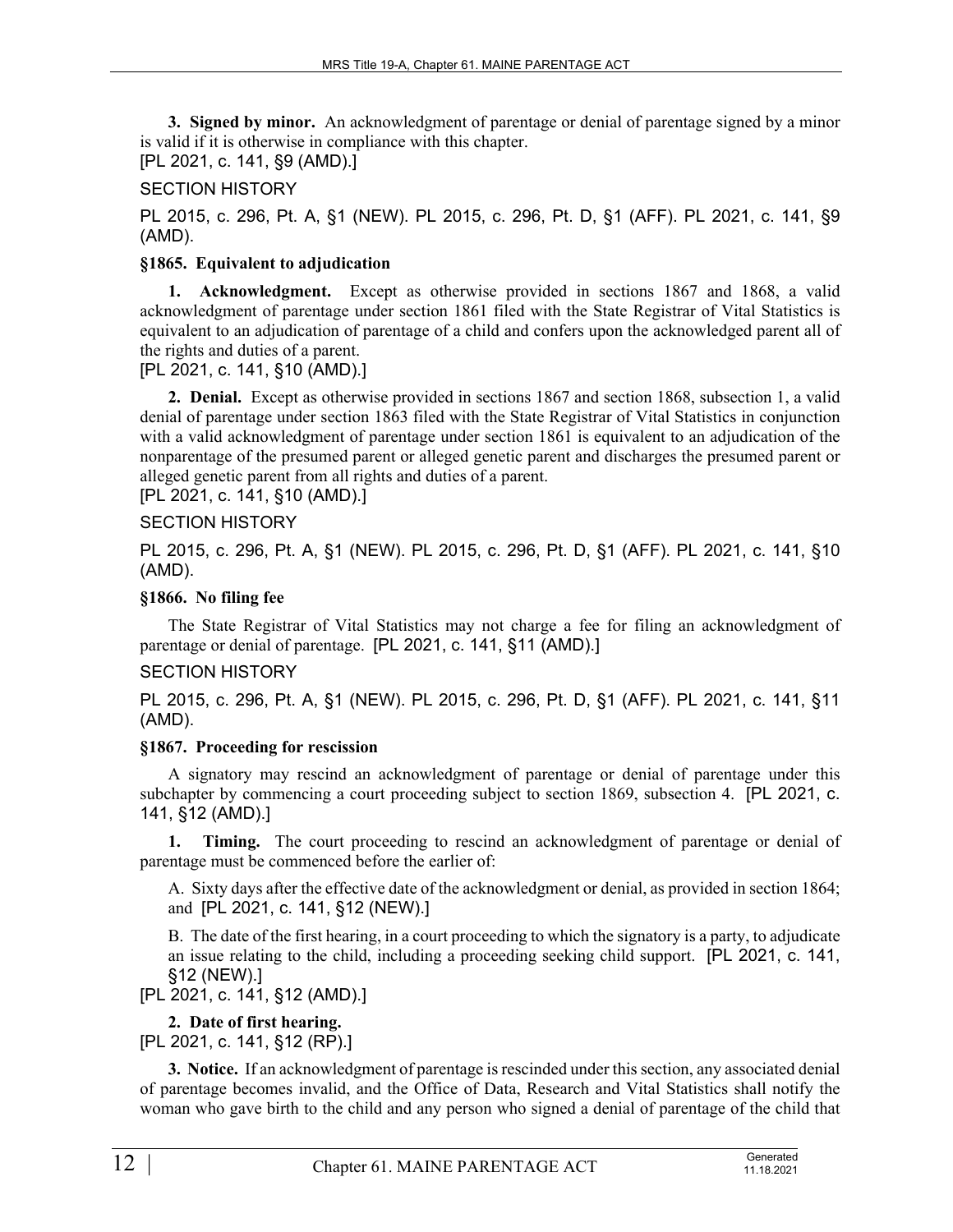the acknowledgment of parentage has been rescinded. Failure to give notice required by this section does not affect the validity of the rescission.

[PL 2021, c. 141, §12 (NEW).]

# SECTION HISTORY

PL 2015, c. 296, Pt. A, §1 (NEW). PL 2015, c. 296, Pt. D, §1 (AFF). PL 2021, c. 141, §12 (AMD).

## **§1868. Challenge to acknowledgment**

**1. Challenge by signatory.** After the period for rescission under section 1867 has expired, a signatory of an acknowledgment of parentage or denial of parentage may commence a proceeding to challenge the acknowledgment or denial only:

A. On the basis of fraud, duress, coercion, threat of harm or material mistake of fact; and [PL 2021, c. 141, §13 (AMD).]

B. Within 2 years after the acknowledgment or denial is filed with the State Registrar of Vital Statistics. [PL 2015, c. 296, Pt. A, §1 (NEW); PL 2015, c. 296, Pt. D, §1 (AFF).] [PL 2021, c. 141, §13 (AMD).]

**2. Challenge by person not a signatory.** If an acknowledgment of parentage has been made in accordance with this subchapter, a person who is neither the child nor a signatory to the acknowledgment of parentage and who seeks to challenge the validity of the acknowledgment and adjudicate parentage must commence a proceeding not later than 2 years after the effective date of the acknowledgment, as provided in section 1864, unless the person did not know and could not reasonably have known of the person's potential parentage on account of material misrepresentation or concealment, in which case the proceeding must be commenced no later than 2 years after discovery. [PL 2021, c. 141, §13 (AMD).]

**3. Burden of proof.** A party challenging an acknowledgment of parentage or denial of parentage pursuant to this section has the burden of proof.

[PL 2021, c. 141, §13 (AMD).]

**4. Consolidation.** A court proceeding in which the validity of an acknowledgment of parentage is challenged may be consolidated with any other pending court actions regarding the child. [PL 2021, c. 141, §13 (NEW).]

# SECTION HISTORY

RR 2015, c. 1, §13 (COR). PL 2015, c. 296, Pt. A, §1 (NEW). PL 2015, c. 296, Pt. D, §1 (AFF). PL 2021, c. 141, §13 (AMD).

# **§1869. Procedure for rescission or challenge**

**1. Every signatory party.** Every signatory to an acknowledgment of parentage and denial of parentage under this subchapter must be made a party to a proceeding under section 1867 or 1868 to rescind or challenge the acknowledgment or denial.

[PL 2021, c. 141, §14 (AMD).]

**2. Submission to personal jurisdiction.** For the purpose of rescission of or challenge to an acknowledgment of parentage or denial of parentage, a signatory submits to personal jurisdiction of this State by signing the acknowledgment or denial, effective upon the filing of the document with the State Registrar of Vital Statistics pursuant to section 1864. [PL 2021, c. 141, §14 (AMD).]

**3. Suspension of legal responsibilities.** Except for good cause shown, during the pendency of a proceeding under section 1867 or 1868 to rescind or challenge an acknowledgment of parentage or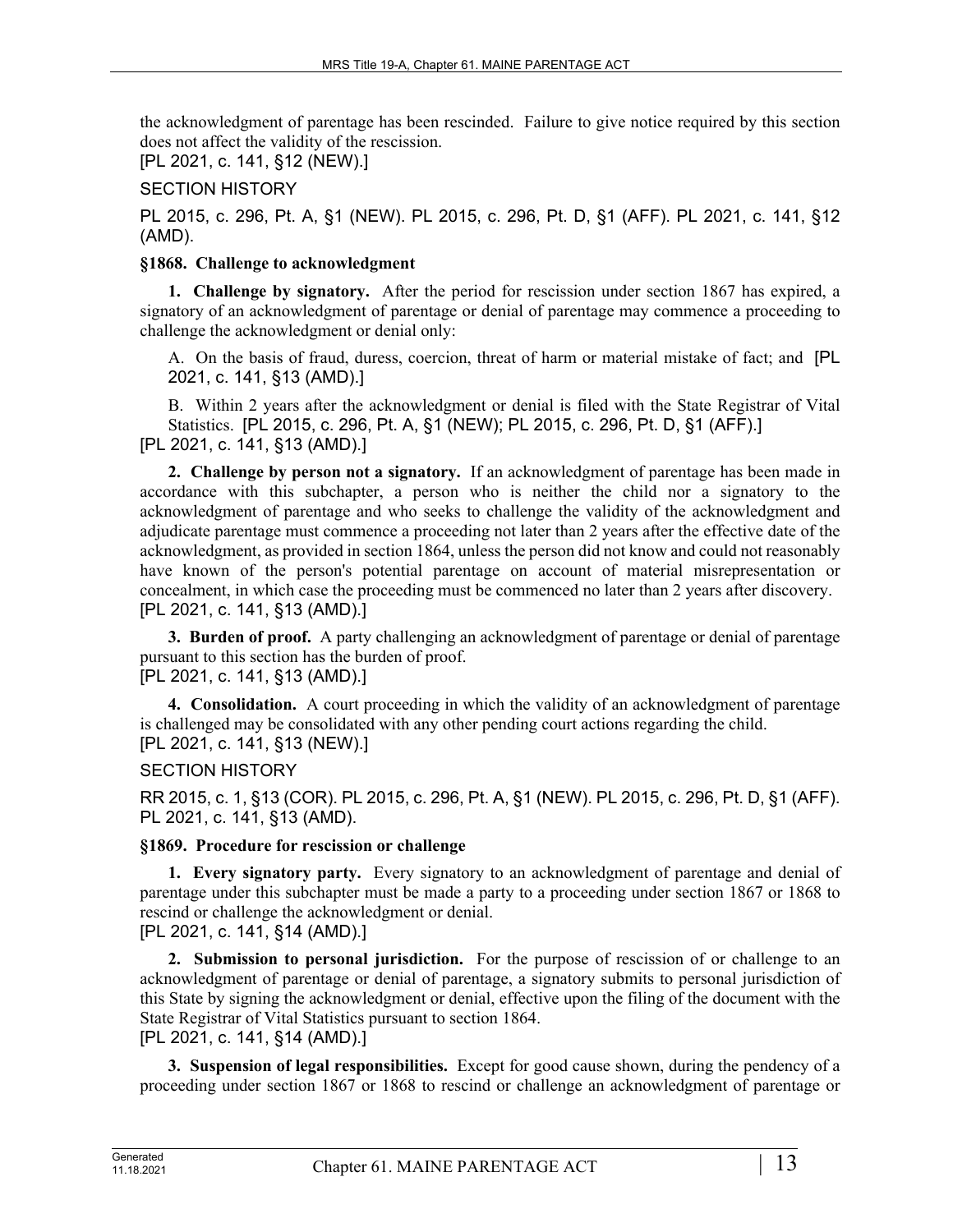denial of parentage, the court may not suspend the legal responsibilities of a signatory arising from the acknowledgment, including the duty to pay child support. [PL 2021, c. 141, §14 (AMD).]

**4. Proceeding to rescind or challenge.** A proceeding under section 1867 or 1868 to rescind or challenge an acknowledgment of parentage or denial of parentage must be conducted as a proceeding to adjudicate parentage under subchapter 1.

[PL 2021, c. 141, §14 (AMD).]

**5. Amendment to birth record.** At the conclusion of a proceeding under section 1867 or 1868 to rescind or challenge an acknowledgment of parentage or denial of parentage, the court shall order the State Registrar of Vital Statistics to amend the birth record of the child, if appropriate. [PL 2021, c. 141, §14 (AMD).]

## SECTION HISTORY

PL 2015, c. 296, Pt. A, §1 (NEW). PL 2015, c. 296, Pt. D, §1 (AFF). PL 2021, c. 141, §14 (AMD).

#### **§1870. Ratification not permitted**

A court or administrative agency conducting a judicial or administrative proceeding may not ratify an unchallenged acknowledgment of parentage under section 1861. [PL 2021, c. 141, §15 (AMD).]

## SECTION HISTORY

PL 2015, c. 296, Pt. A, §1 (NEW). PL 2015, c. 296, Pt. D, §1 (AFF). PL 2021, c. 141, §15 (AMD).

#### **§1871. Forms for acknowledgment and denial of parentage**

To facilitate compliance with this subchapter, the State Registrar of Vital Statistics shall prescribe forms for the acknowledgment of parentage and the denial of parentage. A valid acknowledgment of parentage or denial of parentage is not affected by a later modification of the prescribed form. [PL 2021, c. 141, §16 (AMD).]

#### SECTION HISTORY

PL 2015, c. 296, Pt. A, §1 (NEW). PL 2015, c. 296, Pt. D, §1 (AFF). PL 2021, c. 141, §16 (AMD).

#### **§1872. Release of information**

The State Registrar of Vital Statistics may release information relating to an acknowledgment of parentage under section 1861 as provided in Title 22, section 2706. [PL 2021, c. 141, §17 (AMD).]

# SECTION HISTORY

PL 2015, c. 296, Pt. A, §1 (NEW). PL 2015, c. 296, Pt. D, §1 (AFF). PL 2021, c. 141, §17 (AMD).

# **§1873. Adoption of rules**

The State Registrar of Vital Statistics may adopt rules to implement this subchapter. Rules adopted pursuant to this section are routine technical rules for the purposes of Title 5, chapter 375, subchapter 2-A. [PL 2015, c. 296, Pt. A, §1 (NEW); PL 2015, c. 296, Pt. D, §1 (AFF).]

SECTION HISTORY

PL 2015, c. 296, Pt. A, §1 (NEW). PL 2015, c. 296, Pt. D, §1 (AFF).

# **SUBCHAPTER 4**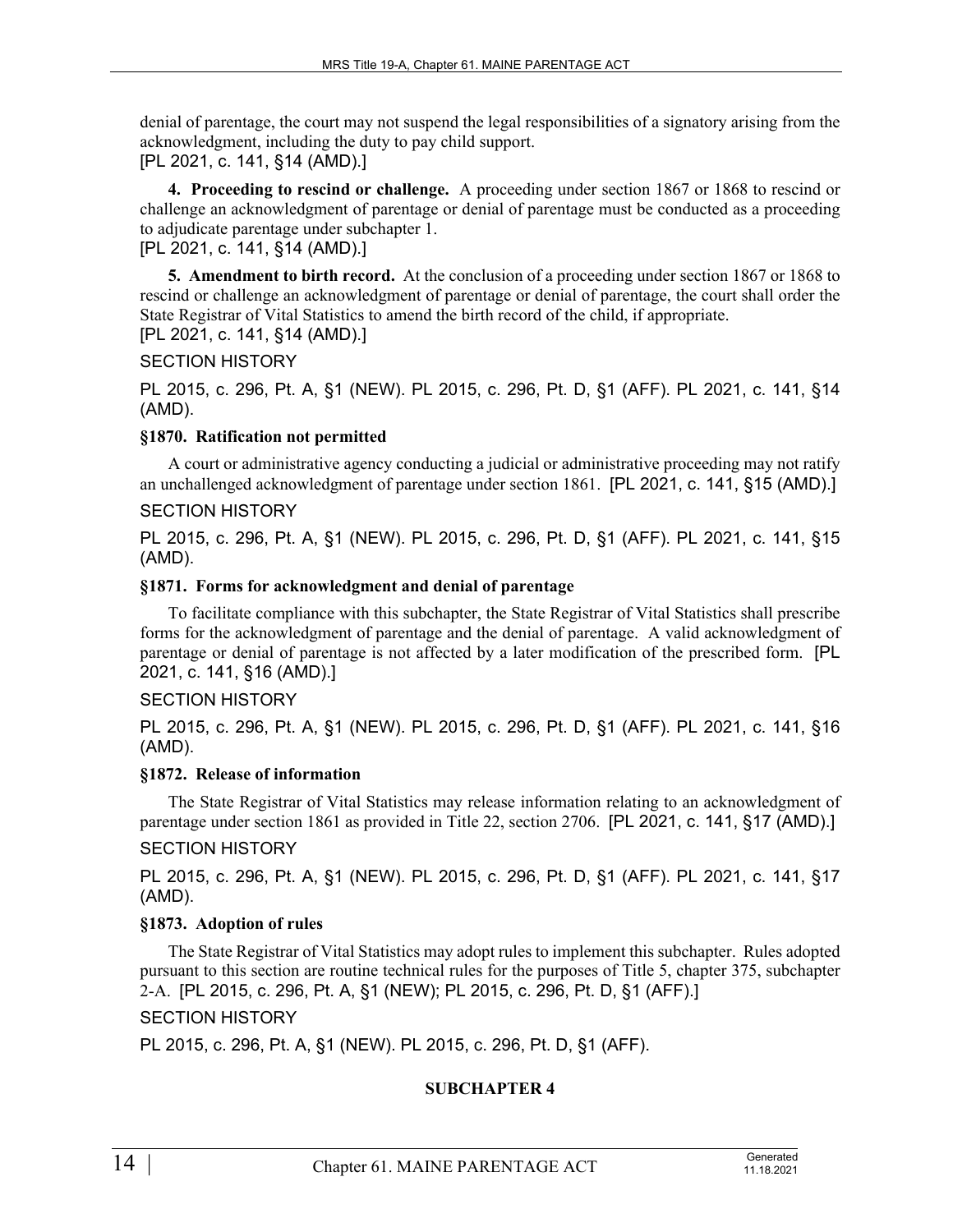# **PRESUMED PARENTAGE**

# **§1881. Presumption of parentage**

**1. Marital presumption established.** A person is presumed to be the parent of a child if:

A. The person and the woman giving birth to the child are married to each other and the child is born during the marriage; [PL 2015, c. 296, Pt. A, §1 (NEW); PL 2015, c. 296, Pt. D, §1 (AFF).]

B. The person and the woman giving birth to the child were married to each other and the child is born within 300 days after the marriage is terminated by death, annulment, divorce or declaration of invalidity or after a decree of separation; or [PL 2015, c. 296, Pt. A, §1 (NEW); PL 2015, c. 296, Pt. D, §1 (AFF).]

C. Before the birth of the child, the person and the woman giving birth to the child married each other in apparent compliance with law, even if the attempted marriage is or could be declared invalid, and the child is born during the invalid marriage or within 300 days after its termination by death, annulment, divorce or declaration of invalidity or after a decree of separation. [PL 2015, c. 296, Pt. A, §1 (NEW); PL 2015, c. 296, Pt. D, §1 (AFF).]

[PL 2015, c. 296, Pt. A, §1 (NEW); PL 2015, c. 296, Pt. D, §1 (AFF).]

**2. Equivalent status in other jurisdictions.** The marital presumption in subsection 1 applies to a legal relationship that provides substantially the same rights, benefits and responsibilities as marriage and is recognized as valid in the state or jurisdiction in which it was entered. [PL 2015, c. 296, Pt. A, §1 (NEW); PL 2015, c. 296, Pt. D, §1 (AFF).]

**3. Nonmarital presumption established.** A person is presumed to be a parent of a child if the person resided in the same household with the child and openly held out the child as that person's own from the time the child was born or adopted and for a period of at least 2 years thereafter and assumed personal, financial or custodial responsibilities for the child.

[PL 2015, c. 296, Pt. A, §1 (NEW); PL 2015, c. 296, Pt. D, §1 (AFF).]

**4. Rebuttal of presumption.** A presumption established under this subchapter may be rebutted only by a court determination.

[PL 2015, c. 296, Pt. A, §1 (NEW); PL 2015, c. 296, Pt. D, §1 (AFF).]

SECTION HISTORY

PL 2015, c. 296, Pt. A, §1 (NEW). PL 2015, c. 296, Pt. D, §1 (AFF).

# **§1882. Challenge to presumed parent**

**1. Two-year limitation.** Except as provided in subsection 2, a proceeding to challenge the parentage of an individual whose parentage is presumed under section 1881 must be commenced not later than 2 years after the birth of the child; otherwise the presumption cannot be rebutted. [PL 2015, c. 296, Pt. A, §1 (NEW); PL 2015, c. 296, Pt. D, §1 (AFF).]

**2. Later than 2 years.** A proceeding to challenge the parentage of an individual whose parentage is presumed under section 1881 may be commenced more than 2 years after the birth of the child in the following situations.

A. A presumed parent under section 1881, subsection 1 who is not the genetic parent of a child and who could not reasonably have known about the birth of the child may commence a proceeding under this subsection within 2 years after learning of the child's birth. [PL 2015, c. 296, Pt. A, §1 (NEW); PL 2015, c. 296, Pt. D, §1 (AFF).]

B. An alleged genetic parent who did not know of the potential genetic parentage of a child, and who could not reasonably have known on account of material misrepresentation or concealment,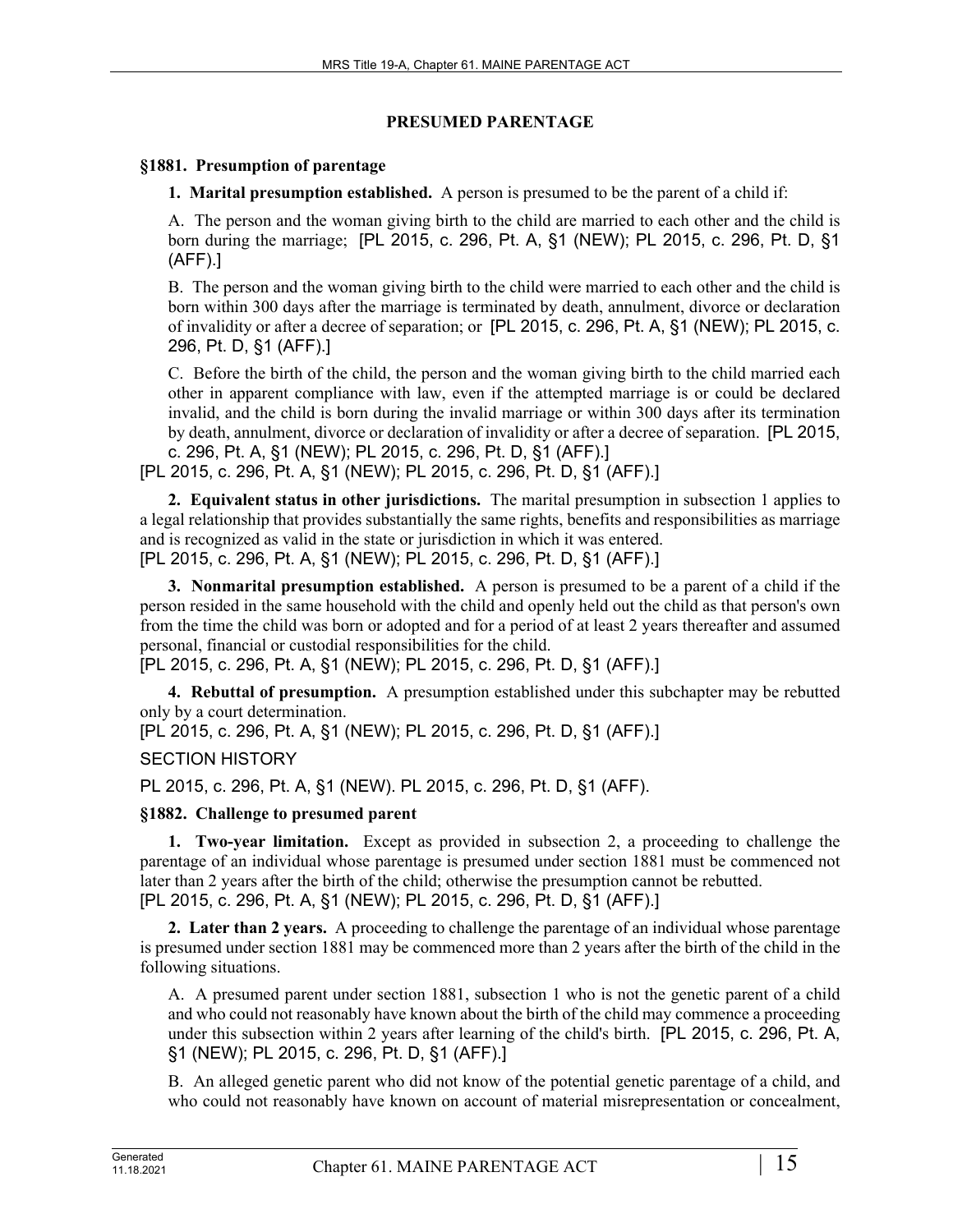may commence a proceeding under this subsection within 2 years after discovering the potential genetic parentage. If the individual is adjudicated to be the genetic parent of the child, the court may not disestablish a presumed parent and, consistent with section 1853, subsection 2, the court shall determine parental rights and responsibilities of the parents in accordance with section 1653. [PL 2015, c. 296, Pt. A, §1 (NEW); PL 2015, c. 296, Pt. D, §1 (AFF).]

C. A mother or a presumed parent under section 1881, subsection 3 disputing the validity of the presumption may commence a proceeding under this subsection at any time. [PL 2015, c. 296, Pt. A, §1 (NEW); PL 2015, c. 296, Pt. D, §1 (AFF).]

[PL 2015, c. 296, Pt. A, §1 (NEW); PL 2015, c. 296, Pt. D, §1 (AFF).]

#### SECTION HISTORY

PL 2015, c. 296, Pt. A, §1 (NEW). PL 2015, c. 296, Pt. D, §1 (AFF).

#### **§1883. Multiple presumptions**

If 2 or more conflicting presumptions arise under this subchapter, the court shall adjudicate parentage and determine parental rights and responsibilities in accordance with section 1653. [PL 2015, c. 296, Pt. A, §1 (NEW); PL 2015, c. 296, Pt. D, §1 (AFF).]

#### SECTION HISTORY

PL 2015, c. 296, Pt. A, §1 (NEW). PL 2015, c. 296, Pt. D, §1 (AFF).

# **SUBCHAPTER 5**

# **DE FACTO PARENTAGE**

#### **§1891. De facto parentage**

**1. De facto parentage.** The court may adjudicate a person to be a de facto parent. [PL 2015, c. 296, Pt. A, §1 (NEW); PL 2015, c. 296, Pt. D, §1 (AFF).]

**2. Standing to seek de facto parentage.** A person seeking to be adjudicated a de facto parent of a child under this subchapter must establish standing to maintain the action in accordance with the following.

A. A person seeking to be adjudicated a de facto parent of a child shall file with the initial pleadings an affidavit alleging under oath specific facts to support the existence of a de facto parent relationship with the child as set forth in subsection 3. The pleadings and affidavit must be served upon all parents and legal guardians of the child and any other party to the proceeding. [PL 2015, c. 296, Pt. A, §1 (NEW); PL 2015, c. 296, Pt. D, §1 (AFF).]

B. An adverse party, parent or legal guardian who files a pleading in response to the pleadings in paragraph A shall also file an affidavit in response, serving all parties to the proceeding with a copy. [PL 2015, c. 296, Pt. A, §1 (NEW); PL 2015, c. 296, Pt. D, §1 (AFF).]

C. The court shall determine on the basis of the pleadings and affidavits under paragraphs A and B whether the person seeking to be adjudicated a de facto parent has presented prima facie evidence of the requirements set forth in subsection 3. The court may in its sole discretion, if necessary and on an expedited basis, hold a hearing to determine disputed facts that are necessary and material to the issue of standing. [PL 2015, c. 296, Pt. A, §1 (NEW); PL 2015, c. 296, Pt. D, §1 (AFF).]

D. If the court's determination under paragraph C is in the affirmative, the party claiming de facto parentage has standing to proceed to adjudication under subsection 3. [PL 2015, c. 296, Pt. A, §1 (NEW); PL 2015, c. 296, Pt. D, §1 (AFF).]

[PL 2015, c. 296, Pt. A, §1 (NEW); PL 2015, c. 296, Pt. D, §1 (AFF).]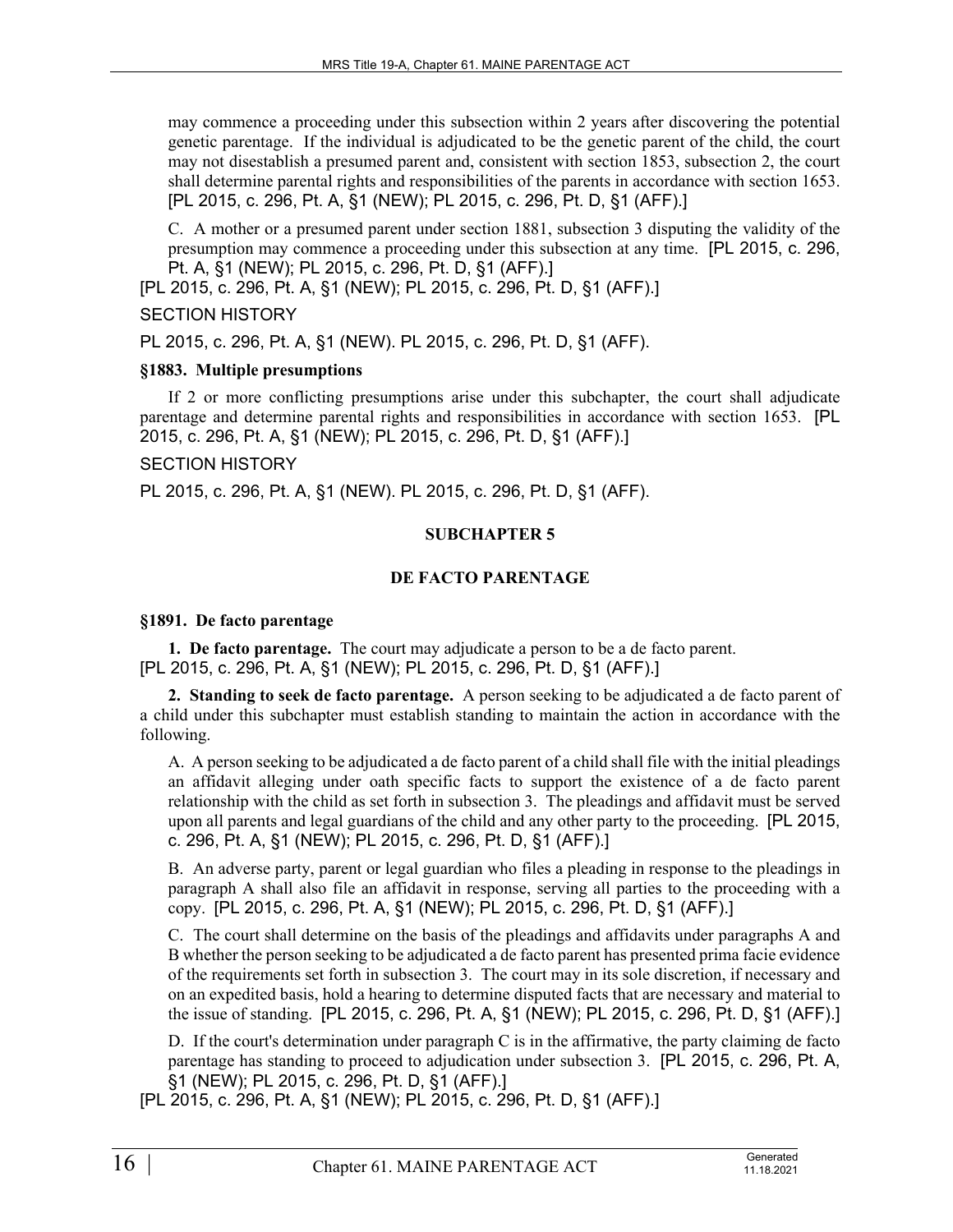**3. Adjudication of de facto parent status.** The court shall adjudicate a person to be a de facto parent if the court finds by clear and convincing evidence that the person has fully and completely undertaken a permanent, unequivocal, committed and responsible parental role in the child's life. Such a finding requires a determination by the court that:

A. The person has resided with the child for a significant period of time; [PL 2015, c. 296, Pt. A, §1 (NEW); PL 2015, c. 296, Pt. D, §1 (AFF).]

B. The person has engaged in consistent caretaking of the child; [PL 2015, c. 296, Pt. A, §1 (NEW); PL 2015, c. 296, Pt. D, §1 (AFF).]

C. A bonded and dependent relationship has been established between the child and the person, the relationship was fostered or supported by another parent of the child and the person and the other parent have understood, acknowledged or accepted that or behaved as though the person is a parent of the child; [PL 2015, c. 296, Pt. A, §1 (NEW); PL 2015, c. 296, Pt. D, §1 (AFF).]

D. The person has accepted full and permanent responsibilities as a parent of the child without expectation of financial compensation; and [PL 2015, c. 296, Pt. A, §1 (NEW); PL 2015, c. 296, Pt. D, §1 (AFF).]

E. The continuing relationship between the person and the child is in the best interest of the child. [PL 2015, c. 296, Pt. A, §1 (NEW); PL 2015, c. 296, Pt. D, §1 (AFF).] [PL 2015, c. 296, Pt. A, §1 (NEW); PL 2015, c. 296, Pt. D, §1 (AFF).]

**4. Orders.** The court may enter the following orders as appropriate.

A. The court may enter an interim order concerning contact between a person with standing seeking adjudication under this subchapter as a de facto parent and the child. [PL 2015, c. 296, Pt. A, §1 (NEW); PL 2015, c. 296, Pt. D, §1 (AFF).]

B. Adjudication of a person under this subchapter as a de facto parent establishes parentage, and the court shall determine parental rights and responsibilities in accordance with section 1653. The court shall make appropriate orders for the financial support for the child in accordance with the child support guidelines under chapter 63. An order requiring the payment of support to or from a de facto parent does not relieve any other parent of the obligation to pay child support unless otherwise ordered by a court. [PL 2015, c. 296, Pt. A, §1 (NEW); PL 2015, c. 296, Pt. D, §1 (AFF).]

[PL 2015, c. 296, Pt. A, §1 (NEW); PL 2015, c. 296, Pt. D, §1 (AFF).]

**5. Other parents.** The adjudication of a person under this subchapter as a de facto parent does not disestablish the parentage of any other parent.

[PL 2015, c. 296, Pt. A, §1 (NEW); PL 2015, c. 296, Pt. D, §1 (AFF).]

SECTION HISTORY

PL 2015, c. 296, Pt. A, §1 (NEW). PL 2015, c. 296, Pt. D, §1 (AFF).

#### **SUBCHAPTER 6**

#### **GENETIC PARENTAGE**

#### **§1901. Scope of subchapter**

This subchapter governs procedures and requirements of genetic testing and genetic testing results of an individual to determine parentage and adjudication of parentage based on genetic testing, whether the individual voluntarily submits to testing or is tested pursuant to an order of the court or the department. [PL 2015, c. 296, Pt. A, §1 (NEW); PL 2015, c. 296, Pt. D, §1 (AFF).]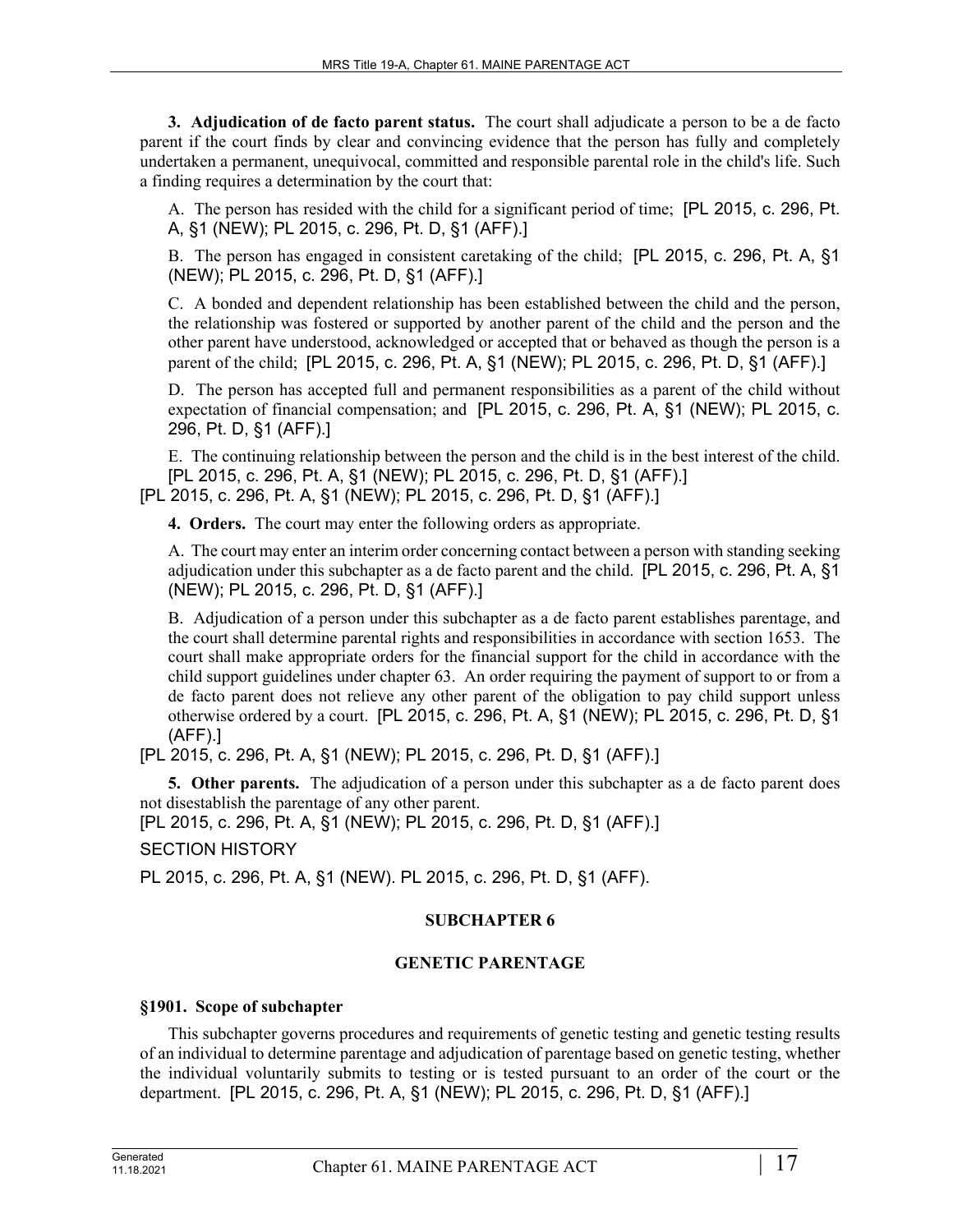# SECTION HISTORY

PL 2015, c. 296, Pt. A, §1 (NEW). PL 2015, c. 296, Pt. D, §1 (AFF).

#### **§1902. Requirements for genetic testing**

**1. Type of genetic testing.** Genetic testing must be of a type reasonably relied upon by experts in the field of genetic testing and performed in a testing laboratory accredited by:

A. A national association of blood banks approved by the department; or [PL 2015, c. 296, Pt. A, §1 (NEW); PL 2015, c. 296, Pt. D, §1 (AFF).]

B. An accrediting body designated by the federal Secretary of Health and Human Services. [PL 2015, c. 296, Pt. A, §1 (NEW); PL 2015, c. 296, Pt. D, §1 (AFF).] [PL 2015, c. 296, Pt. A, §1 (NEW); PL 2015, c. 296, Pt. D, §1 (AFF).]

**2. Specimen.** A specimen used in genetic testing may consist of one or more samples, or a combination of samples, of blood, buccal cells, bone, hair or other body tissue or fluid. The specimen used in the testing need not be of the same kind for each individual undergoing genetic testing. [PL 2015, c. 296, Pt. A, §1 (NEW); PL 2015, c. 296, Pt. D, §1 (AFF).]

**3. Selection of databases; objections.** Based on the genetic population group of an individual, a testing laboratory shall determine the databases from which to select frequencies for use in calculation of the probability of genetic parentage. If there is disagreement as to the testing laboratory's choice, the following provisions apply.

A. The court, upon motion, may require the testing laboratory, prior to adjudication, to recalculate the test results using a different database for genetic population groups from that used by the laboratory. [PL 2015, c. 296, Pt. A, §1 (NEW); PL 2015, c. 296, Pt. D, §1 (AFF).]

B. The individual objecting to the testing laboratory's initial choice shall:

(1) If the frequencies are not available to the testing laboratory for the genetic population groups requested, provide the requested frequencies compiled in a manner recognized by an accrediting body under subsection 1; or

(2) Engage another accredited testing laboratory to perform the calculations. [PL 2015, c. 296, Pt. A, §1 (NEW); PL 2015, c. 296, Pt. D, §1 (AFF).]

C. The testing laboratory may use its own statistical estimate if there is a question regarding which database for genetic population groups is appropriate. The testing laboratory shall calculate the frequencies using statistics, if available, for any other database requested. [PL 2015, c. 296, Pt. A, §1 (NEW); PL 2015, c. 296, Pt. D, §1 (AFF).]

[PL 2015, c. 296, Pt. A, §1 (NEW); PL 2015, c. 296, Pt. D, §1 (AFF).]

**4. Additional genetic testing.** If, after recalculation under subsection 3 using a different database for genetic population groups, genetic testing does not rebuttably identify the genetic parent of a child under section 1904, an individual who has been tested may be required to submit to additional genetic testing.

[PL 2015, c. 296, Pt. A, §1 (NEW); PL 2015, c. 296, Pt. D, §1 (AFF).]

SECTION HISTORY

PL 2015, c. 296, Pt. A, §1 (NEW). PL 2015, c. 296, Pt. D, §1 (AFF).

# **§1903. Report of genetic testing**

**1. Report; self-authenticating.** A report of genetic testing must be in a record and signed under penalty of perjury by a designee of the testing laboratory. A report made under the requirements of this subchapter is self-authenticating.

[PL 2015, c. 296, Pt. A, §1 (NEW); PL 2015, c. 296, Pt. D, §1 (AFF).]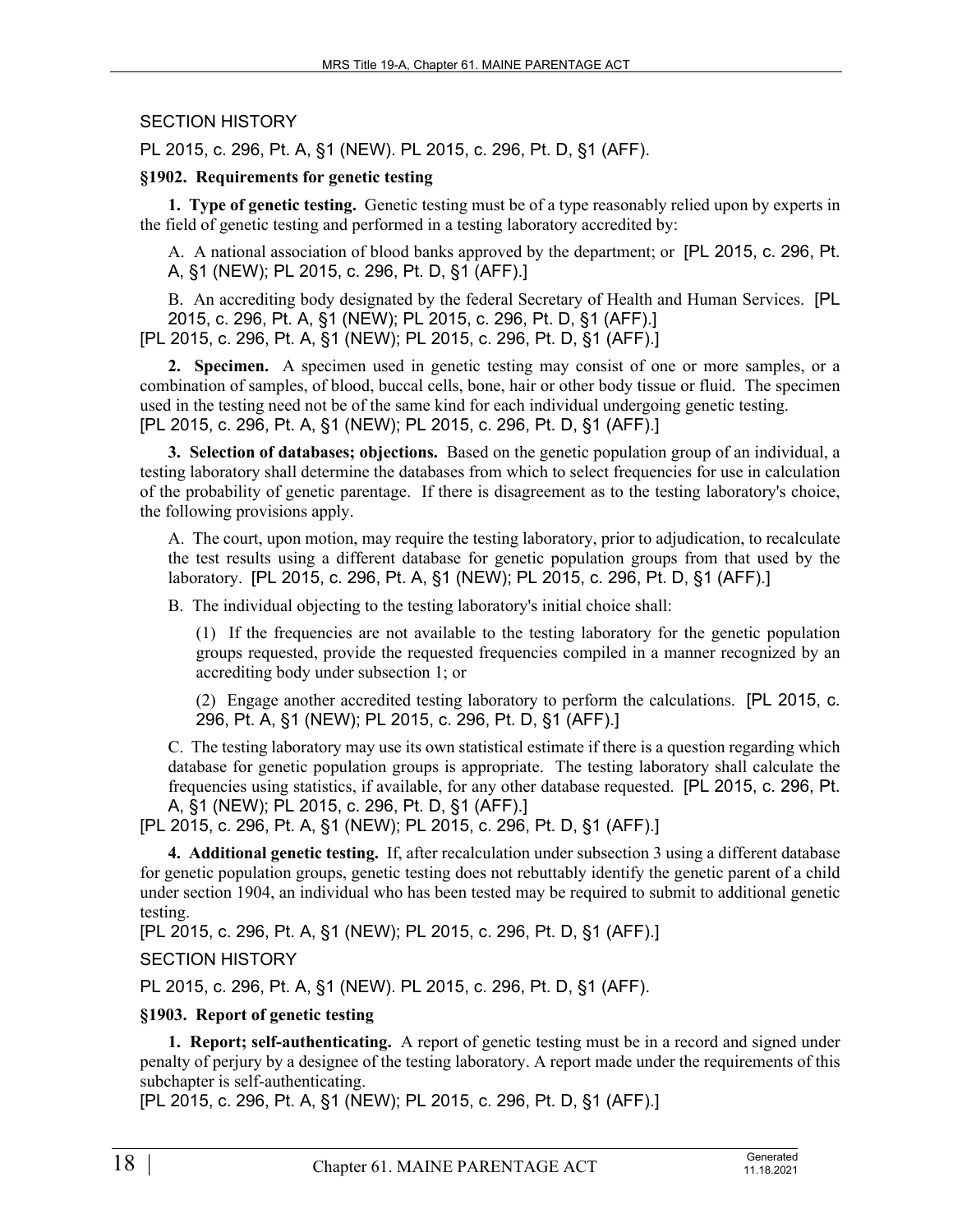**2. Documentation.** Documentation from the testing laboratory of the following information is sufficient to establish a reliable chain of custody that allows the results of genetic testing to be admissible without testimony:

A. The names and photographs of the individuals whose specimens have been taken; [PL 2015, c. 296, Pt. A, §1 (NEW); PL 2015, c. 296, Pt. D, §1 (AFF).]

B. The names of the individuals who collected the specimens; [PL 2015, c. 296, Pt. A, §1 (NEW); PL 2015, c. 296, Pt. D, §1 (AFF).]

C. The places and dates the specimens were collected; [PL 2015, c. 296, Pt. A, §1 (NEW); PL 2015, c. 296, Pt. D, §1 (AFF).]

D. The names of the individuals who received the specimens in the testing laboratory; and [PL 2015, c. 296, Pt. A, §1 (NEW); PL 2015, c. 296, Pt. D, §1 (AFF).]

E. The dates the specimens were received. [PL 2015, c. 296, Pt. A, §1 (NEW); PL 2015, c. 296, Pt. D, §1 (AFF).]

[PL 2015, c. 296, Pt. A, §1 (NEW); PL 2015, c. 296, Pt. D, §1 (AFF).]

#### SECTION HISTORY

PL 2015, c. 296, Pt. A, §1 (NEW). PL 2015, c. 296, Pt. D, §1 (AFF).

#### **§1904. Genetic testing results**

**1. Results identify as genetic parent.** Under this chapter, a person is rebuttably identified as the genetic parent of a child if the genetic testing of the person complies with this subchapter and the results disclose:

A. In the case of paternity:

(1) That the man has at least a 99% probability of paternity, using a prior probability of 0.50, as calculated by using the paternity index obtained in the testing; and

(2) A paternity index of at least 100 to 1; and [PL 2015, c. 296, Pt. A, §1 (NEW); PL 2015, c. 296, Pt. D, §1 (AFF).]

B. In the case of maternity:

(1) That the woman has at least a 99% probability of maternity, using a prior probability of at least 0.50, as calculated by using the maternity index obtained in the testing; and

(2) A maternity index of at least 100 to 1. [PL 2015, c. 296, Pt. A, §1 (NEW); PL 2015, c. 296, Pt. D, §1 (AFF).]

[PL 2015, c. 296, Pt. A, §1 (NEW); PL 2015, c. 296, Pt. D, §1 (AFF).]

**2. Identification of genetic parent.** Identification of a genetic parent through genetic testing does not establish parentage absent adjudication under this chapter. [PL 2015, c. 296, Pt. A, §1 (NEW); PL 2015, c. 296, Pt. D, §1 (AFF).]

**3. Rebuttal.** A person identified under subsection 1 as the genetic father or genetic mother of the child may rebut the genetic testing results only by other genetic testing satisfying the requirements of this subchapter that:

A. Excludes the person as a genetic father or genetic mother of the child; or [PL 2015, c. 296, Pt. A, §1 (NEW); PL 2015, c. 296, Pt. D, §1 (AFF).]

B. In the case of a genetic father, identifies another man as the possible genetic father of the child or, in the case of a genetic mother, identifies another woman as the possible genetic mother of the child. [PL 2015, c. 296, Pt. A, §1 (NEW); PL 2015, c. 296, Pt. D, §1 (AFF).]

[PL 2015, c. 296, Pt. A, §1 (NEW); PL 2015, c. 296, Pt. D, §1 (AFF).]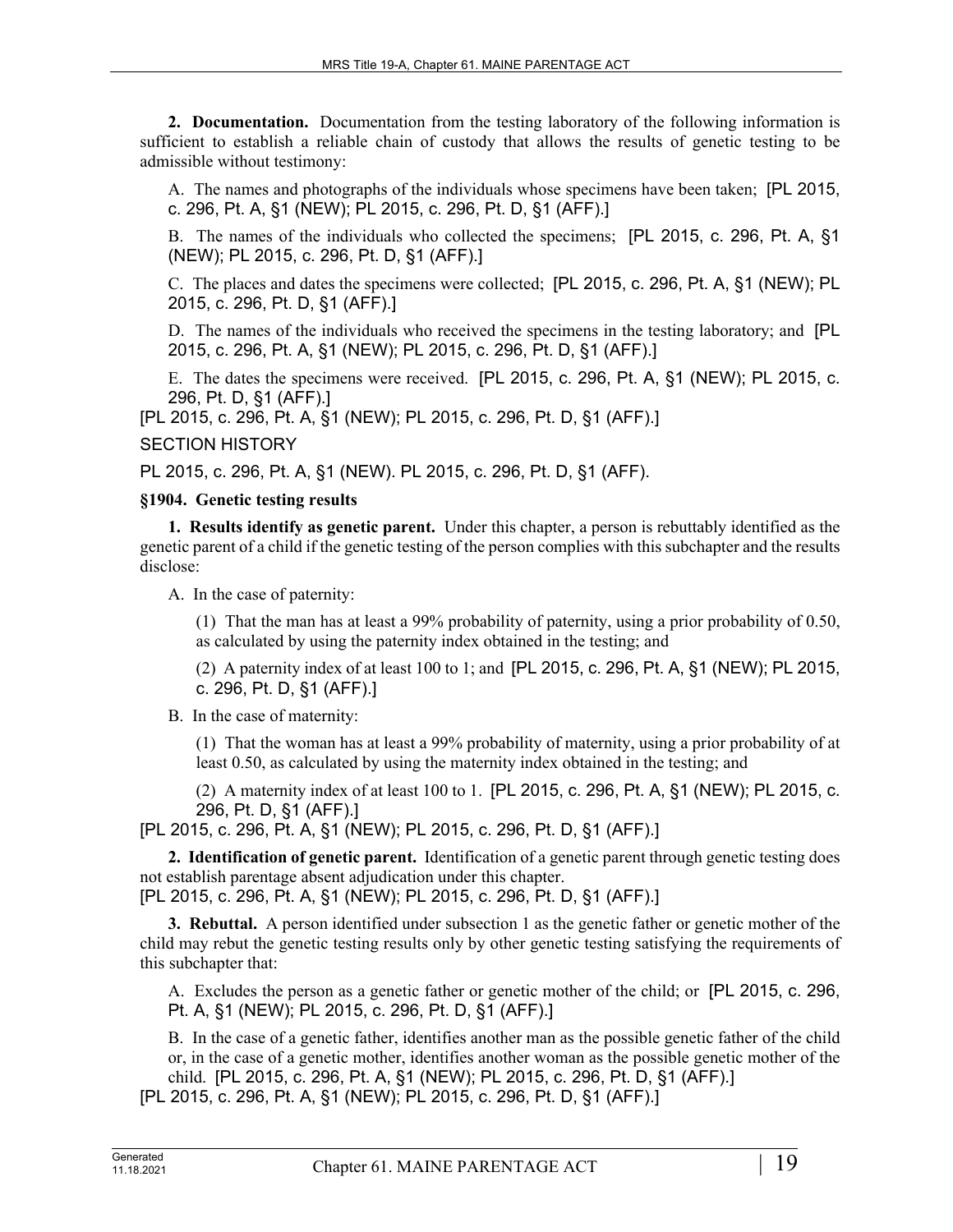**4. Further genetic testing.** Except as otherwise provided in section 1909, if more than one person is identified by genetic testing as the possible genetic father or genetic mother of the child, the court shall order them to submit to further genetic testing to identify the sole genetic father or genetic mother. [PL 2015, c. 296, Pt. A, §1 (NEW); PL 2015, c. 296, Pt. D, §1 (AFF).]

## SECTION HISTORY

PL 2015, c. 296, Pt. A, §1 (NEW). PL 2015, c. 296, Pt. D, §1 (AFF).

## **§1905. Costs of genetic testing**

**1. Payment for the costs advanced.** The payment for the costs, if any, of initial genetic testing must be advanced:

A. By the department in a proceeding in which the department is providing services; [PL 2015, c. 296, Pt. A, §1 (NEW); PL 2015, c. 296, Pt. D, §1 (AFF).]

B. By the individual who made the request; [PL 2015, c. 296, Pt. A, §1 (NEW); PL 2015, c. 296, Pt. D, §1 (AFF).]

C. As agreed by the parties; or [PL 2015, c. 296, Pt. A, §1 (NEW); PL 2015, c. 296, Pt. D, §1 (AFF).]

D. As ordered by the court. [PL 2015, c. 296, Pt. A, §1 (NEW); PL 2015, c. 296, Pt. D, §1 (AFF).]

[PL 2015, c. 296, Pt. A, §1 (NEW); PL 2015, c. 296, Pt. D, §1 (AFF).]

**2. Reimbursement.** In cases in which the payment for the costs of initial genetic testing is advanced pursuant to subsection 1, paragraph A, the department may seek reimbursement from a person who is rebuttably identified through the genetic testing as the genetic father or genetic mother. [PL 2015, c. 296, Pt. A, §1 (NEW); PL 2015, c. 296, Pt. D, §1 (AFF).]

# SECTION HISTORY

PL 2015, c. 296, Pt. A, §1 (NEW). PL 2015, c. 296, Pt. D, §1 (AFF).

#### **§1906. Additional genetic testing**

The court shall order additional genetic testing upon the request of a party who contests the result of the initial testing. If the initial genetic testing identified a person as the genetic father or genetic mother of the child under section 1904, the court or agency may not order additional testing unless the party provides advance payment for the testing. [PL 2015, c. 296, Pt. A, §1 (NEW); PL 2015, c. 296, Pt. D, §1 (AFF).]

SECTION HISTORY

PL 2015, c. 296, Pt. A, §1 (NEW). PL 2015, c. 296, Pt. D, §1 (AFF).

#### **§1907. Genetic testing when specimens not available**

**1. Specimen not available; submission of specimens.** Subject to subsection 2, if a genetic testing specimen is not available from a person who may be the genetic father or genetic mother of a child, for good cause and under circumstances the court considers to be just, the court may order the following individuals to submit specimens for genetic testing:

A. The parents of the person; [PL 2015, c. 296, Pt. A, §1 (NEW); PL 2015, c. 296, Pt. D, §1 (AFF).]

B. Brothers and sisters of the person; [PL 2015, c. 296, Pt. A, §1 (NEW); PL 2015, c. 296, Pt. D, §1 (AFF).]

C. Other children of the person and their mothers; and [PL 2015, c. 296, Pt. A, §1 (NEW); PL 2015, c. 296, Pt. D, §1 (AFF).]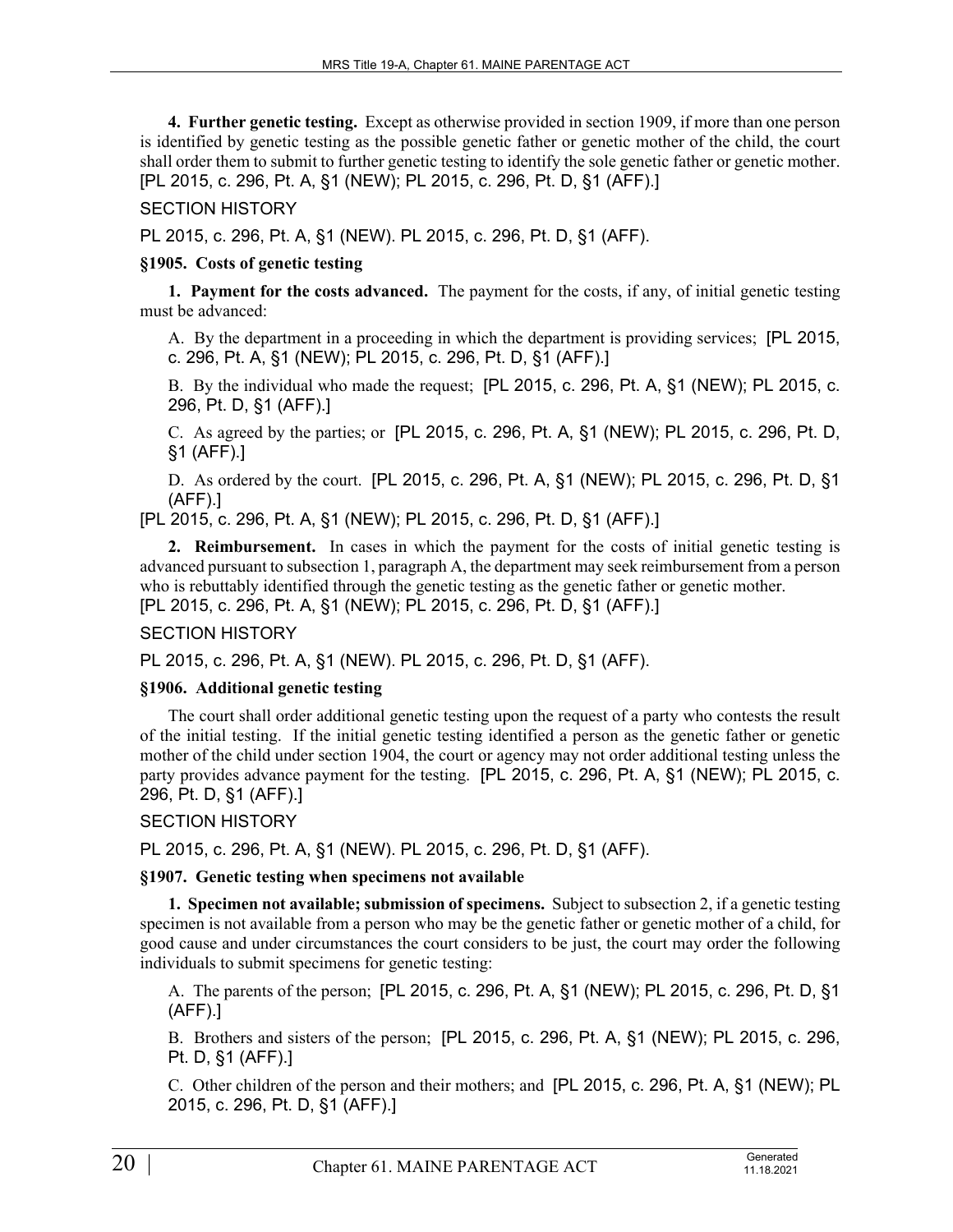D. Relatives of the person necessary to complete genetic testing. [PL 2015, c. 296, Pt. A, §1 (NEW); PL 2015, c. 296, Pt. D, §1 (AFF).]

[PL 2015, c. 296, Pt. A, §1 (NEW); PL 2015, c. 296, Pt. D, §1 (AFF).]

**2. Finding required.** Issuance of an order under this section requires a finding that a need for genetic testing outweighs the legitimate interests of the individual sought to be tested. [PL 2015, c. 296, Pt. A, §1 (NEW); PL 2015, c. 296, Pt. D, §1 (AFF).]

# SECTION HISTORY

PL 2015, c. 296, Pt. A, §1 (NEW). PL 2015, c. 296, Pt. D, §1 (AFF).

# **§1908. Deceased person**

For good cause shown, the court may order genetic testing of a deceased person. [PL 2015, c. 296, Pt. A, §1 (NEW); PL 2015, c. 296, Pt. D, §1 (AFF).]

# SECTION HISTORY

PL 2015, c. 296, Pt. A, §1 (NEW). PL 2015, c. 296, Pt. D, §1 (AFF).

# **§1909. Identical sibling**

**1. Genetic testing of sibling.** The court may order genetic testing of a sibling of a person if the person is commonly believed to have an identical sibling and evidence suggests that the sibling may be the genetic father or genetic mother of the child.

[PL 2015, c. 296, Pt. A, §1 (NEW); PL 2015, c. 296, Pt. D, §1 (AFF).]

**2. Nongenetic evidence.** If a person and a sibling of the person tested pursuant to subsection 1 satisfy the requirements as the identified genetic father or genetic mother of the child under section 1904 without consideration of another identical sibling being identified as the genetic father or genetic mother of the child, the court may rely on nongenetic evidence to adjudicate parentage under this chapter.

[PL 2015, c. 296, Pt. A, §1 (NEW); PL 2015, c. 296, Pt. D, §1 (AFF).]

# SECTION HISTORY

PL 2015, c. 296, Pt. A, §1 (NEW). PL 2015, c. 296, Pt. D, §1 (AFF).

# **§1910. Confidentiality of genetic testing**

**1. Release of report.** A report of genetic testing for parentage is confidential and may not be released except as provided in this subchapter.

[PL 2015, c. 296, Pt. A, §1 (NEW); PL 2015, c. 296, Pt. D, §1 (AFF).]

**2. Intentional release of identifiable specimen.** An individual who intentionally releases an identifiable specimen of another individual for any purpose other than that relevant to a proceeding regarding parentage without a court order or the written permission of the individual who furnished the specimen commits a Class E crime.

[PL 2015, c. 296, Pt. A, §1 (NEW); PL 2015, c. 296, Pt. D, §1 (AFF).]

SECTION HISTORY

PL 2015, c. 296, Pt. A, §1 (NEW). PL 2015, c. 296, Pt. D, §1 (AFF).

# **§1911. Court order for testing**

**1. Order to submit to genetic testing.** Except as provided in section 1912 or as otherwise provided in this chapter, the court may order a child and other designated individuals to submit to genetic testing if the request for testing is supported by the sworn statement of a party to a proceeding setting forth a reasonable, good faith basis for alleging or denying genetic parentage. [PL 2015, c. 296, Pt. A, §1 (NEW); PL 2015, c. 296, Pt. D, §1 (AFF).]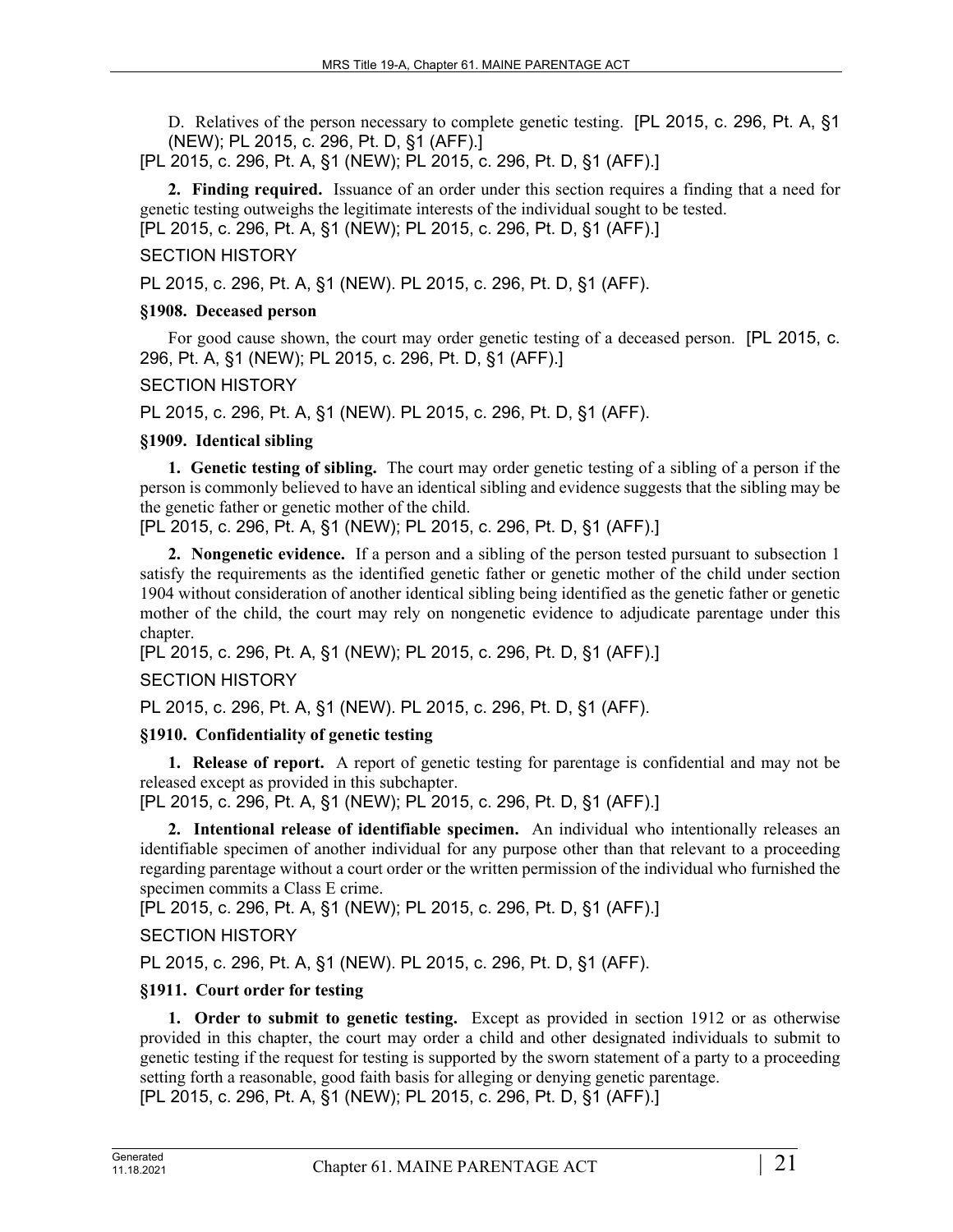**2. Presumption of genetic maternity.** Genetic testing of the woman who gave birth to a child is not required and may not be ordered to prove that she is the genetic mother, unless there is a reasonable, good faith basis to dispute genetic maternity.

[PL 2015, c. 296, Pt. A, §1 (NEW); PL 2015, c. 296, Pt. D, §1 (AFF).]

**3. No presumed, acknowledged or adjudicated parent.** The department may seek an order for genetic testing only if there is no presumed parent, acknowledged father, adjudicated parent or intended parent who consented to assisted reproduction pursuant to this chapter. Genetic testing may not be ordered if the person who is the subject of the request for order is a donor.

[PL 2015, c. 296, Pt. A, §1 (NEW); PL 2015, c. 296, Pt. D, §1 (AFF).]

**4. In utero testing.** If a request for genetic testing of a child is made before birth, the court may not order in utero testing.

[PL 2015, c. 296, Pt. A, §1 (NEW); PL 2015, c. 296, Pt. D, §1 (AFF).]

**5. Concurrent or sequential testing.** If 2 or more individuals are subject to court-ordered genetic testing, the testing may be ordered concurrently or sequentially.

[PL 2015, c. 296, Pt. A, §1 (NEW); PL 2015, c. 296, Pt. D, §1 (AFF).]

#### SECTION HISTORY

PL 2015, c. 296, Pt. A, §1 (NEW). PL 2015, c. 296, Pt. D, §1 (AFF).

#### **§1912. Authority to deny requested order for genetic testing or admission of test results**

**1. Grounds for denial.** In a proceeding to adjudicate parentage, the court may deny a motion seeking an order for genetic testing or deny admissibility of the test results at trial if the court determines that:

A. The conduct of the parties estops a party from denying parentage; or [PL 2015, c. 296, Pt. A, §1 (NEW); PL 2015, c. 296, Pt. D, §1 (AFF).]

B. It would be an inequitable interference to the relationship between the child and a parent or otherwise contrary to the best interest of the child. [PL 2015, c. 296, Pt. A, §1 (NEW); PL 2015, c. 296, Pt. D, §1 (AFF).]

[PL 2015, c. 296, Pt. A, §1 (NEW); PL 2015, c. 296, Pt. D, §1 (AFF).]

**2. Factors.** In determining whether to deny a motion seeking an order for genetic testing under this chapter or a request for admission of such test results at trial, the court shall consider the best interest of the child, including the following factors, if relevant:

A. The length of time between the proceeding to adjudicate parentage and the time that a parent was placed on notice that genetic parentage is at issue; [PL 2015, c. 296, Pt. A, §1 (NEW); PL 2015, c. 296, Pt. D, §1 (AFF).]

B. The length of time during which the parent has assumed a parental role for the child; [PL 2015, c. 296, Pt. A, §1 (NEW); PL 2015, c. 296, Pt. D, §1 (AFF).]

C. The facts surrounding discovery that genetic parentage is at issue; [PL 2015, c. 296, Pt. A, §1 (NEW); PL 2015, c. 296, Pt. D, §1 (AFF).]

D. The nature of the relationship between the child and the parent; [PL 2015, c. 296, Pt. A, §1 (NEW); PL 2015, c. 296, Pt. D, §1 (AFF).]

E. The age of the child; [PL 2015, c. 296, Pt. A, §1 (NEW); PL 2015, c. 296, Pt. D, §1 (AFF).]

F. Any adverse effect on the child that may result if parentage is successfully disproved; [PL 2015, c. 296, Pt. A, §1 (NEW); PL 2015, c. 296, Pt. D, §1 (AFF).]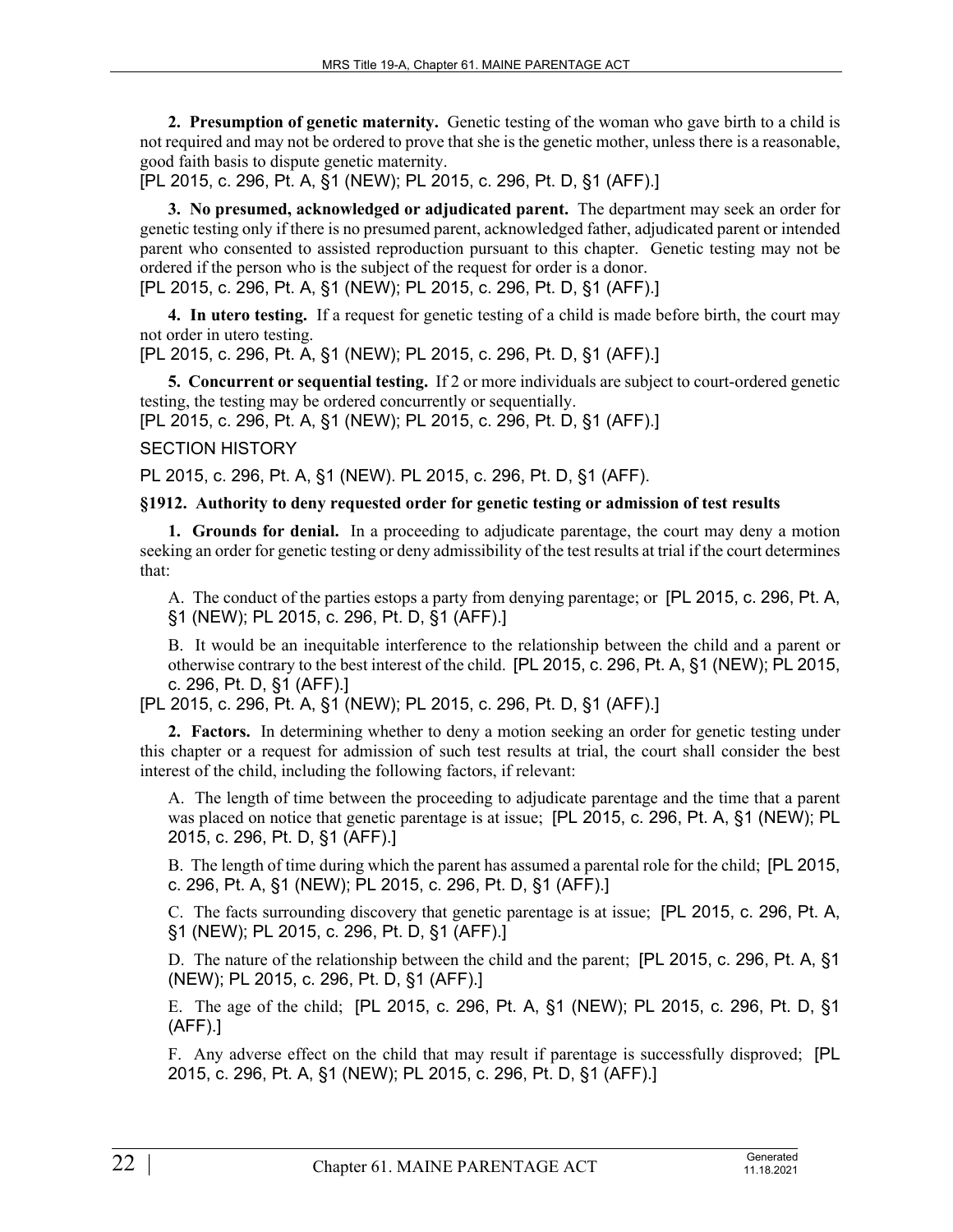G. The nature of the relationship between the child and any alleged parent; [PL 2015, c. 296, Pt. A, §1 (NEW); PL 2015, c. 296, Pt. D, §1 (AFF).]

H. The extent to which the passage of time reduces the chances of establishing the parentage of another person and a child support obligation in favor of the child; and [PL 2015, c. 296, Pt. A, §1 (NEW); PL 2015, c. 296, Pt. D, §1 (AFF).]

I. Factors in addition to those in paragraphs A to H that may affect the equities arising from the disruption of the relationship between the child and the parent or the chance of other adverse effect to the child. [PL 2015, c. 296, Pt. A, §1 (NEW); PL 2015, c. 296, Pt. D, §1 (AFF).] [PL 2015, c. 296, Pt. A, §1 (NEW); PL 2015, c. 296, Pt. D, §1 (AFF).]

**3. Guardian ad litem.** In a proceeding involving the application of this section, a minor or incapacitated child may be represented by a guardian ad litem. [PL 2015, c. 296, Pt. A, §1 (NEW); PL 2015, c. 296, Pt. D, §1 (AFF).]

**4. Order.** In cases involving an acknowledged or presumed parent, if the court denies a motion seeking an order for genetic testing, the court shall issue an order adjudicating the acknowledged or presumed parent to be the parent of the child.

[PL 2015, c. 296, Pt. A, §1 (NEW); PL 2015, c. 296, Pt. D, §1 (AFF).]

# SECTION HISTORY

PL 2015, c. 296, Pt. A, §1 (NEW). PL 2015, c. 296, Pt. D, §1 (AFF).

# **§1913. Admissibility of results of genetic testing; expenses**

**1. Record admissible; objection.** Except as otherwise provided in subsection 3, a record of a genetic testing expert is admissible as evidence of the truth of the facts asserted in the report unless a party objects to its admission within 14 days after its receipt by the objecting party and cites specific grounds for exclusion. The admissibility of the report is not affected by whether the testing was performed:

A. Voluntarily or pursuant to an order of the court; or [PL 2015, c. 296, Pt. A, §1 (NEW); PL 2015, c. 296, Pt. D, §1 (AFF).]

B. Before or after the commencement of the proceeding. [PL 2015, c. 296, Pt. A, §1 (NEW); PL 2015, c. 296, Pt. D, §1 (AFF).]

[PL 2015, c. 296, Pt. A, §1 (NEW); PL 2015, c. 296, Pt. D, §1 (AFF).]

**2. Testimony of experts.** A party objecting to the results of genetic testing may call one or more genetic testing experts to testify in person or by telephone, videoconference, deposition or another method approved by the court. Unless otherwise ordered by the court, the party offering the testimony bears the expense for the expert's testifying.

[PL 2015, c. 296, Pt. A, §1 (NEW); PL 2015, c. 296, Pt. D, §1 (AFF).]

**3. Results inadmissible; exceptions.** If a child has a presumed parent, acknowledged father or adjudicated parent, the results of genetic testing are admissible to adjudicate parentage only:

A. With the consent of each person who is a parent of the child under this chapter, unless the court otherwise orders under section 1912; or [PL 2015, c. 296, Pt. A, §1 (NEW); PL 2015, c. 296, Pt. D, §1 (AFF).]

B. Pursuant to an order of the court under section 1911. [PL 2015, c. 296, Pt. A, §1 (NEW); PL 2015, c. 296, Pt. D, §1 (AFF).]

[PL 2015, c. 296, Pt. A, §1 (NEW); PL 2015, c. 296, Pt. D, §1 (AFF).]

**4. Copies of bills and records as evidence.** Copies of bills and records of expenses paid for prenatal care, childbirth, postnatal care and genetic testing are admissible as evidence without requiring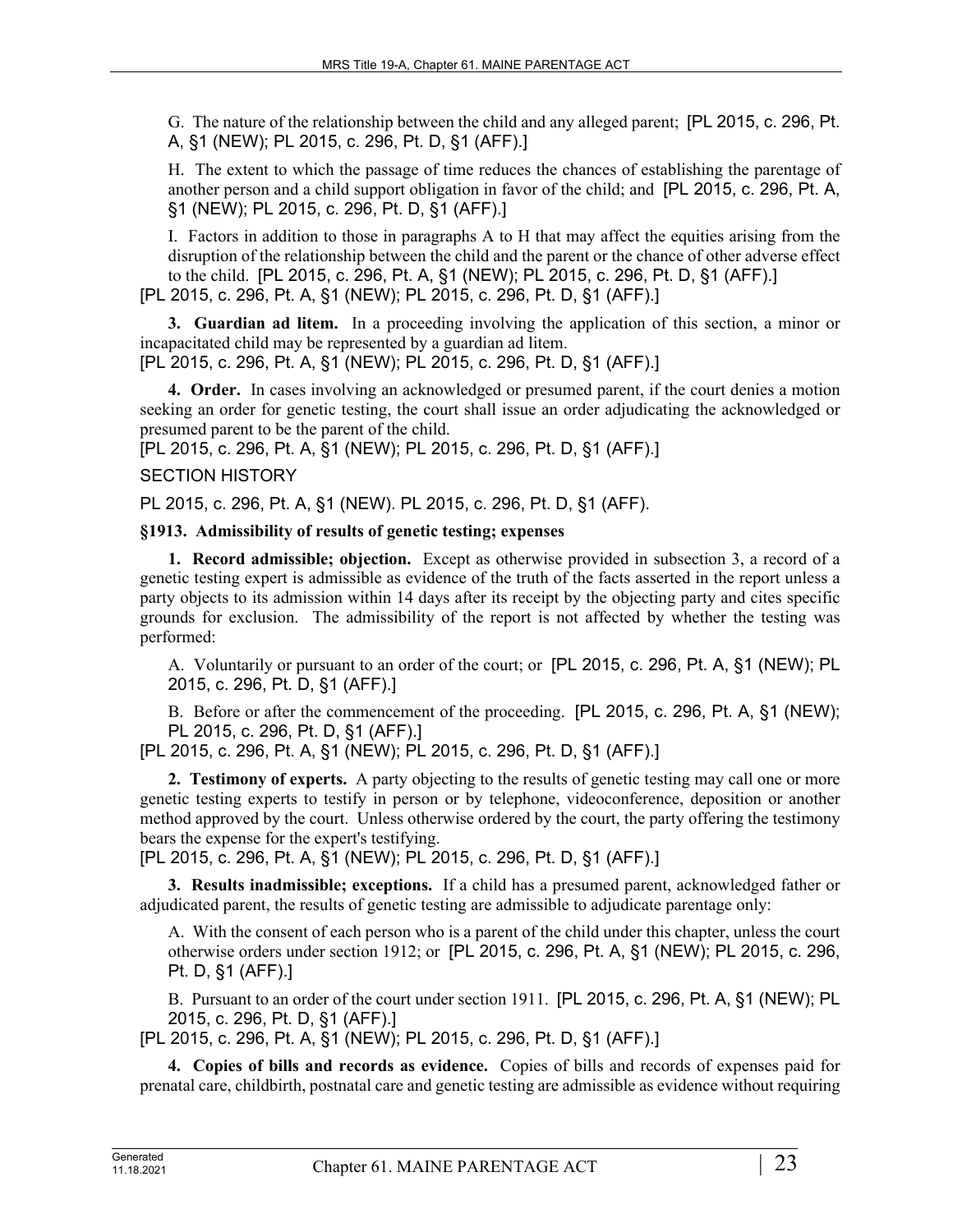3rd-party foundation testimony and are prima facie evidence of amounts incurred for those expenses or testing on behalf of the child.

[PL 2015, c. 296, Pt. A, §1 (NEW); PL 2015, c. 296, Pt. D, §1 (AFF).]

SECTION HISTORY

PL 2015, c. 296, Pt. A, §1 (NEW). PL 2015, c. 296, Pt. D, §1 (AFF).

## **§1914. Consequences of declining genetic testing**

**1. Adjudication contrary to position.** If an individual whose paternity is being determined under this chapter declines to submit to genetic testing ordered by the court, the court for that reason may adjudicate parentage contrary to the position of that individual.

[PL 2015, c. 296, Pt. A, §1 (NEW); PL 2015, c. 296, Pt. D, §1 (AFF).]

**2. Testing of woman giving birth; unavailable or declines.** Genetic testing of the woman who gave birth to a child is not a condition precedent to testing the child and a man whose paternity is being determined under this chapter. If the woman who gave birth is unavailable or declines to submit to genetic testing, the court may order the testing of the child and every person whose genetic parentage is being adjudicated.

[PL 2015, c. 296, Pt. A, §1 (NEW); PL 2015, c. 296, Pt. D, §1 (AFF).]

## SECTION HISTORY

PL 2015, c. 296, Pt. A, §1 (NEW). PL 2015, c. 296, Pt. D, §1 (AFF).

## **§1915. Adjudication of parentage based on genetic testing**

**1. Parentage based on genetic testing.** If the court adjudicates parentage based on genetic testing, the following apply.

A. Unless the results of genetic testing are admitted to rebut other results of genetic testing:

(1) If genetic testing results pursuant to section 1904 exclude a person as the genetic parent of a child, the court shall find that person is not a genetic parent of the child and may not adjudicate the person as the child's parent on the basis of genetic testing; and

(2) If genetic testing results pursuant to section 1904 identify a person as the genetic parent of a child, the court shall find that person to be the genetic parent and may adjudicate the person as the child's parent, unless otherwise provided by this chapter. [PL 2015, c. 296, Pt. A, §1 (NEW); PL 2015, c. 296, Pt. D, §1 (AFF).]

B. If the court finds that genetic testing under section 1904 neither identifies nor excludes a person as the genetic parent of a child, the court may not dismiss the proceeding. In that event, the results of genetic testing and other evidence are admissible to adjudicate the issue of parentage. [PL 2015, c. 296, Pt. A, §1 (NEW); PL 2015, c. 296, Pt. D, §1 (AFF).]

[PL 2015, c. 296, Pt. A, §1 (NEW); PL 2015, c. 296, Pt. D, §1 (AFF).]

**2. Inadmissible evidence.** Testimony relating to sexual relations or possible sexual relations of the woman giving birth at a time other than the probable time of conception of the child is inadmissible in evidence.

[PL 2015, c. 296, Pt. A, §1 (NEW); PL 2015, c. 296, Pt. D, §1 (AFF).]

**3. Adjudication consistent with this chapter.** An adjudication of parentage based on genetic testing is subject to the requirements and limitations of this chapter.

[PL 2015, c. 296, Pt. A, §1 (NEW); PL 2015, c. 296, Pt. D, §1 (AFF).]

# SECTION HISTORY

PL 2015, c. 296, Pt. A, §1 (NEW). PL 2015, c. 296, Pt. D, §1 (AFF).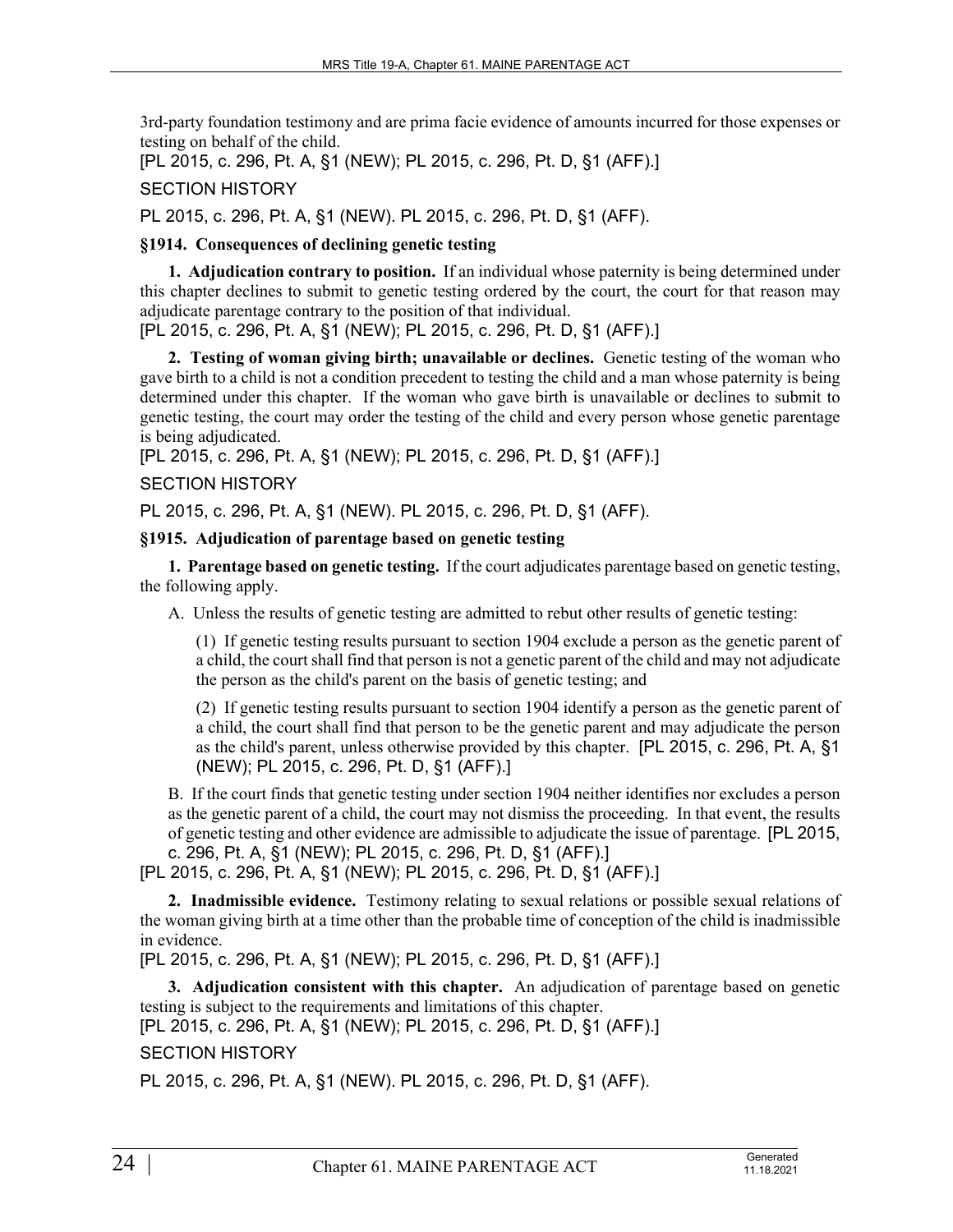## **SUBCHAPTER 7**

## **PARENTAGE BY ASSISTED REPRODUCTION**

#### **§1921. Scope of subchapter**

This subchapter does not apply to the birth of a child conceived by means other than assisted reproduction. [PL 2015, c. 296, Pt. A, §1 (NEW); PL 2015, c. 296, Pt. D, §1 (AFF).]

## SECTION HISTORY

PL 2015, c. 296, Pt. A, §1 (NEW). PL 2015, c. 296, Pt. D, §1 (AFF).

## **§1922. Parental status of donor**

**1. Donor not a parent.** A donor is not a parent of a child conceived through assisted reproduction. [PL 2015, c. 296, Pt. A, §1 (NEW); PL 2015, c. 296, Pt. D, §1 (AFF).]

**2. Exceptions.** Notwithstanding subsection 1:

A. A person who provides a gamete or gametes or an embryo or embryos to be used for assisted reproduction for the person's spouse is a parent of the resulting child; and [PL 2015, c. 296, Pt. A, §1 (NEW); PL 2015, c. 296, Pt. D, §1 (AFF).]

B. A person who provides a gamete or gametes or an embryo or embryos for assisted reproduction is a parent of the resulting child if the person has a written agreement or agreements with the person giving birth and any intended parent that the person will be a parent. [PL 2015, c. 296, Pt. A, §1 (NEW); PL 2015, c. 296, Pt. D, §1 (AFF).]

[PL 2015, c. 296, Pt. A, §1 (NEW); PL 2015, c. 296, Pt. D, §1 (AFF).]

SECTION HISTORY

PL 2015, c. 296, Pt. A, §1 (NEW). PL 2015, c. 296, Pt. D, §1 (AFF).

# **§1923. Parentage of child of assisted reproduction**

A person who provides gametes for and consents to or a person who consents to assisted reproduction by a woman as provided in section 1924 with the intent to be the parent of a resulting child is a parent of the resulting child. [PL 2015, c. 296, Pt. A, §1 (NEW); PL 2015, c. 296, Pt. D, §1 (AFF).]

# SECTION HISTORY

PL 2015, c. 296, Pt. A, §1 (NEW). PL 2015, c. 296, Pt. D, §1 (AFF).

#### **§1924. Consent to assisted reproduction**

**1. Written consent.** Consent by a person who intends to be a parent of a child born through assisted reproduction must be set forth in a signed record that is executed by each intended parent and provides that the signatories consent to use of assisted reproduction to conceive a child with the intent to parent the child.

[PL 2015, c. 296, Pt. A, §1 (NEW); PL 2015, c. 296, Pt. D, §1 (AFF).]

**2. Lack of written consent; parentage.** Failure of a person to sign a consent required by subsection 1 before or after birth of the child does not preclude a finding of parentage:

A. If consent can be proved by other means and the consenting individual resided with the child after birth and undertook to develop a parental relationship with the child; or [PL 2015, c. 296, Pt. A, §1 (NEW); PL 2015, c. 296, Pt. D, §1 (AFF).]

B. As provided in this chapter. [PL 2015, c. 296, Pt. A, §1 (NEW); PL 2015, c. 296, Pt. D, §1 (AFF).]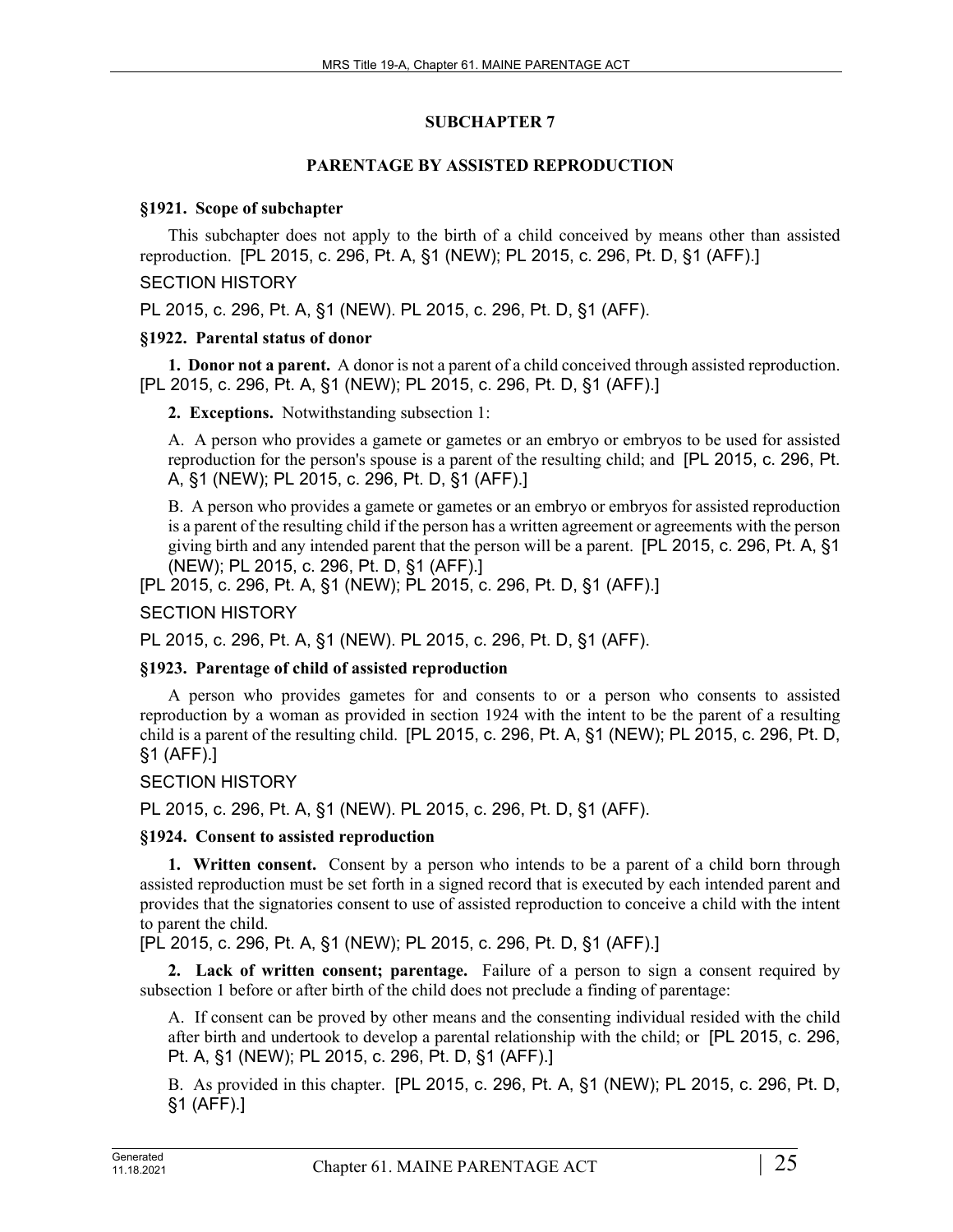[PL 2015, c. 296, Pt. A, §1 (NEW); PL 2015, c. 296, Pt. D, §1 (AFF).]

**3. Consent form.** Consent under subsection 1 executed via a consent form adopted by the Office of Data, Research and Vital Statistics must be accepted and relied upon for purposes of issuing a birth record. Nothing in this subsection precludes a person from filing a voluntary acknowledgment of parentage under subchapter 3.

[PL 2021, c. 141, §18 (AMD).]

## SECTION HISTORY

PL 2015, c. 296, Pt. A, §1 (NEW). PL 2015, c. 296, Pt. D, §1 (AFF). PL 2021, c. 141, §18 (AMD).

# **§1925. Challenge by spouse to consent**

**1. Challenge by spouse to consent.** The spouse of a person who gives birth to a child through assisted reproduction may challenge the spouse's own parentage of the child only if:

A. The spouse did not provide gametes or embryos for the assisted reproduction; [PL 2015, c. 296, Pt. A, §1 (NEW); PL 2015, c. 296, Pt. D, §1 (AFF).]

B. The spouse did not before or after the birth of the child consent to the assisted reproduction by the person who gave birth; [PL 2015, c. 296, Pt. A, §1 (NEW); PL 2015, c. 296, Pt. D, §1 (AFF).]

C. The spouse and the person who gave birth to the child have not cohabitated since the time of the child's birth; and [PL 2015, c. 296, Pt. A, §1 (NEW); PL 2015, c. 296, Pt. D, §1 (AFF).]

D. The spouse did not openly hold out the child as the spouse's own. [PL 2015, c. 296, Pt. A, §1 (NEW); PL 2015, c. 296, Pt. D, §1 (AFF).]

[PL 2015, c. 296, Pt. A, §1 (NEW); PL 2015, c. 296, Pt. D, §1 (AFF).]

# SECTION HISTORY

PL 2015, c. 296, Pt. A, §1 (NEW). PL 2015, c. 296, Pt. D, §1 (AFF).

#### **§1926. Effect of dissolution of marriage or withdrawal of consent**

**1. Dissolution of marriage prior to transfer or implantation.** If a marriage is dissolved before transfer or implantation of gametes or embryos, the former spouse is not a parent of the resulting child unless the former spouse consented in a signed record with notice to the other spouse and the woman giving birth that, if assisted reproduction were to occur after a divorce, the former spouse would be a parent of the child.

[PL 2015, c. 296, Pt. A, §1 (NEW); PL 2015, c. 296, Pt. D, §1 (AFF).]

**2. Withdrawal of consent prior to transfer or implantation.** The consent of a person to assisted reproduction under section 1924 may be withdrawn by that person in a signed record with notice to the person giving birth and any other intended parent before transfer or implantation of gametes or embryos. A person who withdraws consent under this subsection is not a parent of the resulting child. [PL 2015, c. 296, Pt. A, §1 (NEW); PL 2015, c. 296, Pt. D, §1 (AFF).]

SECTION HISTORY

PL 2015, c. 296, Pt. A, §1 (NEW). PL 2015, c. 296, Pt. D, §1 (AFF).

#### **§1927. Parent status of deceased person**

If a person who consented in a signed record under section 1924 to be a parent by assisted reproduction dies before transfer or implantation of gametes or embryos, the deceased person is not a parent of the resulting child unless the deceased person consented in a signed record that, if assisted reproduction were to occur after death, the deceased person would be a parent of the child. [PL 2015, c. 296, Pt. A, §1 (NEW); PL 2015, c. 296, Pt. D, §1 (AFF).]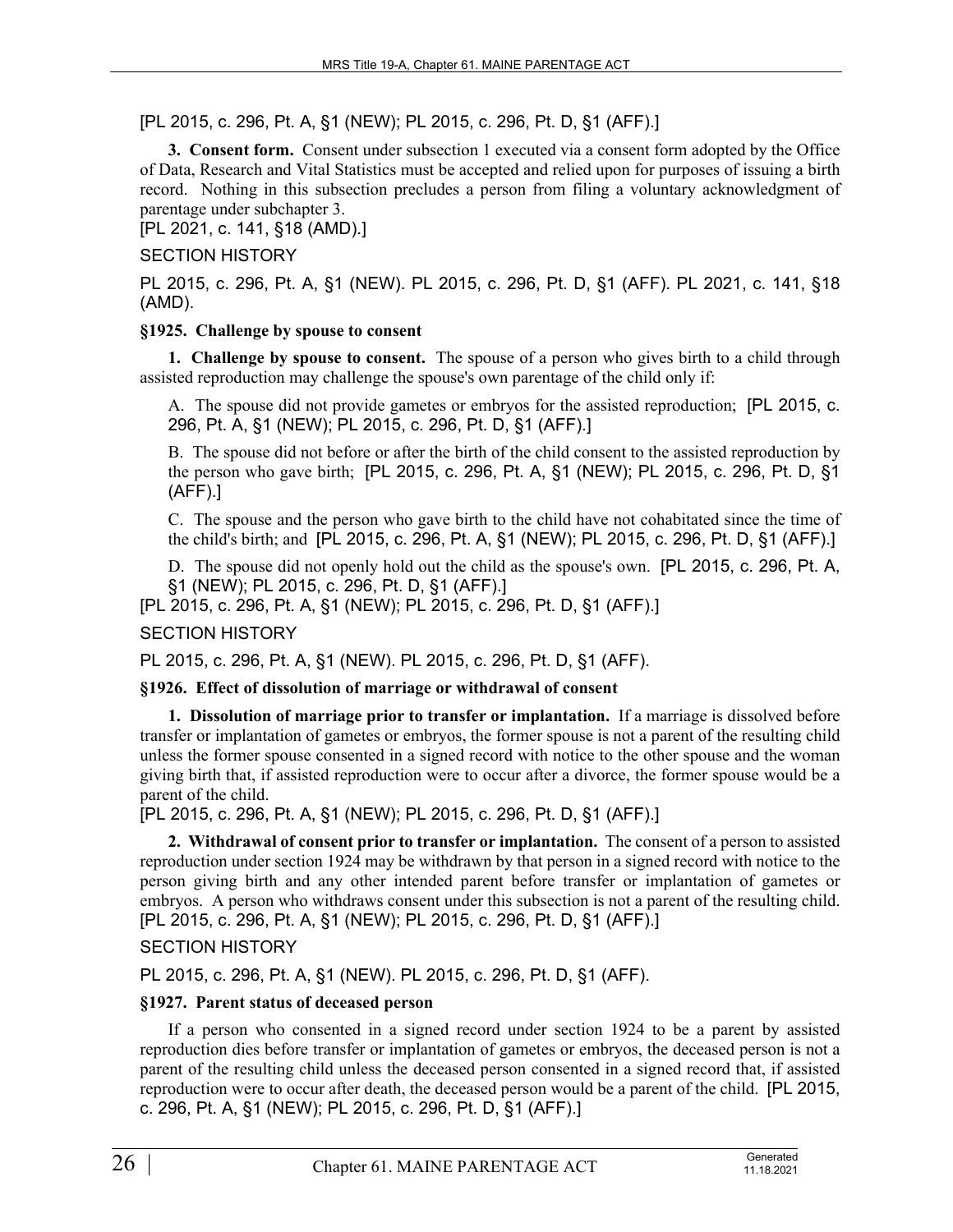# SECTION HISTORY

PL 2015, c. 296, Pt. A, §1 (NEW). PL 2015, c. 296, Pt. D, §1 (AFF).

# **§1928. Birth orders**

**1. Proceeding for birth order.** Before or after the birth of the resulting child, a party consenting to assisted reproduction, a person who has a written agreement to be a parent pursuant to section 1922, subsection 2, paragraph B, the intended parent or parents or the person giving birth may commence a proceeding in District Court to obtain an order:

A. Declaring that the intended parent or parents are the parent or parents of the resulting child and ordering that parental rights and responsibilities vest exclusively in the intended parent or parents immediately upon the birth of the child; [PL 2015, c. 296, Pt. A, §1 (NEW); PL 2015, c. 296, Pt. D, §1 (AFF).]

B. Sealing the record from the public to protect the privacy of the child and the parties; or [PL 2015, c. 296, Pt. A, §1 (NEW); PL 2015, c. 296, Pt. D, §1 (AFF).]

C. For any relief that the court determines necessary and proper. [PL 2015, c. 296, Pt. A, §1 (NEW); PL 2015, c. 296, Pt. D, §1 (AFF).]

[PL 2015, c. 296, Pt. A, §1 (NEW); PL 2015, c. 296, Pt. D, §1 (AFF).]

**2. State not a necessary party.** Neither this State nor the State Registrar of Vital Statistics is a necessary party to a proceeding under subsection 1.

[PL 2015, c. 296, Pt. A, §1 (NEW); PL 2015, c. 296, Pt. D, §1 (AFF).]

## SECTION HISTORY

PL 2015, c. 296, Pt. A, §1 (NEW). PL 2015, c. 296, Pt. D, §1 (AFF).

#### **§1929. Laboratory error**

If due to a laboratory error the resulting child is not genetically related to either of the intended parents, the intended parents are the parents of the child unless otherwise determined by the court. [PL 2015, c. 296, Pt. A, §1 (NEW); PL 2015, c. 296, Pt. D, §1 (AFF).]

# SECTION HISTORY

PL 2015, c. 296, Pt. A, §1 (NEW). PL 2015, c. 296, Pt. D, §1 (AFF).

# **SUBCHAPTER 8**

# **GESTATIONAL CARRIER AGREEMENT**

#### **§1931. Eligibility to enter gestational carrier agreement**

**1. Eligibility of gestational carrier.** In order to execute an agreement to act as a gestational carrier, a woman must:

A. Be at least 21 years of age; [PL 2015, c. 296, Pt. A, §1 (NEW); PL 2015, c. 296, Pt. D, §1 (AFF).]

B. Have previously given birth to at least one child; [PL 2015, c. 296, Pt. A, §1 (NEW); PL 2015, c. 296, Pt. D, §1 (AFF).]

C. Have completed a medical evaluation that includes a mental health consultation; [PL 2015, c. 296, Pt. A, §1 (NEW); PL 2015, c. 296, Pt. D, §1 (AFF).]

D. Have had independent legal representation of her own choosing and paid for by the intended parent or parents regarding the terms of the gestational carrier agreement and have been advised of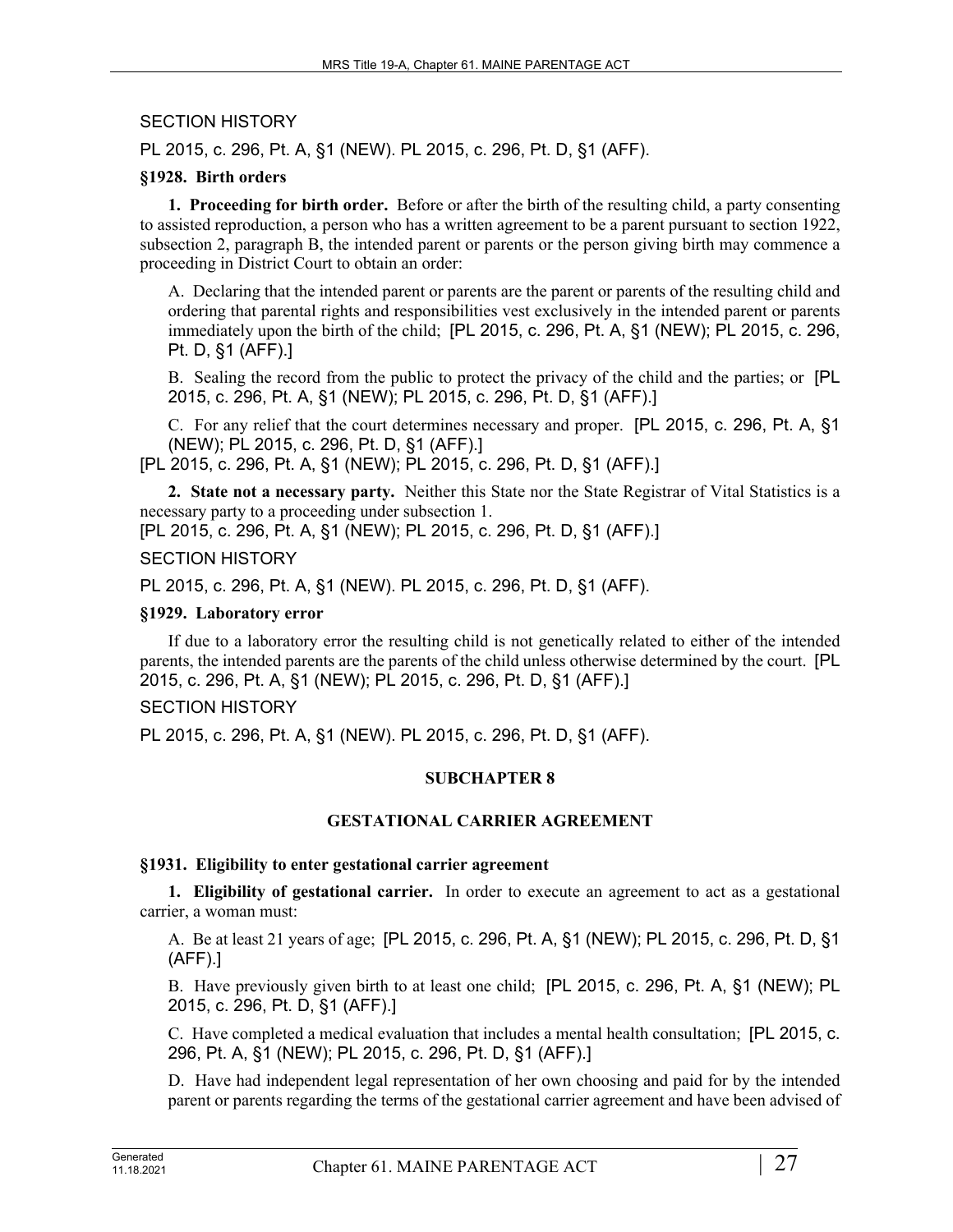the potential legal consequences of the gestational carrier agreement; and [PL 2015, c. 296, Pt. A, §1 (NEW); PL 2015, c. 296, Pt. D, §1 (AFF).]

E. Not have contributed gametes that will ultimately result in an embryo that she will attempt to carry to term, unless the gestational carrier is entering into an agreement with a family member. [PL 2015, c. 296, Pt. A, §1 (NEW); PL 2015, c. 296, Pt. D, §1 (AFF).]

[PL 2015, c. 296, Pt. A, §1 (NEW); PL 2015, c. 296, Pt. D, §1 (AFF).]

**2. Eligibility of intended parent or parents.** Prior to executing a gestational carrier agreement, a person or persons intending to become a parent or parents, whether genetically related to the child or not, must:

A. Complete a medical evaluation and mental health consultation; and [PL 2015, c. 296, Pt. A, §1 (NEW); PL 2015, c. 296, Pt. D, §1 (AFF).]

B. Retain independent legal representation regarding the terms of the gestational carrier agreement and have been advised of the potential legal consequences of the gestational carrier agreement. [PL 2015, c. 296, Pt. A, §1 (NEW); PL 2015, c. 296, Pt. D, §1 (AFF).]

[PL 2015, c. 296, Pt. A, §1 (NEW); PL 2015, c. 296, Pt. D, §1 (AFF).]

SECTION HISTORY

PL 2015, c. 296, Pt. A, §1 (NEW). PL 2015, c. 296, Pt. D, §1 (AFF).

#### **§1932. Gestational carrier agreement authorized**

**1. Written agreement.** A prospective gestational carrier who is eligible pursuant to section 1931, her spouse if she is married and the intended parent or parents may enter into a written agreement that:

A. The prospective gestational carrier agrees to pregnancy by means of assisted reproduction; [PL 2015, c. 296, Pt. A, §1 (NEW); PL 2015, c. 296, Pt. D, §1 (AFF).]

B. The prospective gestational carrier and her spouse, if she is married, have no rights and duties as the parents of a child conceived through assisted reproduction; and [PL 2015, c. 296, Pt. A, §1 (NEW); PL 2015, c. 296, Pt. D, §1 (AFF).]

C. The intended parent or parents will be the parents of any resulting child. [PL 2015, c. 296, Pt. A, §1 (NEW); PL 2015, c. 296, Pt. D, §1 (AFF).]

[PL 2015, c. 296, Pt. A, §1 (NEW); PL 2015, c. 296, Pt. D, §1 (AFF).]

**2. Intended parents.** The intended parent or parents must be parties to a gestational carrier agreement.

[PL 2015, c. 296, Pt. A, §1 (NEW); PL 2015, c. 296, Pt. D, §1 (AFF).]

**3. Enforceable.** A gestational carrier agreement is enforceable only if it meets the following requirements.

A. The agreement must be in writing and signed by all parties. [PL 2015, c. 296, Pt. A, §1 (NEW); PL 2015, c. 296, Pt. D, §1 (AFF).]

B. The agreement must require no more than a one-year term to achieve pregnancy. [PL 2015, c. 296, Pt. A, §1 (NEW); PL 2015, c. 296, Pt. D, §1 (AFF).]

C. At least one of the parties must be a legal resident of the State. [PL 2015, c. 296, Pt. A, §1 (NEW); PL 2015, c. 296, Pt. D, §1 (AFF).]

D. The agreement must be executed before the commencement of any medical procedures other than the medical evaluations required by section 1931 and, in every instance, before transfer of embryos. [PL 2015, c. 296, Pt. A, §1 (NEW); PL 2015, c. 296, Pt. D, §1 (AFF).]

E. The gestational carrier and the intended parent or parents must meet the eligibility requirements of section 1931. [PL 2015, c. 296, Pt. A, §1 (NEW); PL 2015, c. 296, Pt. D, §1 (AFF).]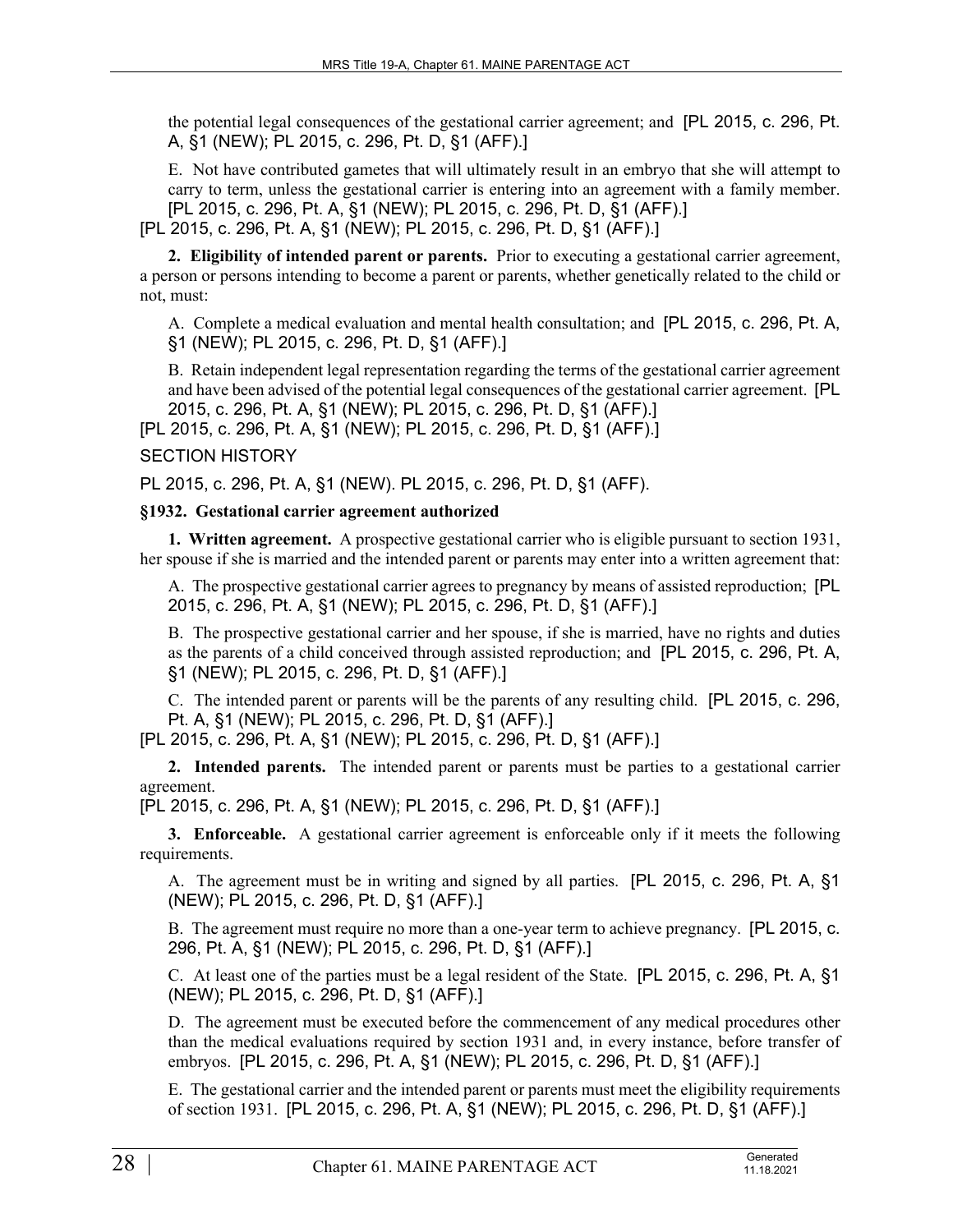F. If any party is married, the party's spouse also must be required to execute the agreement. [PL 2015, c. 296, Pt. A, §1 (NEW); PL 2015, c. 296, Pt. D, §1 (AFF).]

G. The gestational carrier and the intended parent or parents must be represented by independent legal counsel in all matters concerning the agreement and each counsel shall affirmatively so state in a written declaration attached to the agreement. The declarations must state that the agreement meets the requirements of this chapter and must be solely relied upon by health care providers and staff at the time of birth and by the Office of Data, Research and Vital Statistics for birth registration and certification purposes. [PL 2015, c. 296, Pt. A, §1 (NEW); PL 2015, c. 296, Pt. D, §1 (AFF).]

H. The gestational carrier and each intended parent must sign a written acknowledgment of having received a copy of the agreement. [PL 2015, c. 296, Pt. A, §1 (NEW); PL 2015, c. 296, Pt. D, §1 (AFF).]

I. The signature of each party to the agreement must be notarized, acknowledged or attested by a person authorized to take oaths in accordance with the laws of the jurisdiction where it is executed. [PL 2015, c. 296, Pt. A, §1 (NEW); PL 2015, c. 296, Pt. D, §1 (AFF).]

- J. The agreement must expressly provide that:
	- (1) The gestational carrier:

(a) Must undergo assisted reproduction and attempt to carry and give birth to any resulting child;

(b) Has no claim to parentage of all resulting children to the intended parent or parents immediately upon the birth of the child or children regardless of whether a court order has been issued at the time of birth; and

(c) Must acknowledge the exclusive parentage of the intended parent or parents of all resulting children;

(2) If the gestational carrier is married, her spouse:

(a) Must acknowledge and agree to abide by the obligations imposed on the gestational carrier by the terms of the gestational carrier agreement;

(b) Has no claim to parentage of any resulting children to the intended parent or parents immediately upon the birth of the children regardless of whether a court order has been issued at the time of birth; and

(c) Must acknowledge the exclusive parentage of the intended parent or parents of all resulting children;

(3) The gestational carrier has the right to use the services of a health care provider of her choosing to provide her care during her pregnancy;

(4) The intended parent or parents must:

(a) Be the exclusive parent or parents and accept parental rights and responsibilities of all resulting children immediately upon birth regardless of the number, gender or mental or physical condition of the child or children; and

(b) Assume responsibility for the financial support of all resulting children immediately upon the birth of the children; and

(5) All parties must provide records related to the medical evaluations conducted pursuant to section 1931, subsection 2, paragraph A. [PL 2015, c. 296, Pt. A, §1 (NEW); PL 2015, c. 296, Pt. D, §1 (AFF).]

[PL 2015, c. 296, Pt. A, §1 (NEW); PL 2015, c. 296, Pt. D, §1 (AFF).]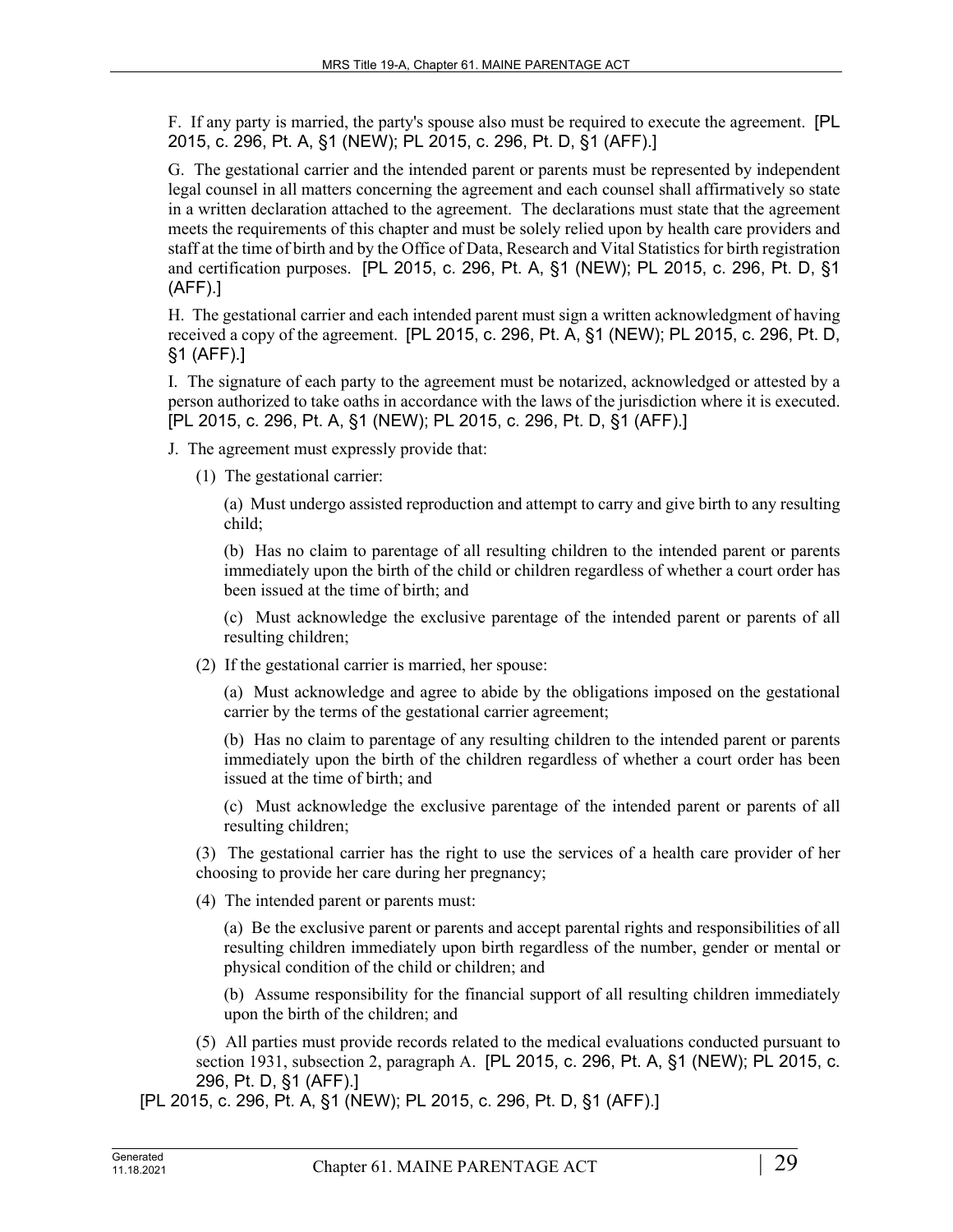**4. Reasonable expenses.** Except as provided in section 1939, a gestational carrier agreement may provide for payment of reasonable expenses, which, if paid to a prospective gestational carrier, must be negotiated in good faith between the parties.

[PL 2015, c. 456, §1 (AMD).]

**5. Decision of gestational carrier.** A gestational carrier agreement may not limit the right of the gestational carrier to make decisions to safeguard her health.

[PL 2015, c. 296, Pt. A, §1 (NEW); PL 2015, c. 296, Pt. D, §1 (AFF).]

# SECTION HISTORY

PL 2015, c. 296, Pt. A, §1 (NEW). PL 2015, c. 296, Pt. D, §1 (AFF). PL 2015, c. 456, §1 (AMD).

# **§1933. Parentage; parental rights and responsibilities**

If a gestational carrier agreement satisfies the requirements of this chapter: [PL 2015, c. 296, Pt. A, §1 (NEW); PL 2015, c. 296, Pt. D, §1 (AFF).]

**1. Parentage.** The intended parent or parents are by operation of law the parent or parents of the resulting child immediately upon the birth of the child, and the resulting child is considered the child of the intended parent or parents immediately upon the birth of the child.

A. Neither the gestational carrier nor her spouse, if any, is the parent of the resulting child. [PL 2015, c. 296, Pt. A, §1 (NEW); PL 2015, c. 296, Pt. D, §1 (AFF).]

B. A person who is determined to be a parent of the resulting child is obligated to support the child. The breach of the gestational carrier agreement by the intended parent or parents does not relieve the intended parent or parents of the obligation to support the resulting child; [PL 2015, c. 296, Pt. A, §1 (NEW); PL 2015, c. 296, Pt. D, §1 (AFF).]

[PL 2015, c. 296, Pt. A, §1 (NEW); PL 2015, c. 296, Pt. D, §1 (AFF).]

**2. Parental rights and responsibilities.** Parental rights and responsibilities vest exclusively in the intended parent or parents immediately upon the birth of the resulting child; and [PL 2015, c. 296, Pt. A, §1 (NEW); PL 2015, c. 296, Pt. D, §1 (AFF).]

**3. Laboratory error.** If due to a laboratory error the resulting child is not genetically related to either the intended parent or parents or any donor who donated to the intended parent or parents, the intended parent or parents are considered the parent or parents of the child.

[PL 2015, c. 296, Pt. A, §1 (NEW); PL 2015, c. 296, Pt. D, §1 (AFF).]

SECTION HISTORY

PL 2015, c. 296, Pt. A, §1 (NEW). PL 2015, c. 296, Pt. D, §1 (AFF).

# **§1934. Birth orders**

**1. Action for birth order.** Pursuant to a valid gestational carrier agreement under this subchapter, before or after the birth of the resulting child a party to the gestational carrier agreement may commence a proceeding in District Court to obtain an order:

A. Designating the contents of the birth certificate in accordance with Title 22, section 2761 and directing the Office of Data, Research and Vital Statistics to designate the intended parent or parents as the parent or parents of the child. The State Registrar of Vital Statistics may charge a reasonable fee for the issuance of a birth certificate; [PL 2015, c. 296, Pt. A, §1 (NEW); PL 2015, c. 296, Pt. D, §1 (AFF).]

B. Declaring that the intended parent or parents are the parent or parents of the resulting child and ordering that parental rights and responsibilities vest exclusively in the intended parent or parents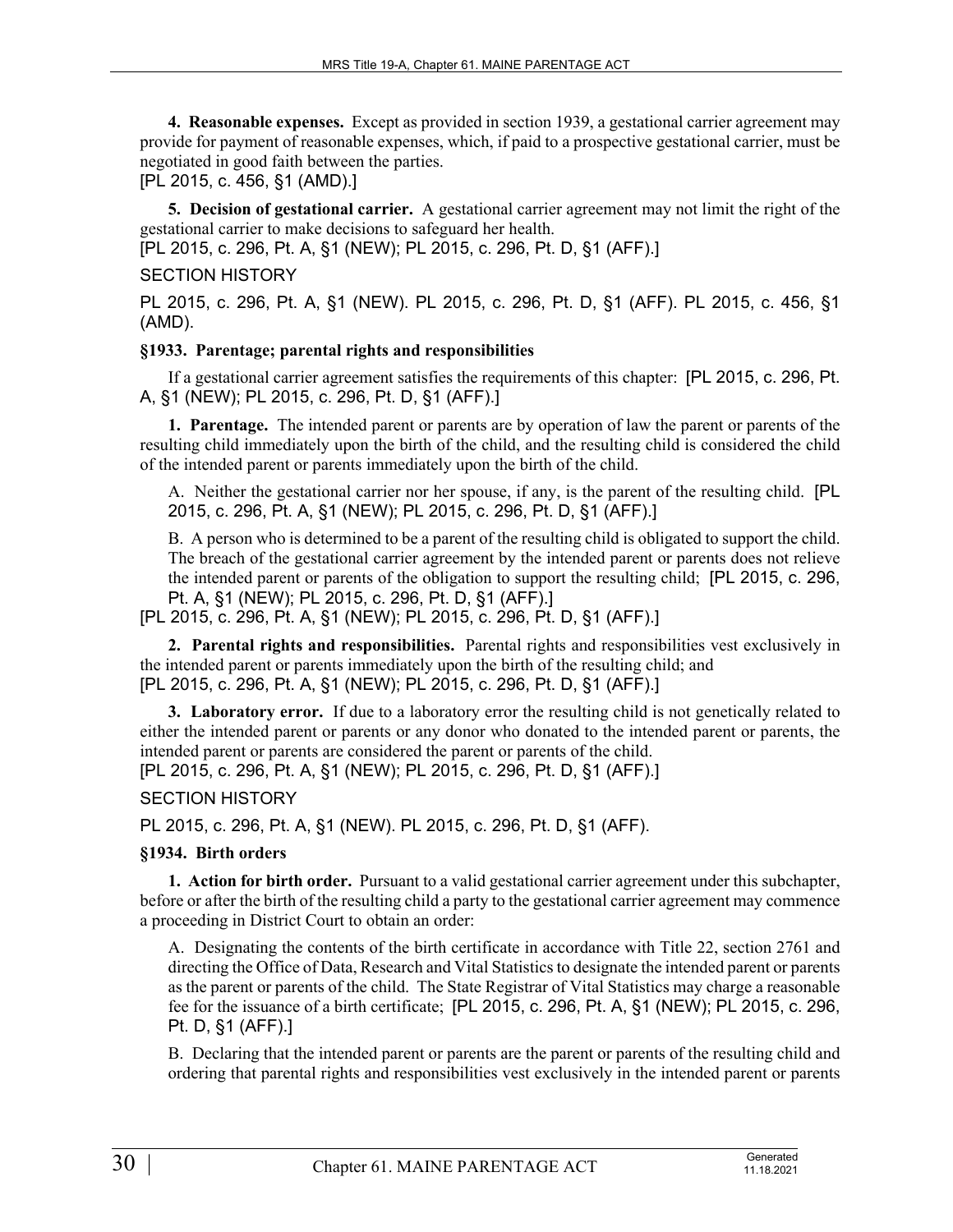immediately upon the birth of the child; [PL 2015, c. 296, Pt. A, §1 (NEW); PL 2015, c. 296, Pt. D, §1 (AFF).]

C. Sealing the record from the public to protect the privacy of the child and the parties; or [PL 2015, c. 296, Pt. A, §1 (NEW); PL 2015, c. 296, Pt. D, §1 (AFF).]

D. For any relief that the court determines necessary and proper. [PL 2015, c. 296, Pt. A, §1 (NEW); PL 2015, c. 296, Pt. D, §1 (AFF).]

[PL 2015, c. 296, Pt. A, §1 (NEW); PL 2015, c. 296, Pt. D, §1 (AFF).]

**2. State not a necessary party.** Neither this State nor the State Registrar of Vital Statistics is a necessary party to a proceeding under subsection 1.

[PL 2015, c. 296, Pt. A, §1 (NEW); PL 2015, c. 296, Pt. D, §1 (AFF).]

#### SECTION HISTORY

PL 2015, c. 296, Pt. A, §1 (NEW). PL 2015, c. 296, Pt. D, §1 (AFF).

#### **§1935. Exclusive, continuing jurisdiction**

Subject to the jurisdictional standards of section 1745, the court conducting a proceeding under this subchapter has exclusive, continuing jurisdiction of all matters arising out of the gestational carrier agreement until a child born to the gestational carrier during the period governed by the agreement attains the age of 180 days. [PL 2015, c. 296, Pt. A, §1 (NEW); PL 2015, c. 296, Pt. D, §1 (AFF).]

#### SECTION HISTORY

PL 2015, c. 296, Pt. A, §1 (NEW). PL 2015, c. 296, Pt. D, §1 (AFF).

#### **§1936. Termination of gestational carrier agreement**

**1. Termination of agreement; parties.** A party to a gestational carrier agreement may withdraw consent to any medical procedure and may terminate the gestational carrier agreement at any time prior to any embryo transfer or implantation by giving written notice of termination to all other parties. [PL 2015, c. 296, Pt. A, §1 (NEW); PL 2015, c. 296, Pt. D, §1 (AFF).]

**2. Obligations upon termination; no liability to gestational carrier.** Upon termination of the gestational carrier agreement under subsection 1, the parties are released from all obligations recited in the agreement except that the intended parent or parents remain responsible for all expenses that are reimbursable under the agreement incurred by the gestational carrier through the date of termination. The gestational carrier is entitled to keep all payments she has received and obtain all payments to which she is entitled. Neither a prospective gestational carrier nor her spouse, if any, is liable to the intended parent or parents for terminating a gestational carrier agreement.

[PL 2015, c. 296, Pt. A, §1 (NEW); PL 2015, c. 296, Pt. D, §1 (AFF).]

#### SECTION HISTORY

PL 2015, c. 296, Pt. A, §1 (NEW). PL 2015, c. 296, Pt. D, §1 (AFF).

#### **§1937. Effect of subsequent marriage**

**1. Agreement valid.** The subsequent marriage of the gestational carrier does not affect the validity of a gestational carrier agreement.

[PL 2015, c. 296, Pt. A, §1 (NEW); PL 2015, c. 296, Pt. D, §1 (AFF).]

**2. Subsequent consent not required.** The consent of the subsequent spouse of the gestational carrier to the agreement is not required.

[PL 2015, c. 296, Pt. A, §1 (NEW); PL 2015, c. 296, Pt. D, §1 (AFF).]

**3. No marital presumption.** The subsequent spouse of the gestational carrier is not presumed to be a parent of the resulting child.

[PL 2015, c. 296, Pt. A, §1 (NEW); PL 2015, c. 296, Pt. D, §1 (AFF).]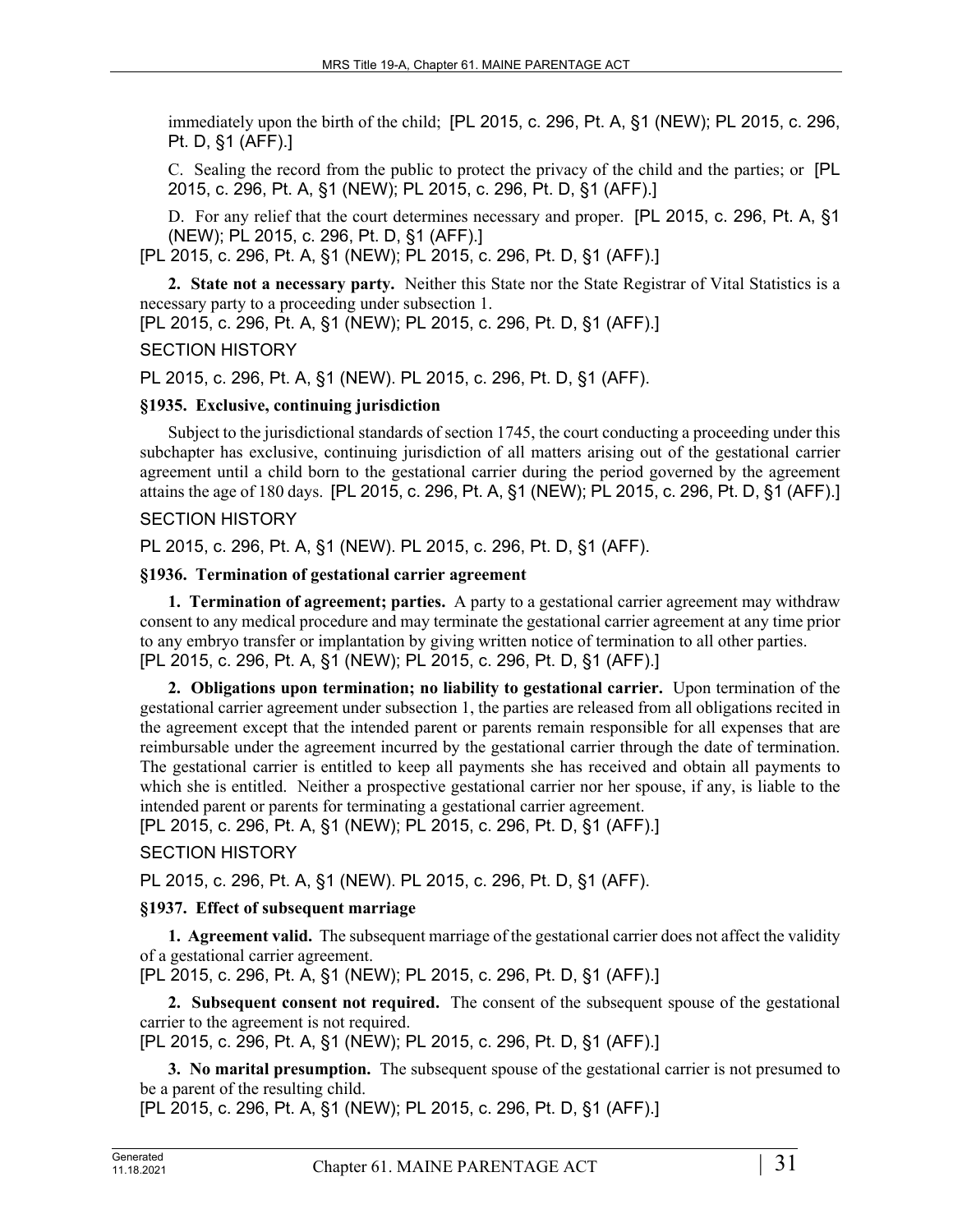## SECTION HISTORY

PL 2015, c. 296, Pt. A, §1 (NEW). PL 2015, c. 296, Pt. D, §1 (AFF).

#### **§1938. Effect of noncompliance; standard of review; remedies**

**1. Not enforceable.** Except as otherwise provided, a gestational carrier agreement that does not meet the requirements of this subchapter is not enforceable.

[PL 2015, c. 296, Pt. A, §1 (NEW); PL 2015, c. 296, Pt. D, §1 (AFF).]

**2. Standard of review.** In the event of noncompliance with the requirements of this subchapter or with a gestational carrier agreement, a court shall determine the respective rights and obligations of the parties to the gestational carrier agreement, including evidence of the intent of the parties at the time of execution.

[PL 2015, c. 296, Pt. A, §1 (NEW); PL 2015, c. 296, Pt. D, §1 (AFF).]

**3. Remedies.** Except as expressly provided in a gestational carrier agreement and in subsection 4, in the event of a breach of the gestational carrier agreement by the gestational carrier or the intended parent or parents, the gestational carrier or the intended parent or parents are entitled to all remedies available at law or in equity.

[PL 2015, c. 296, Pt. A, §1 (NEW); PL 2015, c. 296, Pt. D, §1 (AFF).]

**4. Genetic testing.** If the parentage of a child born to a gestational carrier is alleged to not be the result of assisted reproduction, and this question is relevant to the determination of parentage, the court may order genetic testing.

[PL 2015, c. 296, Pt. A, §1 (NEW); PL 2015, c. 296, Pt. D, §1 (AFF).]

**5. Specific performance.** Specific performance is not an available remedy for a breach by the gestational carrier of any term in a gestational carrier agreement that requires the gestational carrier to be impregnated or to terminate a pregnancy. Specific performance is an available remedy for a breach by the gestational carrier of any term that prevents the intended parent or parents from exercising the full rights of parentage immediately upon birth of the child.

[PL 2015, c. 296, Pt. A, §1 (NEW); PL 2015, c. 296, Pt. D, §1 (AFF).]

# SECTION HISTORY

PL 2015, c. 296, Pt. A, §1 (NEW). PL 2015, c. 296, Pt. D, §1 (AFF).

# **§1939. Liability for payment of gestational carrier health care costs**

**1. Liability for health care costs.** The intended parent or parents are liable for the health care costs of the gestational carrier that are not paid by her health insurance. As used in this section, "health care costs" means the expenses of all health care provided for assisted reproduction, prenatal care, labor and delivery.

[PL 2015, c. 456, §2 (NEW).]

**2. Agreement.** A gestational carrier agreement must explicitly detail how the health care costs of the gestational carrier are paid. The breach of a gestational carrier agreement by a party to the agreement does not relieve the intended parent or parents of the liability for health care costs imposed by subsection 1.

[PL 2015, c. 456, §2 (NEW).]

**3. Effect on insurance coverage.** This section is not intended to supplant any health insurance coverage that is otherwise available to the gestational carrier or an intended parent for the coverage of health care costs. This section does not change the health insurance coverage of the gestational carrier or the responsibility of the insurance company to pay benefits under a policy that covers a gestational carrier.

[PL 2015, c. 456, §2 (NEW).]